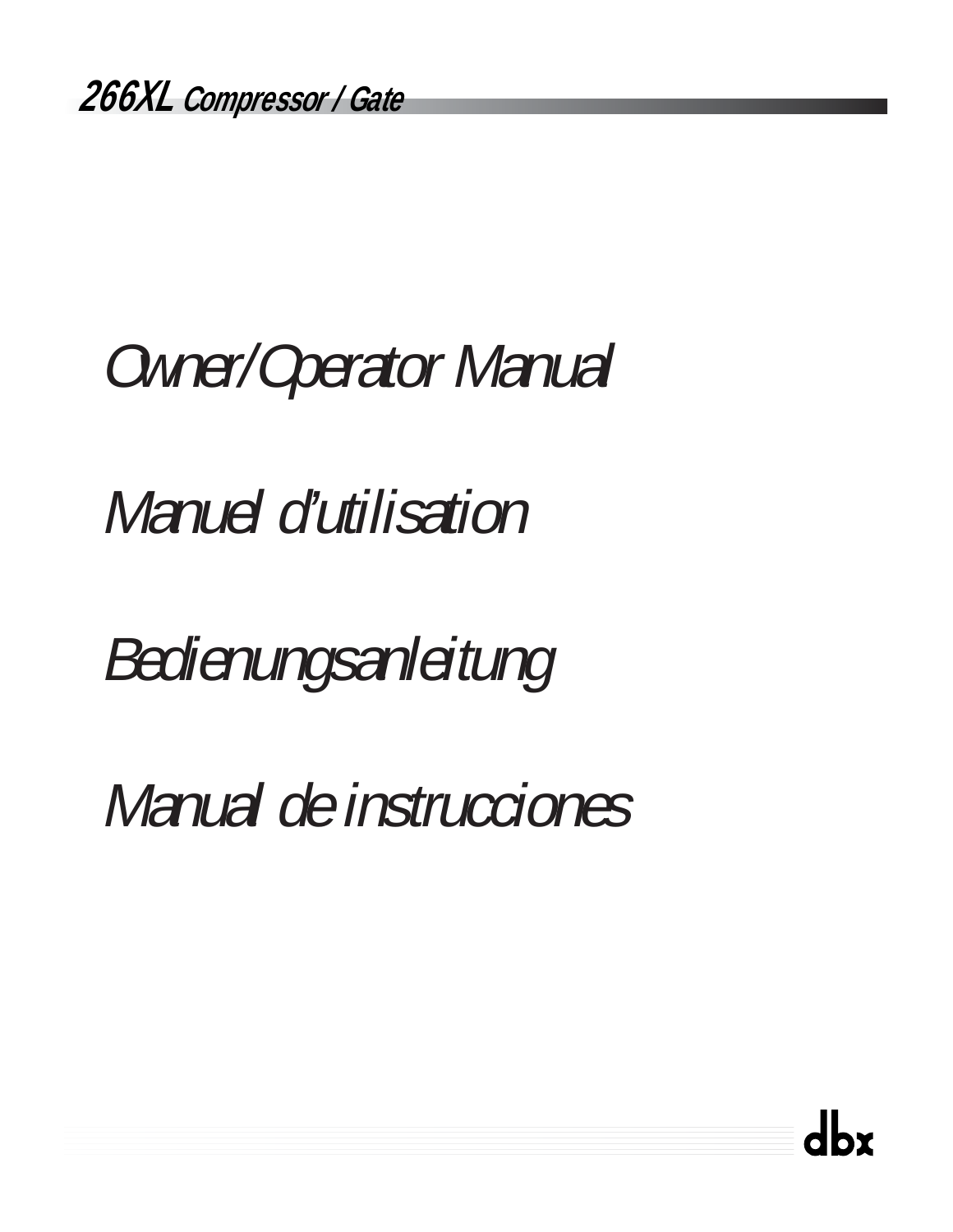## **IMPORTANT SAFETY INSTRUCTIONS**



The symbols shown above are internationally accepted symbols that warn of potential hazards with electrical products. The lightning flash with arrowpoint in an equilateral triangle means that there are dangerous voltages present within the unit. The exclamation point in an equilateral triangle indicates that it is necessary for the user to refer to the owner's manual.

These symbols warn that there are no user serviceable parts inside the unit. Do not open the unit. Do not attempt to service the unit yourself. Refer all servicing to qualified personnel. Opening the chassis for any reason will void the manufacturer's warranty. Do not get the unit wet. If liquid is spilled on the unit, shut it off immediately and take it to a dealer for service. Disconnect the unit during storms to prevent damage.

### **SAFETY INSTRUCTIONS**

NOTICE FOR CUSTOMERS IF YOUR UNIT IS EQUIPPED WITH A POWER CORD.

WARNING: THIS APPLIANCE MUST BE EARTHED.

The cores in the mains lead are coloured in accordance with the following code:

GREEN and YELLOW - Earth BLUE - Neutral BROWN - Live

As colours of the cores in the mains lead of this appliance may not correspond with the coloured markings identifying the terminals in your plug, proceed as follows:

- The core which is coloured green and yellow must be connected to the terminal in the plug marked with the letter E, or with the earth symbol, or coloured green, or green and yellow.
- The core which is coloured blue must be connected to the terminal marked N or coloured black.
- The core which is coloured brown must be connected to the terminal marked L or coloured red.

This equipment may require the use of a different line cord,<br>attachment plug, or both, depending on the available power<br>source at installation. If the attachment plug needs to<br>changed, refer servicing to qualified service connected directly to the units chassis.

|  | <b>CONDUCTOR</b> |                    | WIRE COLOR   |              |  |  |
|--|------------------|--------------------|--------------|--------------|--|--|
|  |                  |                    | Normal       | Alt          |  |  |
|  |                  | I IVE              | <b>BROWN</b> | <b>BLACK</b> |  |  |
|  | N                | <b>NEUTRAL</b>     | <b>BLUE</b>  | <b>WHITE</b> |  |  |
|  | F                | EARTH GND GREENTEL |              | GREEN        |  |  |

WARNING: If the ground is defeated, certain fault conditions in the unit or in the system to which it is connected can result in full line voltage between chassis and earth ground. Severe injury or death can then result if the chassis and earth ground are touched simultaneously.

### WARNING FOR YOUR PROTECTION READ THESE INSTRUCTIONS:

KEEP THESE INSTRUCTIONS

**HEED ALL WARNINGS** 

FOLLOW ALL INSTRUCTIONS

DO NOT USE THIS APPARATUS NEAR WATER

CLEAN ONLY WITH A DRY CLOTH.

DO NOT BLOCK ANY OF THE VENTILATION OPENINGS. INSTALL IN ACCORDANCE WITH THE MANUFACTURER'S INSTRUCTIONS.

DO NOT INSTALL NEAR ANY HEAT SOURCES SUCH AS RADIATORS, HEAT REGISTERS, STOVES, OR OTHER APPARATUS (INCLUDING AMPLIFIERS) THAT PRODUCE HEAT.

ONLY USE ATTACHMENTS/ACCESSORIES SPECIFIED BY THE MANUFACTURER.

UNPLUG THIS APPARATUS DURING LIGHTNING STORMS OR WHEN UNUSED FOR LONG PERIODS OF TIME.

Do not defeat the safety purpose of the polarized or grounding-type plug. A polarized plug has two blades with one wider than the other. A grounding type plug has two blades and a third grounding prong. The wide blade or third prong are provided for your safety. If the provided plug does not fit your outlet, consult an electrician for replacement of the obsolete outlet.

Protect the power cord from being walked on or pinched particularly at plugs, convenience receptacles, and the point where they exit from the apparatus.

Use only with the cart stand, tripod bracket, or table specified by the manufacture, or sold with the apparatus. When a cart is used, use caution when moving the cart/apparatus combination to avoid injury from tip-over.



Refer all servicing to to qualified service personnel. Servicing is required when the apparatus has been damaged in any way, such as power-supply cord or plug is damaged, liquid has been spilled or objects have fallen into the apparatus, the apparatus has been exposed to rain or moisture, does not operate normally, or has been dropped.

POWER ON/OFF SWITCH: For products provided with a power switch, the power switch DOES NOT break the connection from the mains.

MAINS DISCONNECT: The plug shall remain readily operable. For rack-mount or installation where plug is not accessible, an all-pole mains switch with a contact separation of at least 3 mm in each pole shall be incorporated into the electrical installation of the rack or building.

FOR UNITS EQUIPPED WITH EXTERNALLY ACCESSIBLE FUSE RECEPTACLE: Replace fuse with same type and rating only.

MULTIPLE-INPUT VOLTAGE: This equipment may require the use of a different line cord, attachment plug, or both, depending on the available power source at installation. Connect this equipment only to the power source indicated on the equipment rear panel. To reduce the risk of fire or electric shock, refer servicing to qualified service personnel or equivalent.

This Equipment is intended for rack mount use only.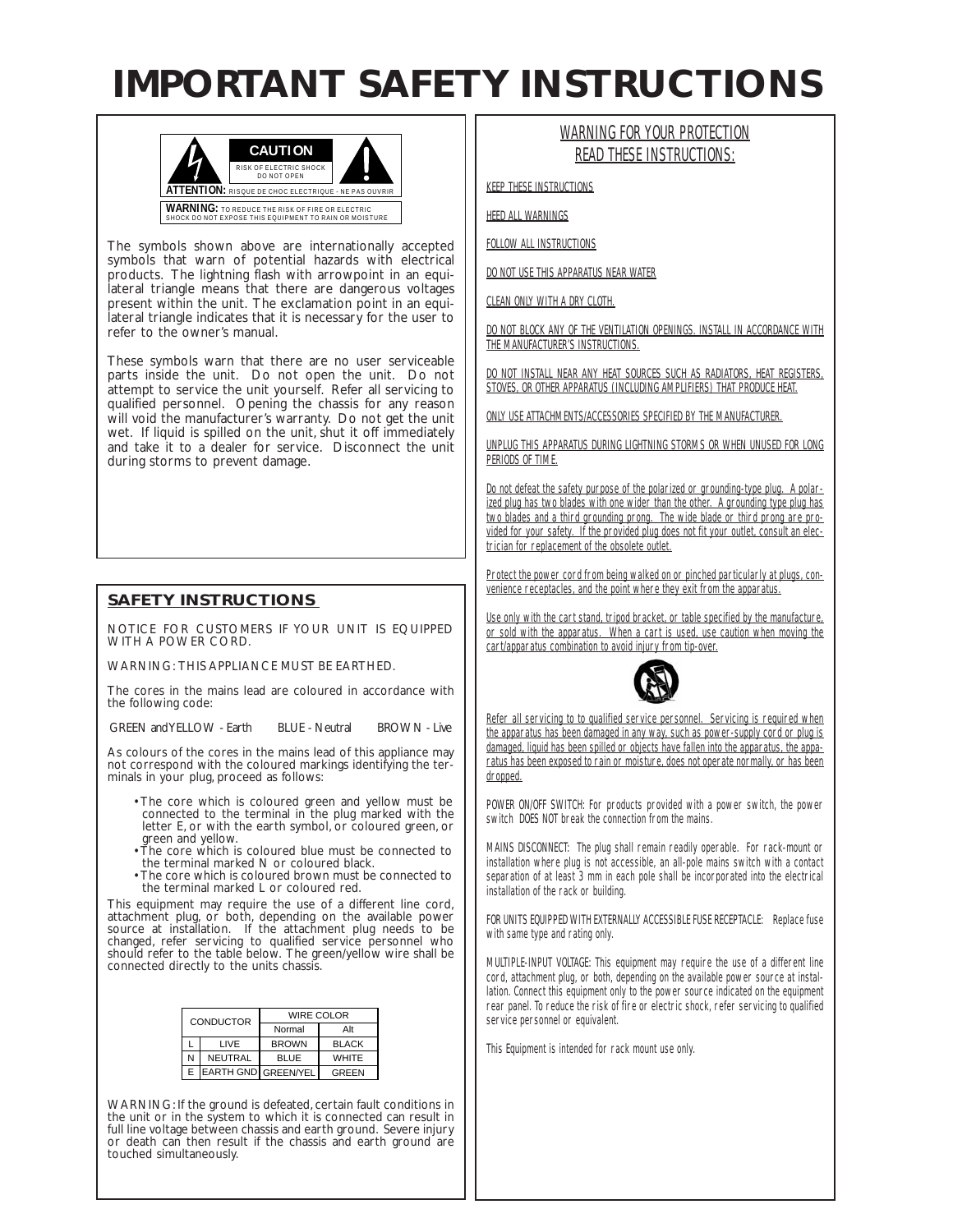## **IMPORTANT SAFETY INSTRUCTIONS**

## **LITHIUM BATTERY WARNING**

### **CAUTION!**

This product may contain a lithium battery.There is danger of explosion if the battery is incorrectly replaced. Replace only with an Eveready CR 2032 or equivalent. Make sure the battery is installed with the correct polarity. Discard used batteries according to manufacturer's instructions.

### **ADVARSEL!**

Lithiumbatteri - Eksplosjonsfare.Ved utskifting benyttes kun batteri som anbefalt av apparatfabrikanten. Brukt batteri returneres apparatleverandøren.

### **ADVARSEL!**

Lithiumbatteri - Eksplosionsfare ved fejlagtig håndtering. Udskiftning må kun ske med batteri av samme fabrikat og type. Levér det brugte batteri tilbage til leverandøren.

### **VAROITUS!**

Paristo voi räjähtää, jos se on virheellisesti asennettu. Vaihda paristo ainoastaan laitevalmistajan suosittelemaan tyyppin. Hävitä käytetty paristo valmistajan ohjeiden mukaisesti.

### **VARNING!**

Explosionsfara vid felaktigt batteribyte.Använd samma batterityp eller en ekvivalent typ som rekommenderas av apparattillverkaren. Kassera använt batteri enligt fabrikantens instruktion.

### **ELECTROMAGNETIC COMPATIBILITY**

This unit conforms to the Product Specifications noted on the **Declaration of Conformity**. Operation is subject to the following two conditions:

- this device may not cause harmful interference, and
- this device must accept any interference received, including interference that may cause undesired operation.

Operation of this unit within significant electromagnetic fields should be avoided.

• use only shielded interconnecting cables.

## **U.K. MAINS PLUG WARNING**

A molded mains plug that has been cut off from the cord is unsafe. Discard the mains plug at a suitable disposal facility. **NEVER UNDER ANY CIRCUMSTANCES SHOULD YOU INSERT A DAMAGED OR CUT MAINS PLUG INTO A 13 AMP POWER SOCKET.** Do not use the mains plug without the fuse cover in place. Replacement fuse covers can be obtained from your local retailer. Replacement fuses are 13 amps and MUST be ASTA approved to BS1362.

|                            | <b>DECLARATION OF</b>                              |  |  |
|----------------------------|----------------------------------------------------|--|--|
| <b>CONFORMITY</b>          |                                                    |  |  |
|                            |                                                    |  |  |
|                            |                                                    |  |  |
| Manufacturer's Name:       | dbx Professional Products                          |  |  |
| Manufacturer's Address:    | 8760 S. Sandy Parkway                              |  |  |
|                            | Sandy, Utah 84070, USA                             |  |  |
| declares that the product: |                                                    |  |  |
|                            | Product name: dbx 266XL                            |  |  |
|                            | Note: Product name may be suffixed by the II & EU. |  |  |
| Product option: None       |                                                    |  |  |
|                            | conforms to the following Product Specifications:  |  |  |

Safety: IEC 60065 (1998)

EMC: EN 55013 (1990) EN 55020 (1991)

Supplementary Information:

The product herewith complies with the requirements of the Low Voltage Directive 73/23/EEC and the EMC Directive 89/336/EEC as amended by Directive 93/68/EEC.

> Vice-President of Engineering 8760 S. Sandy Parkway Sandy, Utah 84070, USA Date: 6/23/03

European Contact: Your local dbx Sales and Service Office or Harman Music Group 8760 South Sandy Parkway Sandy, Utah 84070 USA Ph: (801) 566-8800 Fax: (801) 568-7583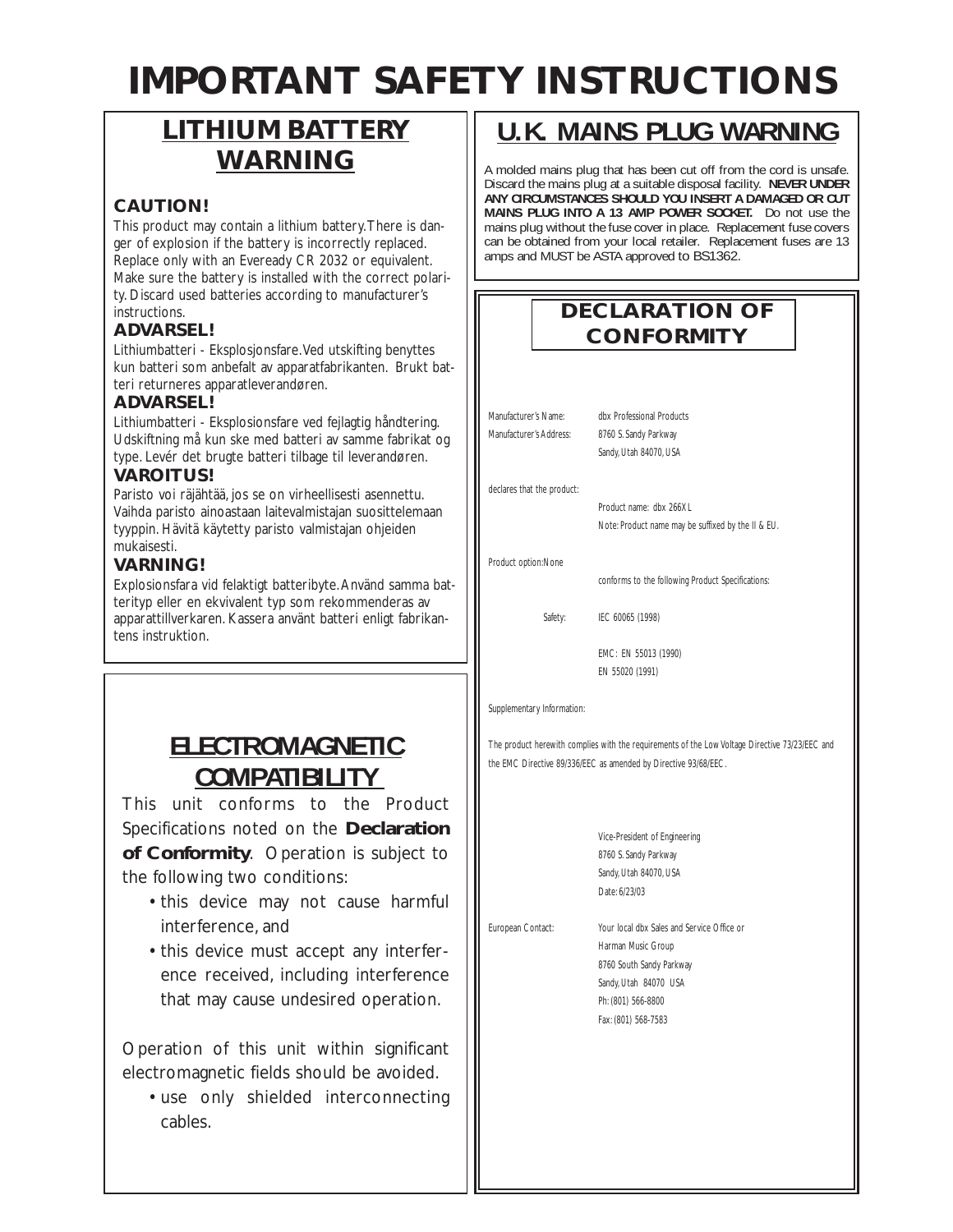## dbx

## **MANUAL CONTENTS**

## **ENGLISH CONTENTS**

*266XL Compressor / Gate*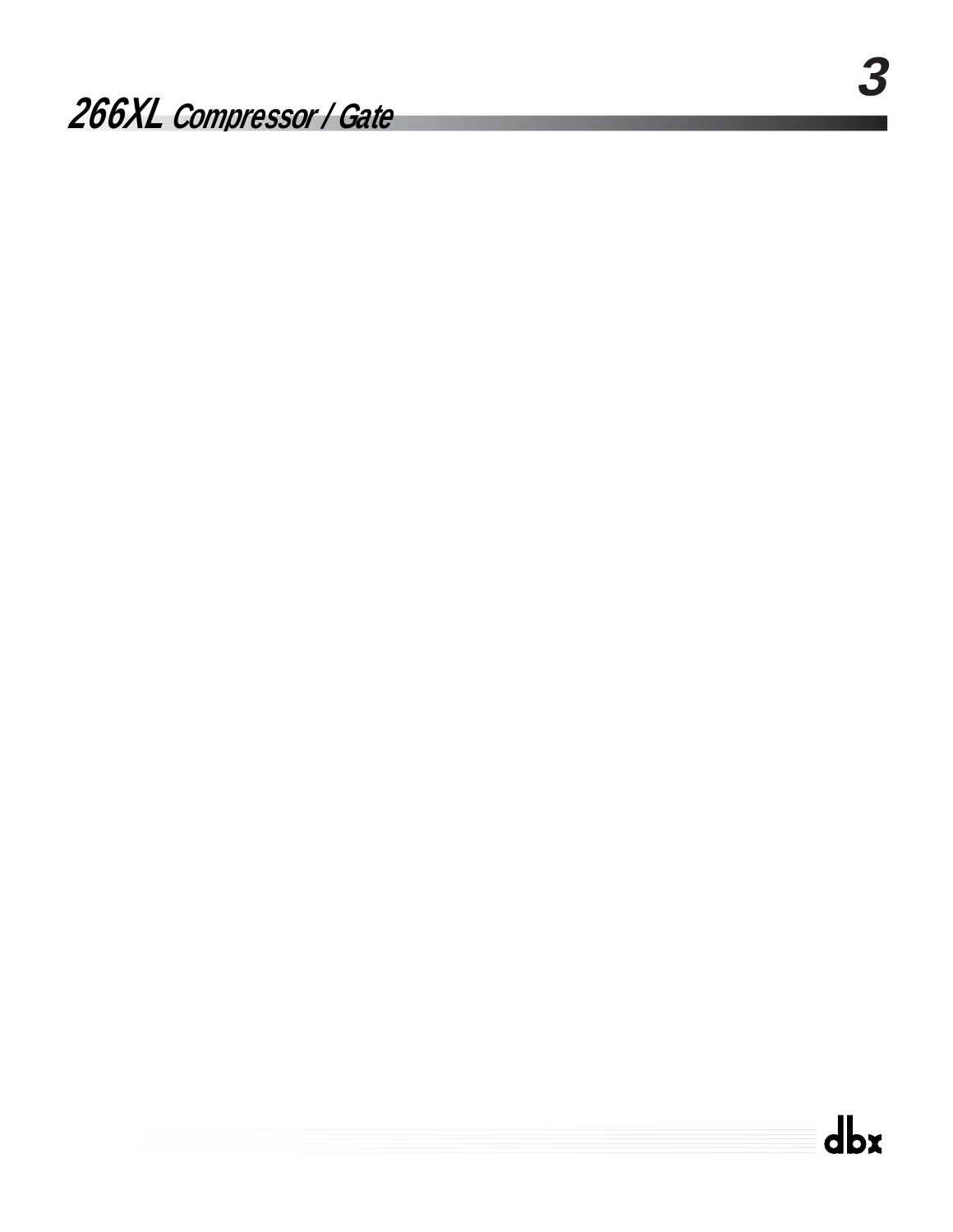Congratulations on choosing the dbx 266XL Compressor/Gate. The 266XL provides traditional dbx sonic quality and performance for the working musician, DJ, studio operator or anyone who needs a friendly compressor/gate to achieve quality compression, gating and downward expansion quickly and easily. We recommend that you take a moment and read through the manual as it provides information that will assist you in using your unit to its fullest potential.

The 266XL's compressor is packed with just the right features to effectively reduce and control the dynamic range of your audio, add punch to flabby, loose sounds, or add sustain to instruments. The 266XL begins with the classic dbx compression made famous by our 160 line of compressors. Just set the 266XL's Attack and Release controls to 12:00 to get the same response as those units. But there's more. We scaled the program-dependent Attack and Release controls with dbx's AutoDynamic™ circuitry, so that the 266XL's full range of controls produce voicings that extend from slow leveling to aggressive peak limiting.

### **Common Compressor Applications:**

- Fattening a Kick Drum or Snare Drum
- Adding Sustain to Guitar or Synthesizer String Sounds
- Smoothing Out a Vocal Performance
- Raising a Signal Out of a Mix
- Preventing Sound System Overload
- Digital to Analog Transfers

**4**

The 266XL's gate is ready to tackle all your gating needs, whether you need to remove unwanted noise or other background sounds, tighten drum sounds, or change the characteristic envelope of an instrument. The 266XL's gate provides more flexibility than traditional switch gates because it actually functions as a combination gate/expander. Where switch gates are generally only suitable for a limited number of uses (e.g., gating percussion), the gate on the 266XL acts as a gentle downward expander at low Ratio settings (suitable for vocals, guitar, mixed program, etc.), and can effectively work as a switch gate when used at high Ratio settings.

### **Common Gating Applications:**

- Gating Dry Percussive Sounds (e.g., Snare Drum, Kick Drum)
- Gating Sounds That Have Longer Decay (e.g., Cymbal, Piano)
- Gating Hum or Buzz From Live Instruments or Recorded Tracks
- Downward Expansion to Reduce Noise Under Smooth Sounds (e.g., Vocals, Woodwinds)

Refer to the following pages for suggested initial settings. These settings should suffice for traditional compressing and gating requirements. However, the 266XL can accomplish many more changes to sound quality. We recommend that you experiment with the 266XL's controls; take our suggested settings and run with them, try totally different settings, and try unorthodox combinations of compressor and gating controls. You might be surprised at what you hear. Best of all, you may create the perfect sound quality for your needs.

*266XL Compressor / Gate*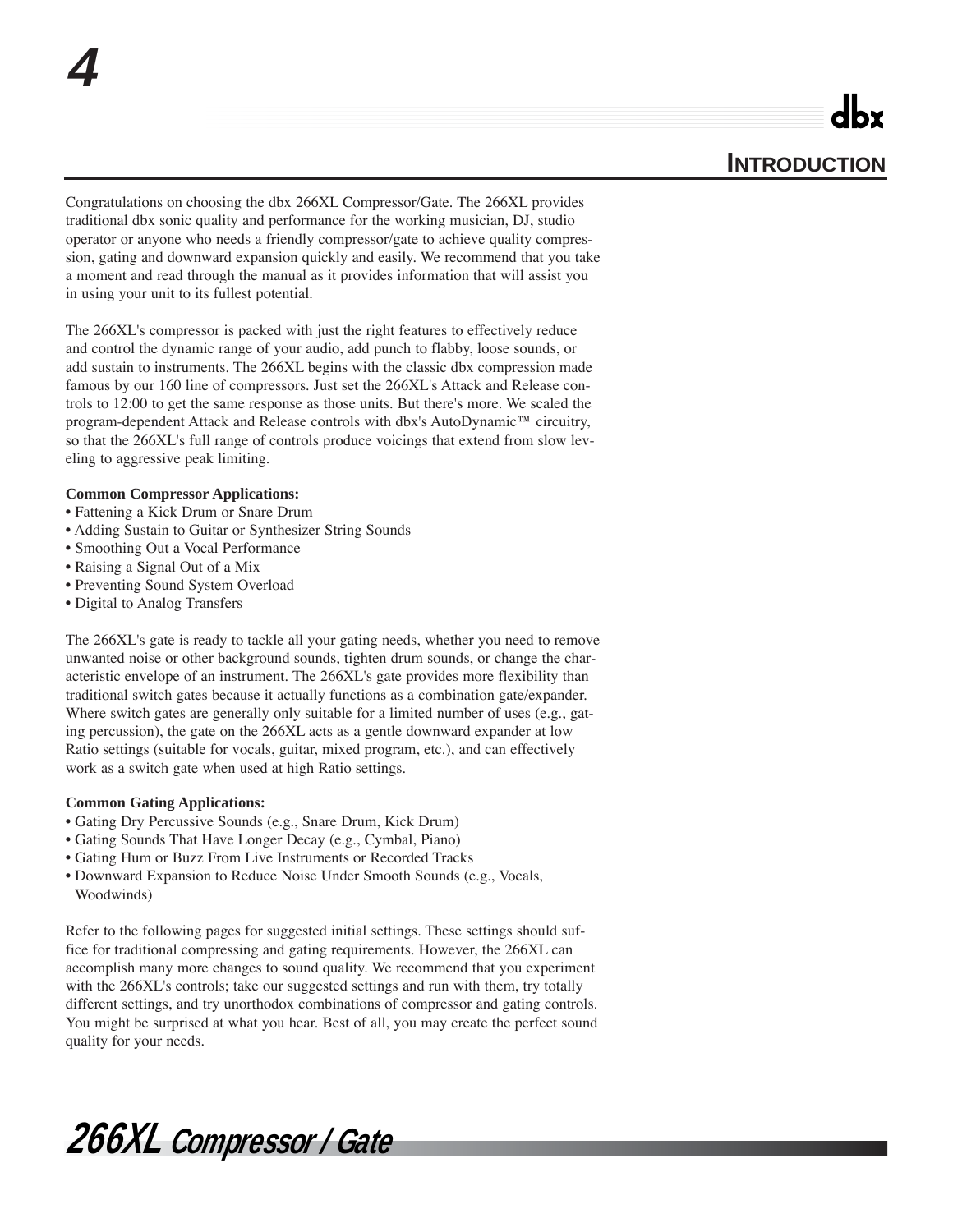## **OPERATING CONTROLS**



### **Front Panel**

### **STEREO COUPLE Switch**

This switch sets the 266XL for Stereo or Dual Mono operation. Press the STEREO COUPLE switch in for stereo operation where Channel 1 becomes the master controller for both channels. All of Channel 2's controls, switches, and LEDs will be disabled (except for Channel 2's GAIN REDUCTION meter), since Channel 2 is the slave.

With the STEREO COUPLE switch out, the unit functions as two separate mono compressor/gates, each with its own independent controls.

The STEREO COUPLE switch lights red when the 266XL is stereo-coupled.

### **BYPASS Switch**

Press this switch in to bypass the front panel controls, effectively canceling the function and processing effect of the 266XL's compression, gating and gain settings. The input signal is still present at the 266XL's Output, but is now unaltered by the 266XL's controls. BYPASS is especially useful for making comparisons between processed and unprocessed signals. Note that with stereo operation (STEREO COU-PLE switch pressed in), the Channel 1 BYPASS switch controls both channels.

The BYPASS switch lights red when BYPASS mode is active.

### **GAIN REDUCTION (dB) Meter**

This meter displays the amount of signal attenuated from the input signal by the 266XL's Compressor or Expander/Gate. When the Compressor and Expander/Gate are both active, the meter displays the maximum amount of gain reduction for whichever function is greater - Compressor or Expander/Gate.

### **OUTPUT GAIN (dB) Control**

This control sets the overall gain of the 266XL, from -20dB to +20dB. The OUTPUT GAIN control is especially useful to compensate for the RMS level decrease which results from the 266XL's dynamic processing effects. After you adjust the 266XL's controls for the desired amount of compression, set the OUTPUT GAIN to add the same amount of gain that is shown on the GAIN REDUCTION meters. For example, if the average amount of gain reduction shown on the meters is 10dB, then setting the OUTPUT GAIN control to +10dB will compensate for the 10dB average level reduction at the output.

Note: the 266XL's Compressor and Expander/Gate control settings are interactive and can affect gain, so watch your playback levels.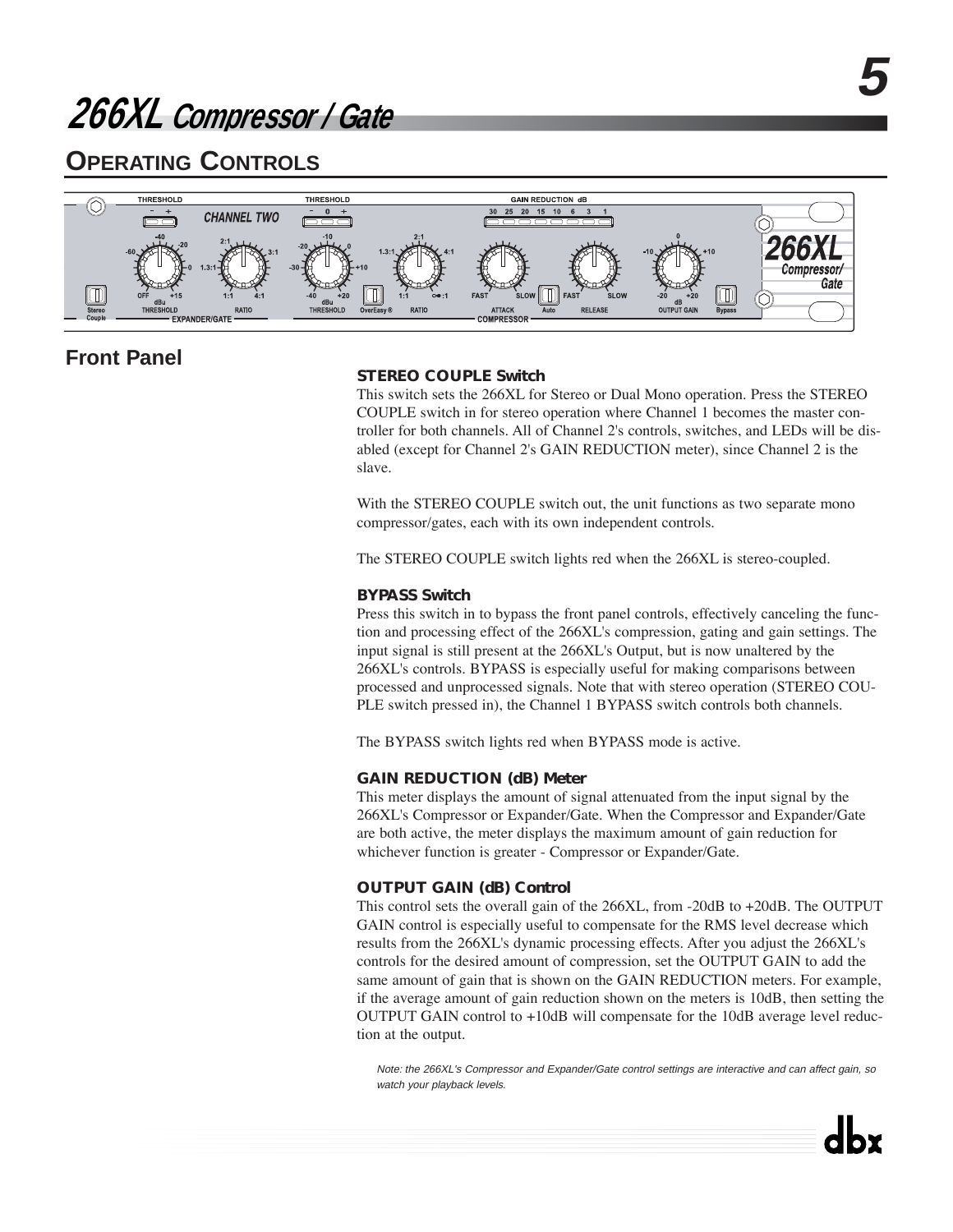### **COMPRESSOR SECTION**

Note: Setting the Compressor RATIO to 1:1 will turn the Compressor off, regardless of the setting of the Compressor THRESHOLD control and BELOW/OVEREASY/ABOVE LED status. Setting the Compressor THRESHOLD control to +20dB will prevent all but the highest level peaks from being compressed.

### **OVEREASY® Switch**

**6**

Depress this switch to select the OverEasy® compression characteristic. The amber THRESHOLD LED turns on when the signal is in the OverEasy region. When the switch is out, the 266XL operates as a hard-knee compressor, and the amber LED does not light.

### **Compressor THRESHOLD Control and LEDs (BELOW/OVEREASY/ABOVE)**

Adjust this control to set the threshold of compression from - 40dB to +20dB. In hardknee mode, the threshold of compression is defined as the point above which the output level no longer changes on a 1:1 basis with changes in the input level.

In OverEasy mode the threshold of compression is defined as the middle of the OverEasy threshold region, that is, "half-way" into compression.

The three THRESHOLD LEDs indicate the relationship of the input signal level to the threshold of compression. The green LED lights when the signal is BELOW threshold, the red LED lights when the signal is above threshold, and the yellow LED lights when the OVEREASY switch is depressed and the input signal is in the OVEREASY range.

The 266XL's OverEasy compression permits extremely smooth, natural sounding compression, without artifacts, due to the gradual change of compression around the threshold. With OverEasy compression, input signals begin to gradually activate the 266XL's internal gain change circuitry as they approach the THRESHOLD reference level. They do not get fully processed by the RATIO, ATTACK and RELEASE controls until they have passed somewhat above the THRESHOLD reference level. As the signal level passes the THRESHOLD level, processing increases until it is fully processed to the extent determined by the control settings.

In hard-knee mode, the 266XL can provide abrupt compression effects as well as hardlimiting applications. Note that when in hard knee mode the amber LED will not light as the input signal passes across the threshold. The signal is either being compressed (over threshold) or it is not being compressed (under threshold).

Note: Even though no input signal is being applied, it is normal for the LEDs to flicker on when the power is applied or removed.

### **Compressor RATIO Control**

Adjust this control to set the amount of compression applied to the input signal. Clockwise rotation of this control increases the compression ratio from 1:1 (no compression) up to  $\infty$ :1 (where the compressor can be considered to be a peak limiter, especially with faster ATTACK settings).

*266XL Compressor / Gate*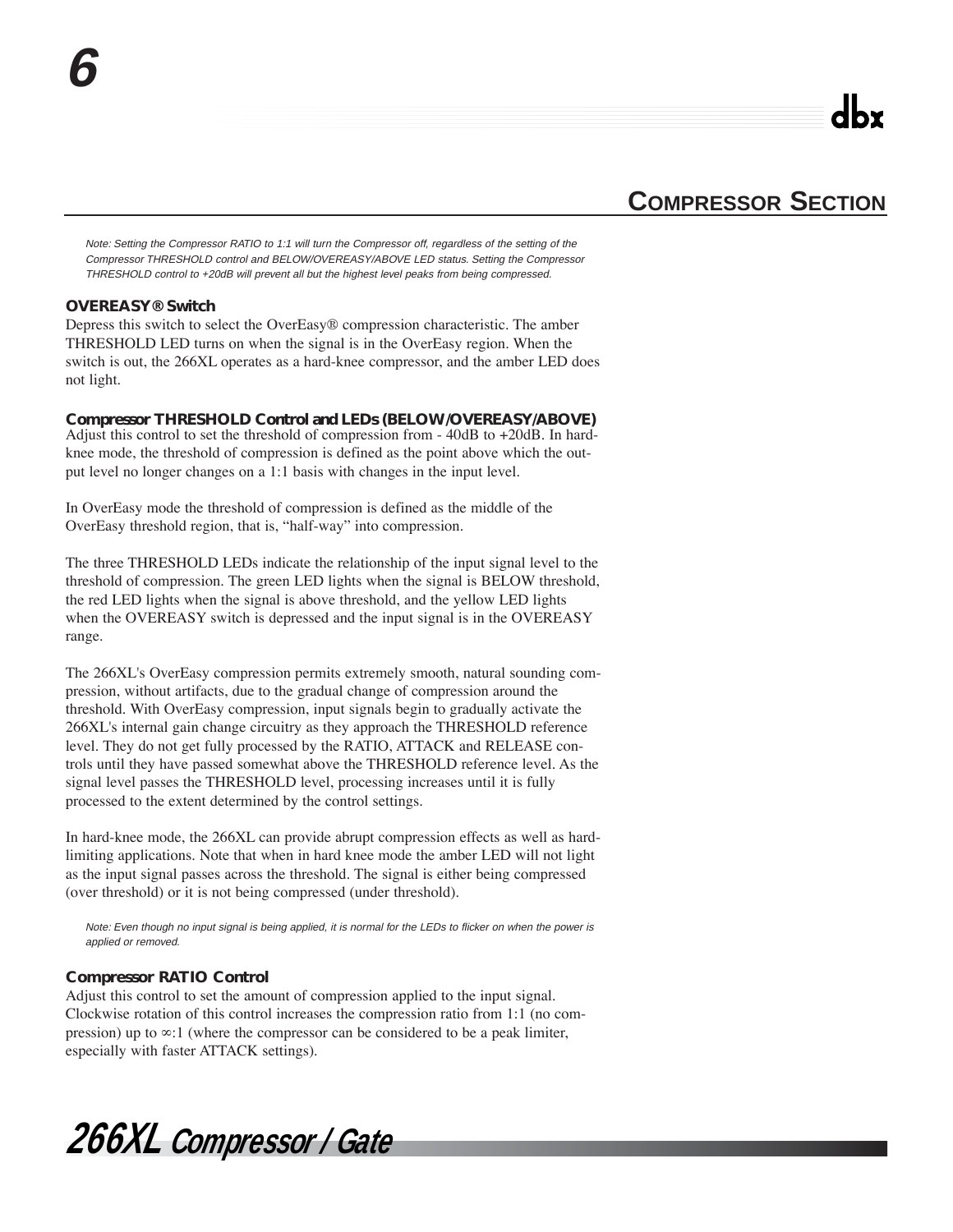When an input is above the THRESHOLD setting reference level, the RATIO setting determines the number of decibels by which the input signal must increase in level to produce a 1dB increase in the signal level at the output of the 266XL. A setting of 2:1 indicates an input/output ratio wherein a 2dB increase in signal (above threshold) will produce a 1dB increase in output signal. A setting of ∞:1 indicates that an infinite increase in input level would be required to raise the output level by 1dB.

### **Compressor ATTACK and RELEASE Control**

The ATTACK control sets the amount of time it takes the 266XL to begin compressing a signal once the detector has sensed a signal above threshold. The ATTACK range is from FAST (for a tighter and more noticeable compression effect with very little overshoot) to SLOW (for more delayed, gradual compression). A very fast ATTACK setting will cause the 266XL to act like a peak limiter even though RMS detection circuitry is used. Slower ATTACK settings cause the 266XL to act like an RMS or averaging detecting compressor/limiter.

The RELEASE control sets how fast the compression circuit returns the input to its original level. The RELEASE rate is from FAST (where compression follows the envelope of the program material very tightly) to SLOW (for very smooth compression).

There is no absolute *right* way to set the ATTACK and RELEASE controls. However, in general, you will want them set slow enough to avoid pumping or breathing sounds caused when background sounds are audibly modulated by the dominant signal energy, yet the release must be fast enough to avoid suppression of the desired signal after a sudden transient or loud note has decayed. For low frequency tones (e.g., bass guitar), set RELEASE and ATTACK to 2:00 or slower.

Note: ATTACK and RELEASE controls operate together and in conjunction with the RATIO control. Changing one control may necessitate changing another setting.

#### **Auto Switch**

This switch overrides both the ATTACK and RELEASE controls and enables preset program-dependent attack and release times. These times are derived from the input signal and continuously change to match its dynamics. Enabling this AUTO Function duplicates the "classic dbx sound" of the 266XL's forerunners which have become standards in the industry.

### **EXPANDER/GATE SECTION**

Note: The Expander/Gate is off when the Expander/Gate THRESHOLD is set to OFF.

### **Expander/Gate THRESHOLD Control and LEDs (BELOW/ABOVE)**

Adjusting this control sets the level at which the gate will open and allow the signal at the input to pass through to the output. Turning the knob fully counterclockwise (to OFF) allows the gate to pass all signals unattenuated, effectively bypassing the gate. Turning the knob fully clockwise causes the gate to attenuate input signals below +15dBu. The depth of attenuation depends on the setting of the Expander/Gate RATIO control.

The two Expander/Gate LEDs indicate the relationship of the input signal level to the threshold setting. The red LED lights when the signal is BELOW threshold, the green LED lights when the signal is ABOVE threshold.

**7**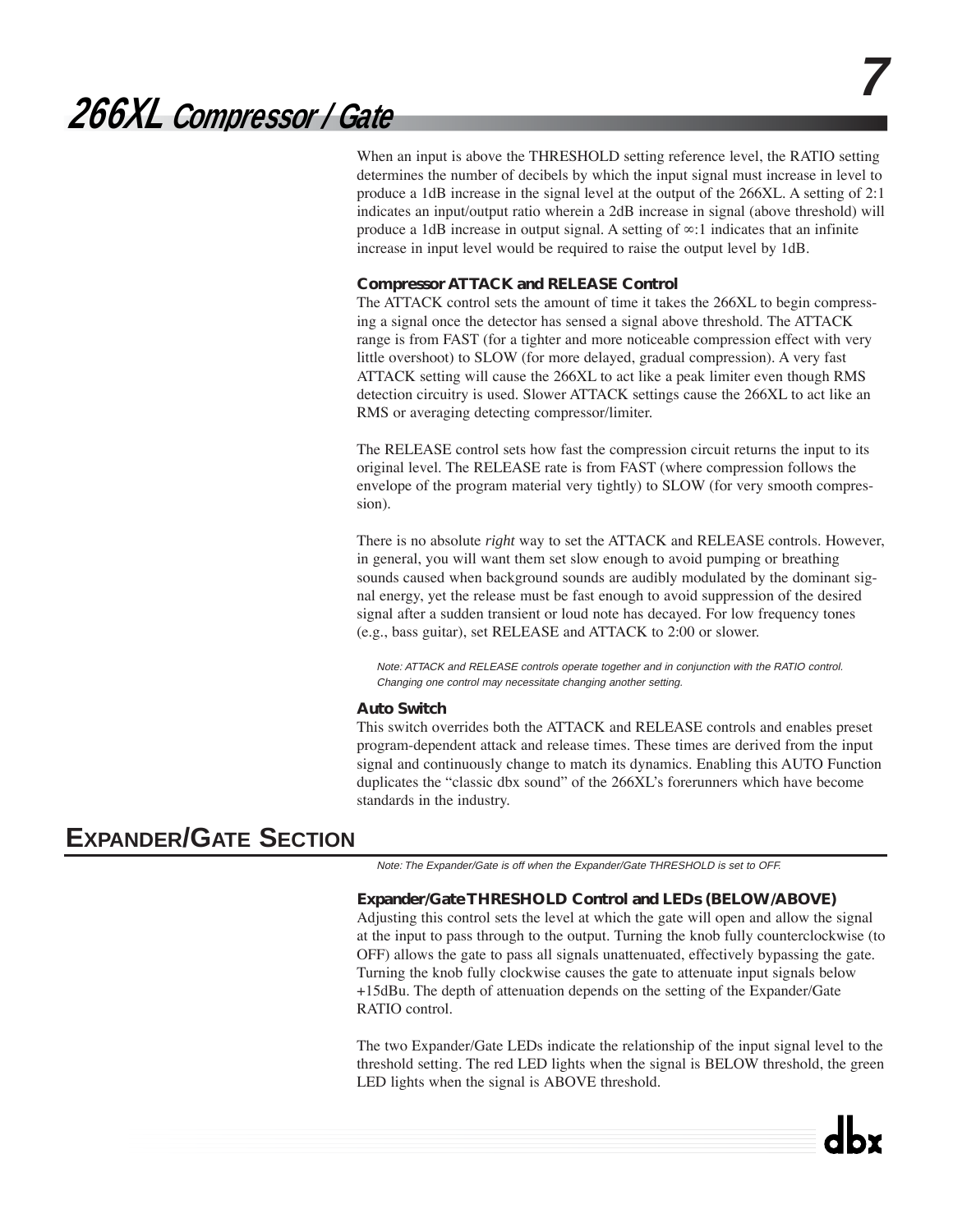### **Expander/Gate RATIO Control**

This control sets the amount of attenuation applied to the input signal once it is below the threshold, from gentle downward expansion (appropriate for mixed program, vocals, etc.), to a hard gating effect (which can be useful for percussion). Fairly low RATIO (and higher Expander/Gate THRESHOLD) settings work best for downward expansion, whereas higher RATIO settings (clockwise towards MAX) work best for gating. If a setting produces undesirable pumping, readjust the Expander/Gate RATIO or THRESHOLD setting.

Note: The attack and release rate of the Expander/Gate are program-dependent - very fast for transient material (e.g., percussion) and slower for material with slow attack (e.g., vocals).

Note: Fast gating of sustained low frequency signals can result in "chattering". To eliminate any "chattering" simply adjust the RATIO control. The proper THRESHOLD setting will also minimize false triggering and "chattering."



### **INPUT Jacks (CHANNEL 1 and 2)**

Use 1/4" phone plugs or male XLR plugs to connect these inputs to your source. The 266XL's INPUT jacks accept either balanced or unbalanced signals. Input impedance is >40 $k\Omega$ .

**Rear Panel**

### **OUTPUT Jacks (CHANNEL 1 and 2)**

The OUTPUT jacks accept 1/4" balanced or unbalanced phone plugs or female XLR plugs. Maximum output signal level is >+20dBu. In the +4dBu setting, the balanced output impedance is 100Ω, and the unbalanced output impedance is 50Ω. In the  $-10$ dBV setting, the balanced output impedance is  $1$ k $\Omega$  and the unbalanced output impedance is 500Ω.

### **OPERATING LEVEL Switch**

This switch selects between a -10dBV and +4dBu nominal operating level. When the switch is in the IN position, a -10dBV operating level is selected. When it is in the OUT position, a +4dBu operating level is selected.

### **SIDECHAIN INSERT Jack**

This jack accepts 1/4" TRS phone plugs and provides a connection to the 266XL detector path. The RING acts as a Send, carrying a buffered version of the signal present at the 266XL INPUT jack, at an impedance of 2kΩ. The TIP acts as a Return for equipment to feed the 266XL's detector circuitry, such as an equalizer for de-essing or frequency-sensitive gating/compression. You can also drive the 266XL Sidechain input with the output of most equipment, by using a 1/4" mono phone plug. Input Impedance is greater than 10kΩ.

Note: When a cable is plugged into this jack, it automatically breaks the connection from the INPUT jack to the 266XL's detection circuitry.

**Basic Connection**

*266XL Compressor / Gate*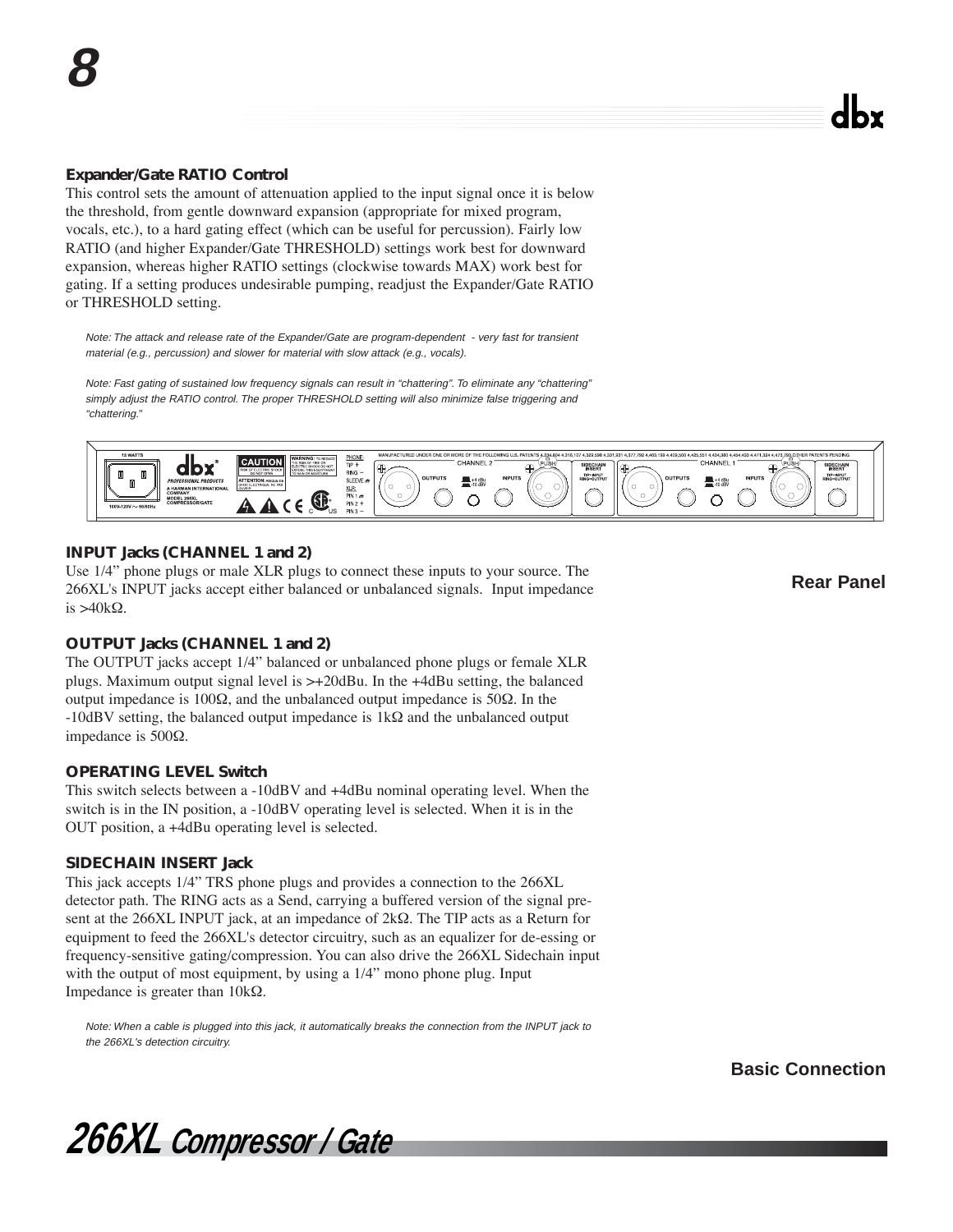*266XL Compressor / Gate*

### **IEC - AC Power cord receptacle**

Plug the AC power cord (supplied) into the 266XL. Plug the other end into a standard wall receptacle. Take care to route power cables away from audio lines. Note that the 266XL does not have a power switch. It is recommended that the 266XL be "On" at all times. Power consumption is low. If you do not plan to use the 266XL for an extended period of time, unplug it.

WARNING: Be sure to verify your actual line voltage is the same as the voltage level printed below the AC power receptacle. Connection to an inappropriate power source may result in extensive damage which is not covered by the warranty.



Caution: Never remove the cover. There are no user-serviceable parts inside.

## **CONNECTING THE 266XL TO YOUR SYSTEM**

The 266XL can be used with any line-level device. Some common examples include mixing consoles, electronic musical instruments, patch bays, and signal processors. For all connections, refer to the following steps:

Turn Off all equipment before making any connections.

Mount the 266XL in a 1U rack space (optional). The 266XL requires one rack space (height) and 1 rack space (width). It can be mounted above or below anything that doesn't generate excessive heat, since it requires no special ventilation. Ambient temperatures should not exceed 113ºF (45ºC) when equipment is powered.

Make connections via 1/4" phone or XLR jacks according to your requirements. Typical patch points include: a mixer's channel or subgroup inserts when using the 266XL on individual instruments or tracks; the mixer's main outputs when mixing; an instrument preamp's effects loop when using the 266XL for guitar or bass; main outs of a submixer (i.e., keyboard mixer) as the signal is sent to main mixer; between a DAT's output and an analog cassette input. When using a chain of processors, the 266XL may be placed either before or after effects or dynamics processors. We recommend you use common sense and experiment with different setups to see which one provides the best results for your needs.

Connect the AC power cord (shipped with the unit) to the 266XL's rear panel POWER connector and an appropriate AC power source to turn the unit ON.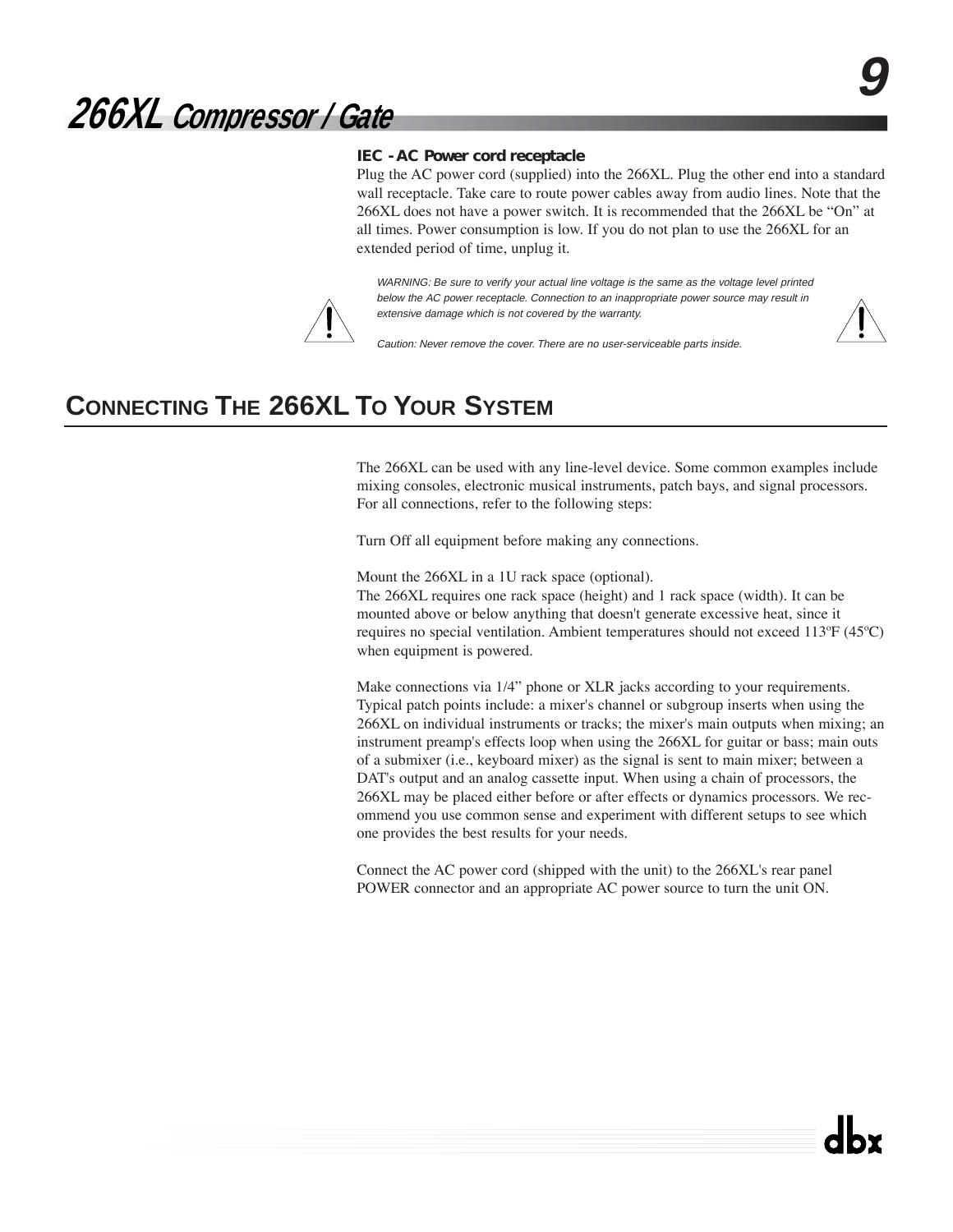The 266XL is an all-solid-state product with components chosen for high performance and excellent reliability. Each 266XL is tested, burned-in and calibrated at the factory and should require no internal adjustment of any type throughout the life of the unit. We recommend that your 266XL be returned to the factory only after referring to the manual and consulting with dbx Customer Service.

Our phone number, Fax number and address are listed on the back cover of this manual.

When you contact dbx Customer Service, be prepared to accurately describe the problem. Know the serial number of your unit. This is printed on a sticker attached to the side panel of the unit.

Note: Please refer to the terms of your Limited Two-Year Standard Warranty, which extends to the first enduser. After the warranty expires, a reasonable charge will be made for parts, labor, and packing if you choose to use the factory service facility. In all cases, you are responsible for shipping charges to the factory. dbx will pay return shipping if the unit is still under warranty.

Shipping Instructions: Use the original packing material if it is available. Mark the package with the name of the shipper, and with these words in red: DELICATE INSTRUMENT, FRAGILE! Insure the package properly. Ship prepaid, not collect. Do not ship parcel post.

## **REGISTRATION CARD AND USER FEEDBACK**

We appreciate your feedback. After you have an opportunity to use your new 266XL, please complete the Registration Card and return it.

*266XL Compressor / Gate*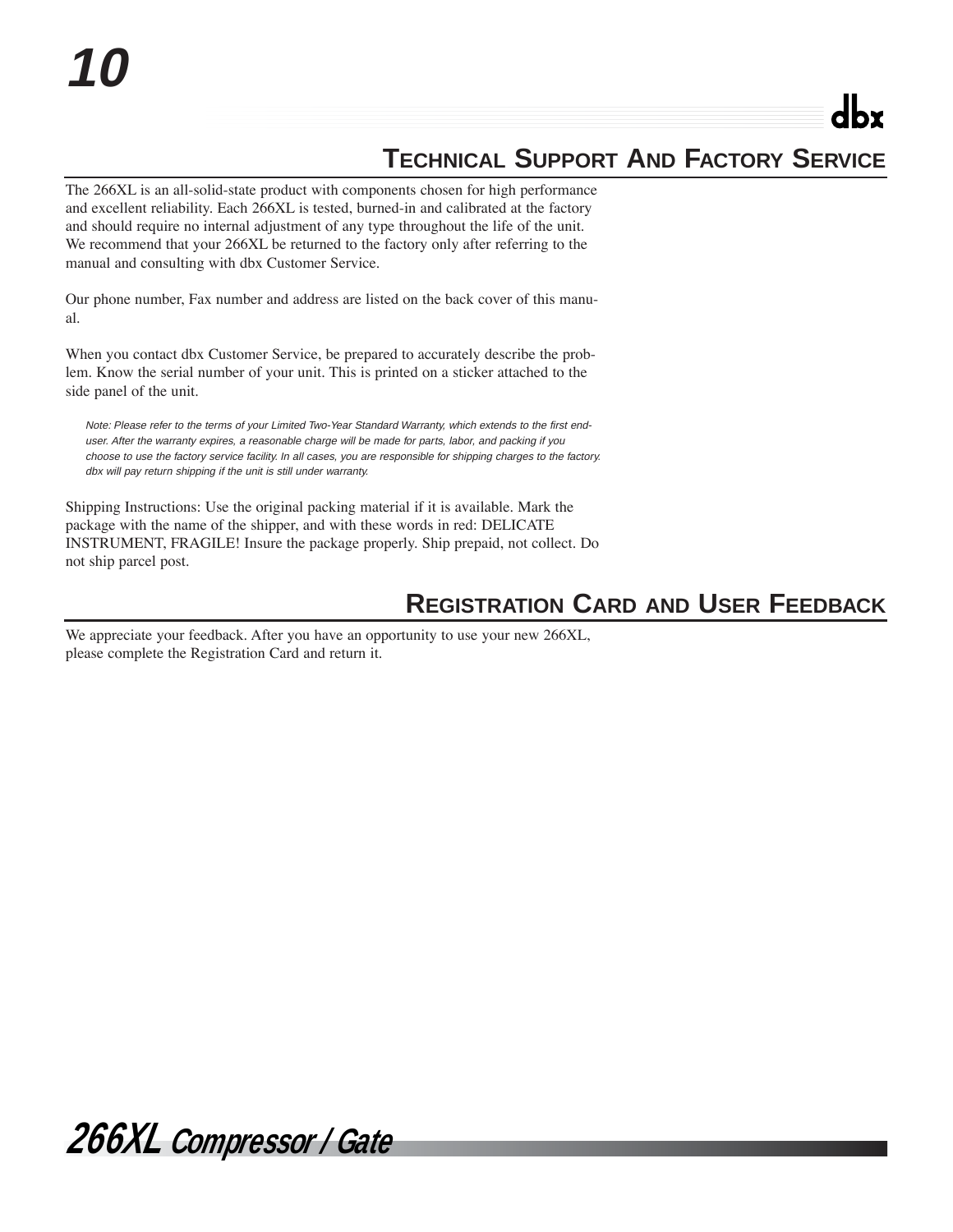# **FRANÇAIS**

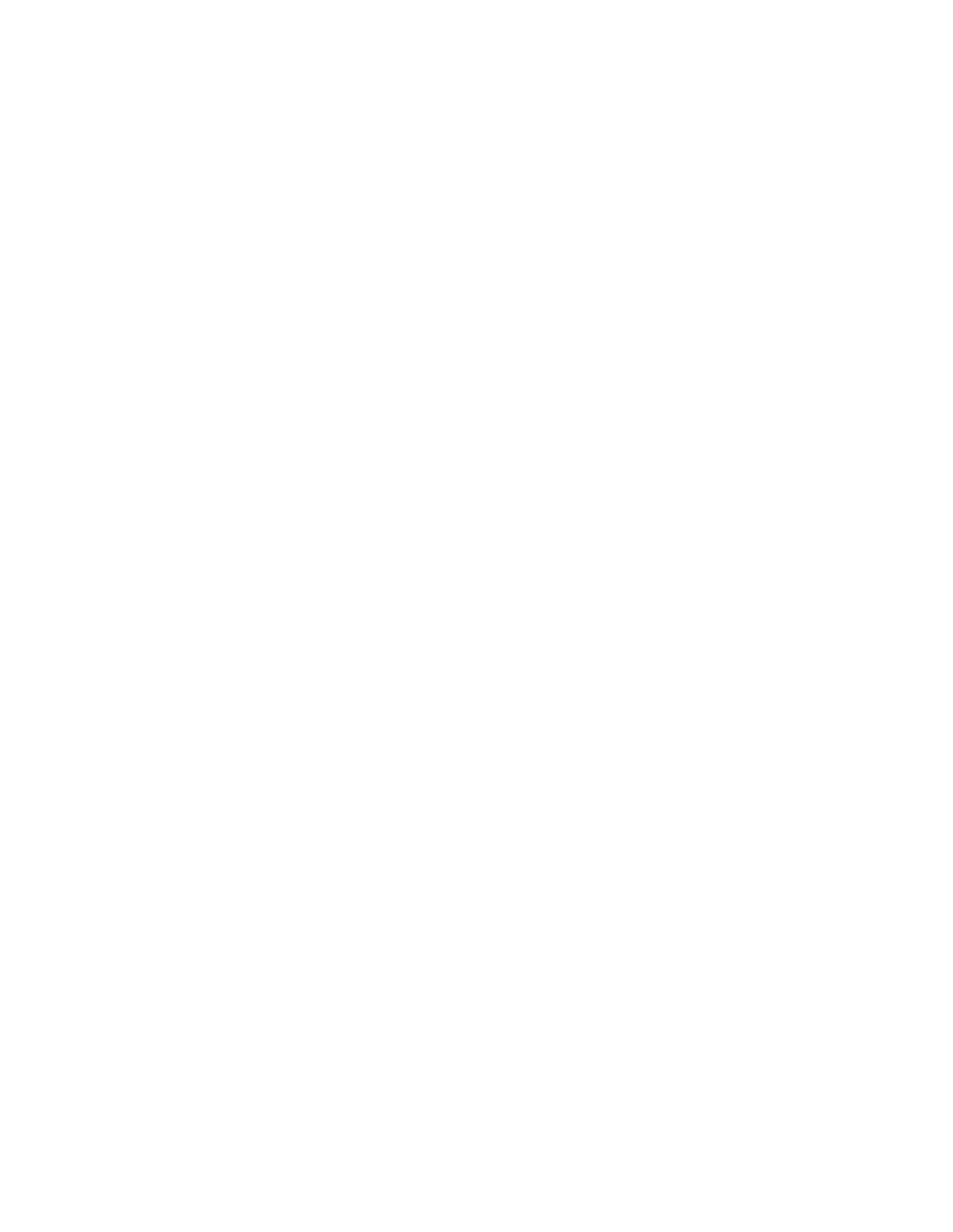## **TABLE DES MATIERES**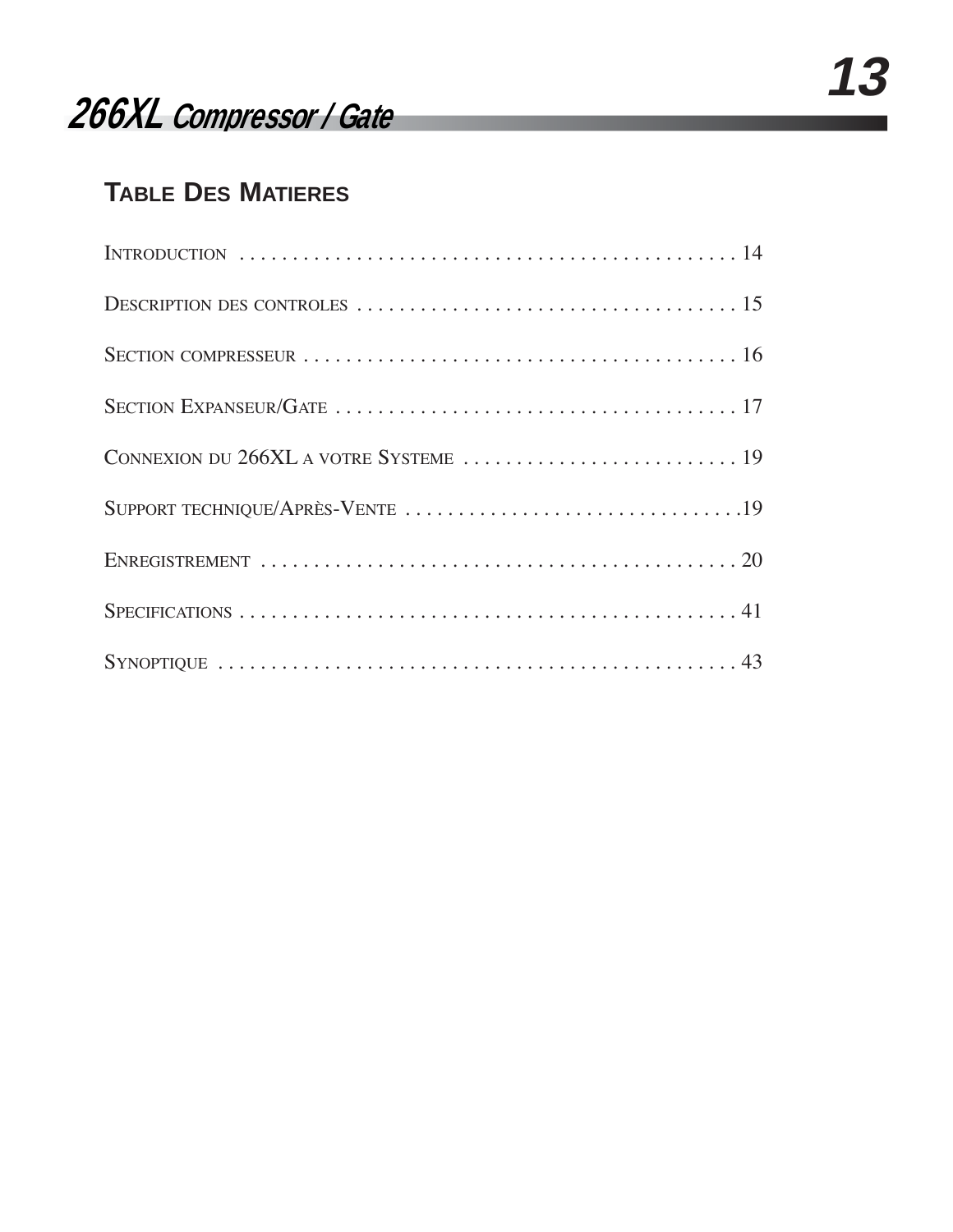Nous vous remercions de votre choix du compresseur/Gate dbx 266XL. Le 266XL offre la qualité de son et les performances des appareils dbx pour les musiciens, DJ, opérateurs studio et toute personne à la recherche d'un appareil simple permettant une compression, un Gate ou une expansion de qualité, rapide et facile. Nous vous recommandons de lire ce manuel car il vous permettra d'utiliser au mieux votre appareil. Le compresseur 266XL possède toutes les caractéristiques pour contrôler la dynamique d'un signal, ajouter du punch, diminuer le bruit ou ajouter du "sustain" à certains instruments. Le 266XL commence avec la classique compression dbx déjà connue avec les compresseurs de la série 160, il suffit de régler les temps d'attaque et de relâchement à mi-course pour obtenir un fonctionnement identique. Mais il peut faire mieux. Les temps d'attaque et de relâchement réglables ainsi que le circuit dbx AutoDynamic, permettent d'élargir la plage de contrôle du 266XL.

### **Applications courantes de la compression :**

- Renforcer le son d'une batterie
- Ajouter du "sustain" à une guitare ou un synthétiseur
- Atténuer les différences de niveau des voix
- Prélever un signal
- Eviter une surcharge du système
- Optimiser la dynamique lors du transfert numérique vers analogique.

Le Gate du 266XL permet d'oter des bruits indésirables, de renforcer les sons de batterie ou de modifier l'enveloppe d'un instrument. Le Gate du 266XL est plus polyvalent que les Gates traditionnels car il combine deux fonctions Gate et expanseur. Les Gates ne conviennent que pour un nombre limité d'utilisations (par exemple percussion), le Gate du 266XL fonctionne comme un expanseur lorsqu'il est réglé sur des taux de compression bas (convenant pour les voix, guitares, programmes mixés, etc.) et peut travailler comme un Gate traditionnel lorsqu'il est réglé sur des taux de compression élevés.

### **Applications courantes du Gate :**

- Traitement d'un son de percussion sec (par exemple, grosse caisse, batterie)
- Traitement d'un son décroissant (par exemple, cymbales, piano)
- Traitement des ronflements et bruits d'instruments en sonorisation ou en enregistrement
- Expansion pour réduire les bruits résiduels sur des sons doux (par exemple, voix, bois)

Référez-vous aux pages suivantes pour les réglages initiaux conseillés. Ces réglages conviendront pour une compression traditionnelle et les besoins de Gate courants. Toutefois, le 266XL peut intervenir de façon importante sur la qualité d'un son. Nous recommandons d'expérimenter les contrôles du 266XL ; travaillez avec les réglages proposés et essayez en d'autres complètement différents, avec toutes les combinaisons du compresseur et du Gate. Vous serez surpris par ce que vous entendrez mais en final, vous pourrez trouver la combinaison parfaite pour vos besoins.

*266XL Compressor / Gate*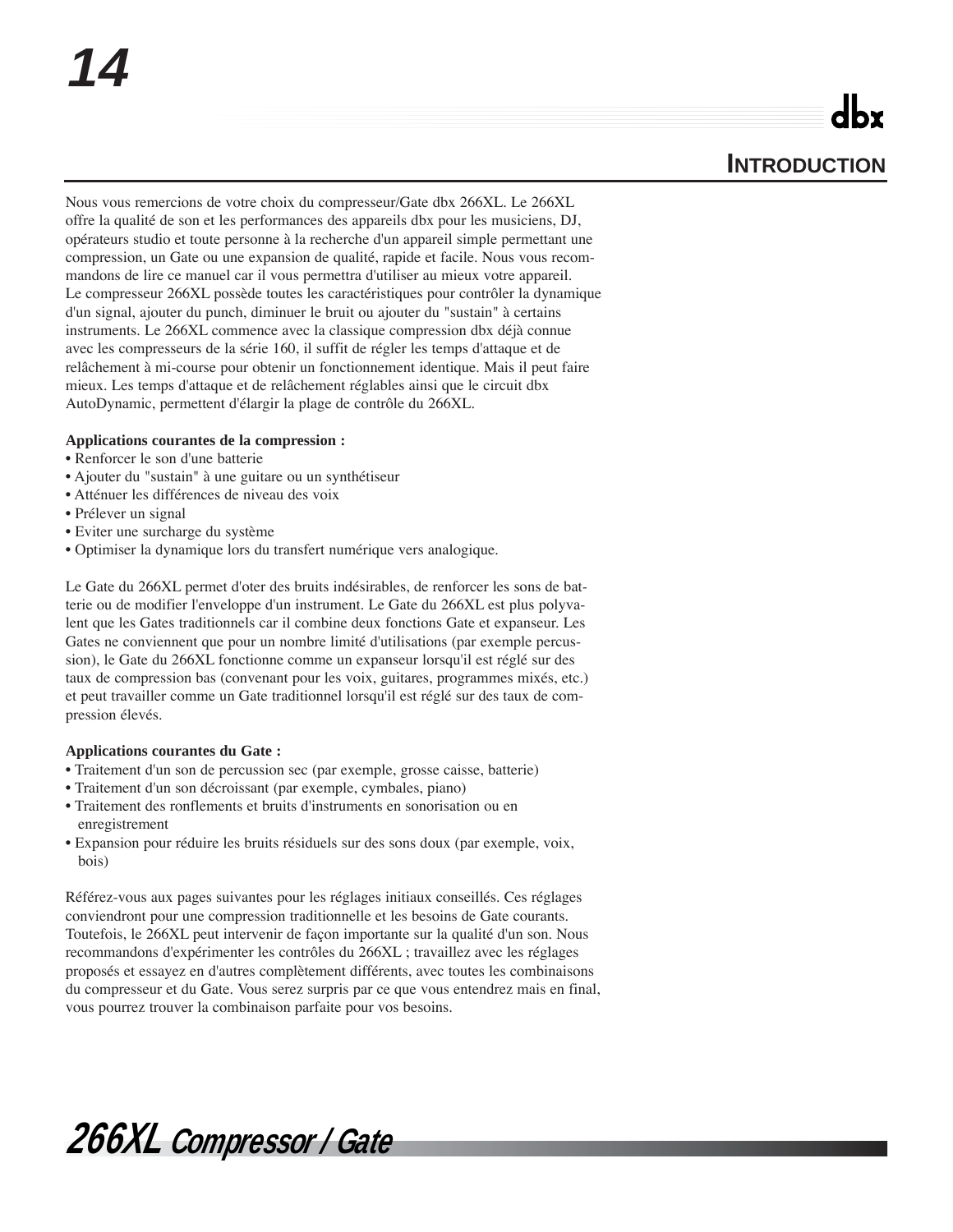## **CONTRÔLES**



### **Face avant Touche STEREO COUPLE**

Cette touche configure le 266XL pour un fonctionnement stéréo ou double mono. Si l'on appuie sur la touche pour un fonctionnement stéréo, la voie 1 devient Voie Maîtresse pour les deux voies. Tant que la voie 2 sera esclave, les contrôles de cette voie, touche et Led, seront inopérants (sauf l'afficheur de réduction du gain).

Si la touche STEREO COUPLE est relâchée, l'appareil fonctionnera comme deux compresseurs/Gates séparés, chacun avec ses propres contrôles indépendants.

La touche rouge STEREO COUPLE indique que le 266XL est en mode stéréo.

### **Touche BYPASS**

Lorsqu'on enfonce cette touche, les contrôles sont bypassés, annulant toutes les fonctions de compression, de Gate, et de réglage de gain du 266XL. Le signal est toujours présent en sortie du 266XL, mais n'est pas affecté par les contrôles du 266XL. La fonction BYPASS est particulièrement utile pour comparer un signal traité et non traité. Notez que si l'appareil est commuté en mode Stéréo (touche STEREO COU-PLE appuyée), la touche BYPASS de la voie 1 contrôle les deux voies.

La touche BYPASS s'illumine en rouge lorsque la fonction BYPASS est active (pas de traitement du signal).

### **Afficheur GAIN REDUCTION (dB)**

Il affiche l'atténuation effectuée sur le signal d'entrée par le compresseur ou l'Expanseur/Gate 266XL. Lorsque le compresseur et l'expanseur/Gate sont tous les deux actifs, l'afficheur indique le montant maximum de la réduction de gain pour la fonction dominante - compresseur ou Expanseur/Gate.

### **OUTPUT GAIN (dB) :**

Ce contrôle règle le gain général du 266XL de -20dB à +20dB. Le contrôle du gain de sortie est particulièrement utile pour compenser la baisse de niveau résultant des effets du traitement. Après avoir réglé le 266XL selon la compression désirée, utilisez ce contrôle pour augmenter le gain de la valeur indiquée sur l'afficheur GAIN REDUCTION.

Note: Les réglages du compresseur et Expanseur/gate sont interactifs et peuvent affecter le gain - vérifiez les niveaux de sortie.

Note: Un taux de compression de 1:1 mettra le compresseur hors service, quels que soient le réglage de seuil et l'état des Leds BELOW/OVEREASY/ABOVE. Un réglage du seuil de compression à +20dB empèchera toute compression sauf des crêtes de niveau très important.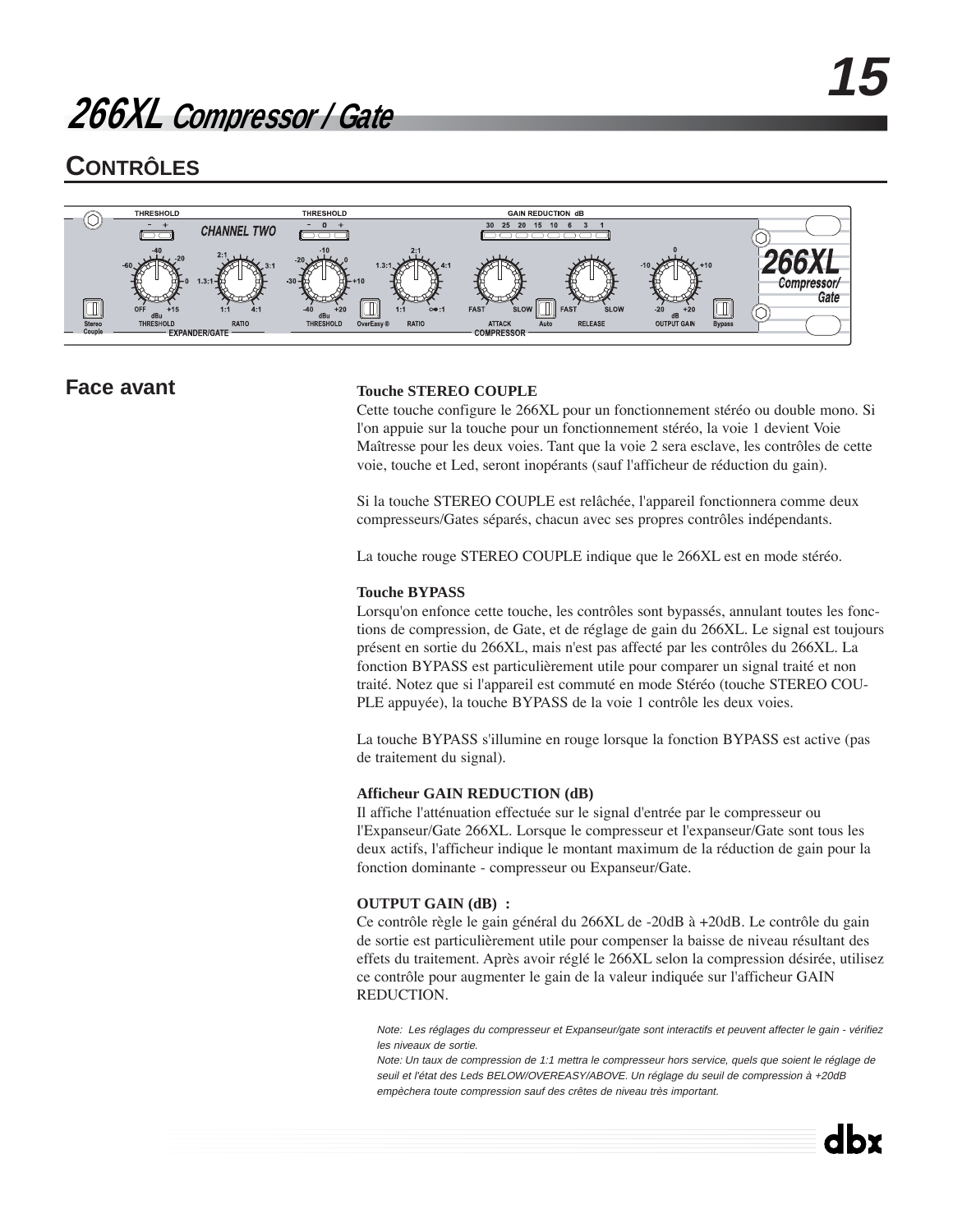### **Touche OVEREASY®**

Enfoncer cette touche pour sélectionner la compression OverEasy® . La Led jaune s'allume lorsque le signal est en mode compression OverEasy. Lorsque la touche est relâchée, le 266XL effectue une compression en mode hard-knee et la Led jaune n'est pas allumée.

**Seuil de compression (THRESHOLD) et LEDs (BELOW/OVEREASY/ABOVE)**  Ce bouton règle le seuil de compression de -40dB à +20dB. En mode hard-knee, le seuil de compression est le point au-dessus duquel le rapport entre le niveau de sortie et celui d'entrée cesse d'être constant.

En mode OverEasy, le seuil de compression est au milieu de la courbe OverEasy, soit à mi-chemin de la compression.

Les trois Leds indiquent la position du signal d'entrée par rapport au seuil de compression. La Led verte s'illumine lorsque le signal est au-dessous du seuil, la Led rouge s'illumine lorsque le signal est au-dessus du seuil, et la led ambre lorsque le signal est dans la fenêtre du circuit OVEREASY.

La compression OverEasy du 266XL permet une compression extrêmement douce et naturelle, sans artifice, du fait d'une compression progressive à l'approche du seuil (plutôt qu'une compression soudaine comme sur les compresseurs Hard Knee (à coude abrupt). Avec la compression OverEasy, lorsqu'un signal approche du seuil (THRESH-OLD), il commence à activer progressivement le circuit de changement de gain du 266XL. Le traitement déterminé par les réglages de taux (RATIO) et des temps d'attaque et de relâchement ne commence que lorsque le niveau signal passe au-dessus du seuil ; le traitement s'accroît ensuite pour atteindre les valeurs déterminées par les contrôles.

En mode Hard-Knee, le 266XL peut provoquer une compression abrupte ainsi qu'une forte limitation. Notez qu'en mode Hard-Knee, lorsqu'un signal d'entrée passe au niveau du seuil la Led jaune ne s'allume pas. Le signal est compressé (au-dessus du seuil) ou non compressé (au-dessous du seuil).

Note : Même si aucun signal d'entrée n'est présent, il est normal que les Leds s'illuminent brièvement lors de la mise en/hors service de l'appareil.

### **Bouton RATIO du compresseur**

Il règle le taux de compression appliqué au signal. Une rotation dans le sens des aiguilles d'une montre porte le taux de compression de 1:1 (pas de compression) à ∞ :1 (où le compresseur sera considéré comme un limiteur de crête, en particulier avec des temps d'attaque rapides).

Lorsque le signal est au-dessus du seuil, le bouton RATIO détermine l'augmentation du niveau d'entrée nécessaire pour obtenir un niveau de sortie accru de 1dB. Un taux de 2:1 indique que pour une augmentation de niveau de 2dB (au-dessus du seuil), le niveau de sortie augmentera seulement de 1dB. Un taux de 2:1 indique qu'une augmentation infinie serait nécessaire pour augmenter le niveau de sortie de 1dB.

*266XL Compressor / Gate*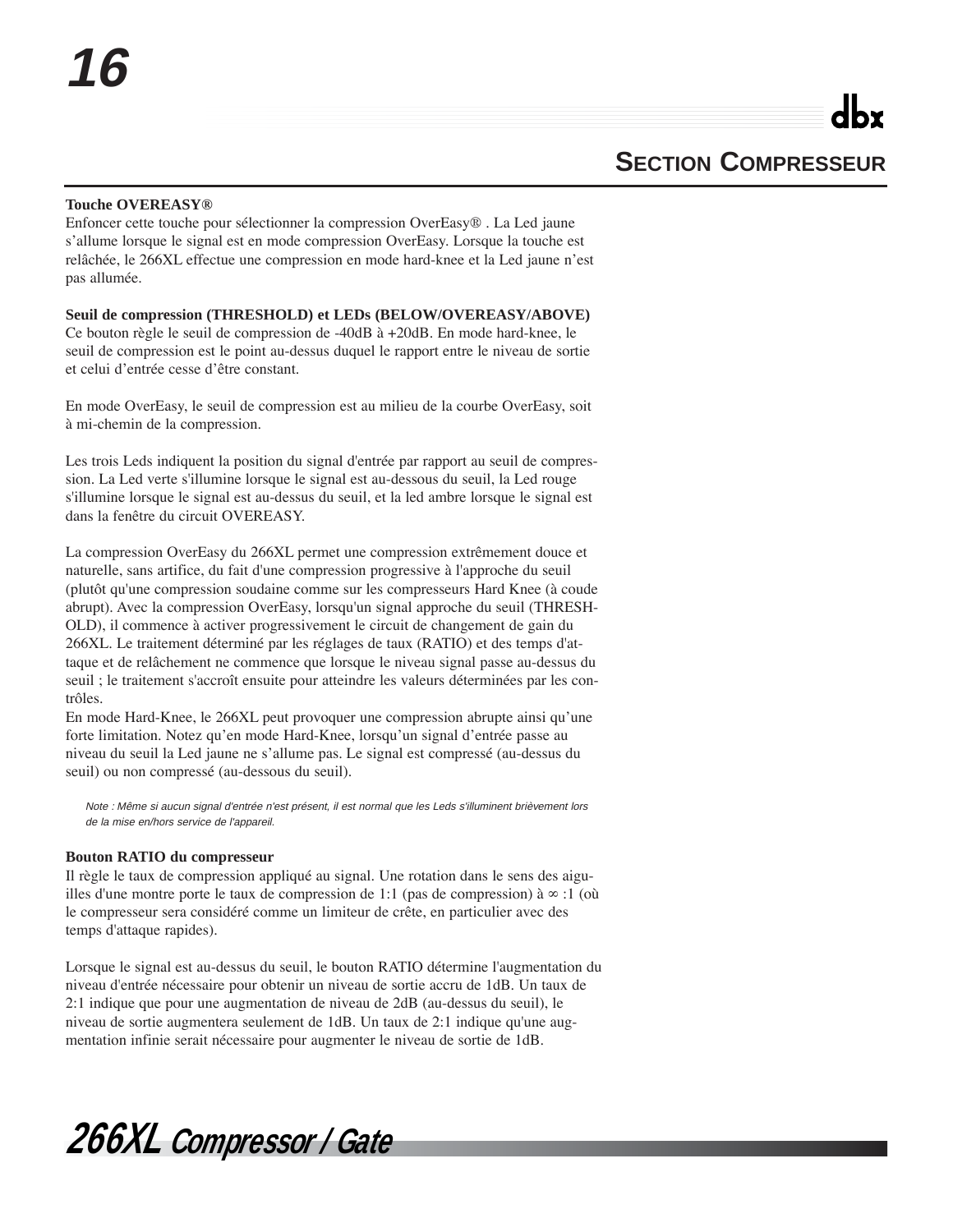### **Réglage des TEMPS D'ATTAQUE et de RELACHEMENT**

Le bouton ATTACK règle le temps nécessaire au 266XL pour débuter la compression lorsque le niveau du signal dépasse le seuil. Le réglage varie de rapide (FAST) pour une compression forte et avec peu de dépassement, à lente (SLOW), pour une compression progressive. Avec un temps d'attaque très rapide, le 266XL agit comme une limiteur de crête (bien qu'un circuit de détection de Valeur Efficace soit utilisé). Avec un temps d'attaque lent, le 266XL agit comme un compresseur/limiteur détecteur de valeur efficace ou moyenne.

Le bouton RELEASE permet de régler la vitesse à laquelle le signal retrouve son niveau d'origine. Le réglage varie de rapide (la compression suit de très près le programme), à lent (pour une compression très douce).

Il n'existe pas de règle absolue pour régler ces temps d'attaque et de relâchement. Toutefois, en règle générale, vous les règlerez suffisamment lents pour éviter l'effet de "pompage" ou d'"aspiration" sur le son lorsque les bruits de fond sont modulés par l'énergie dominante du signal. Le temps de relâchement doit être suffisamment rapide pour éviter la suppression du signal après un transitoire ou un signal de forte amplitude. Pour des fréquences graves (guitare basse par exemple), réglez les temps d'attaque et de relâchement à 2:00 ou plus lent.

Note : Les contrôles des temps d'attaque et de relâchement fonctionnent ensemble et conjointement avec le contrôle RATIO. La modification de l'un de ces réglages peut nécessiter la modification des autres.

### **Touche AUTOMATIQUE:**

**C**ette touche prend le pas sur les commandes d'ATTAQUE et de RELACHEMENT et active des temps d'attaque et de relâchement dépendants du programme. Ces temps sont dérivés du signal d'entrée et changent continûment pour adapter sa dynamique. Activer cette fonction AUTOMATIQUE reproduit le «son classique **dbx**» des précurseurs du 1066 qui sont devenus des standards de l'industrie.

Note: L'Expanseur/Gate est inactif lorsque le bouton THRESHOLD est réglé sur OFF.

### **Bouton THRESHOLD et Leds (BELOW/ABOVE) de l'expanseur/Gate**

Ce bouton permet de régler le niveau auquel le Gate laissera passer le signal. Si l'on tourne le bouton vers la gauche (sur OFF), le Gate sera bypassé, et tous les signaux passeront non atténués. Si l'on tourne le bouton à fond vers la droite, le Gate atténuera les signaux inférieurs à +15dBu. L'importance de l'atténuation dépend du réglage du bouton RATIO de l'expanseur/Gate.

Les deux Leds indiquent le niveau du signal par rapport au seuil. Une Led rouge s'illuminera lorsque le signal sera au-dessous (BELOW) du seuil, une Led verte s'illuminera lorsque le signal sera au-dessus (ABOVE) du seuil.

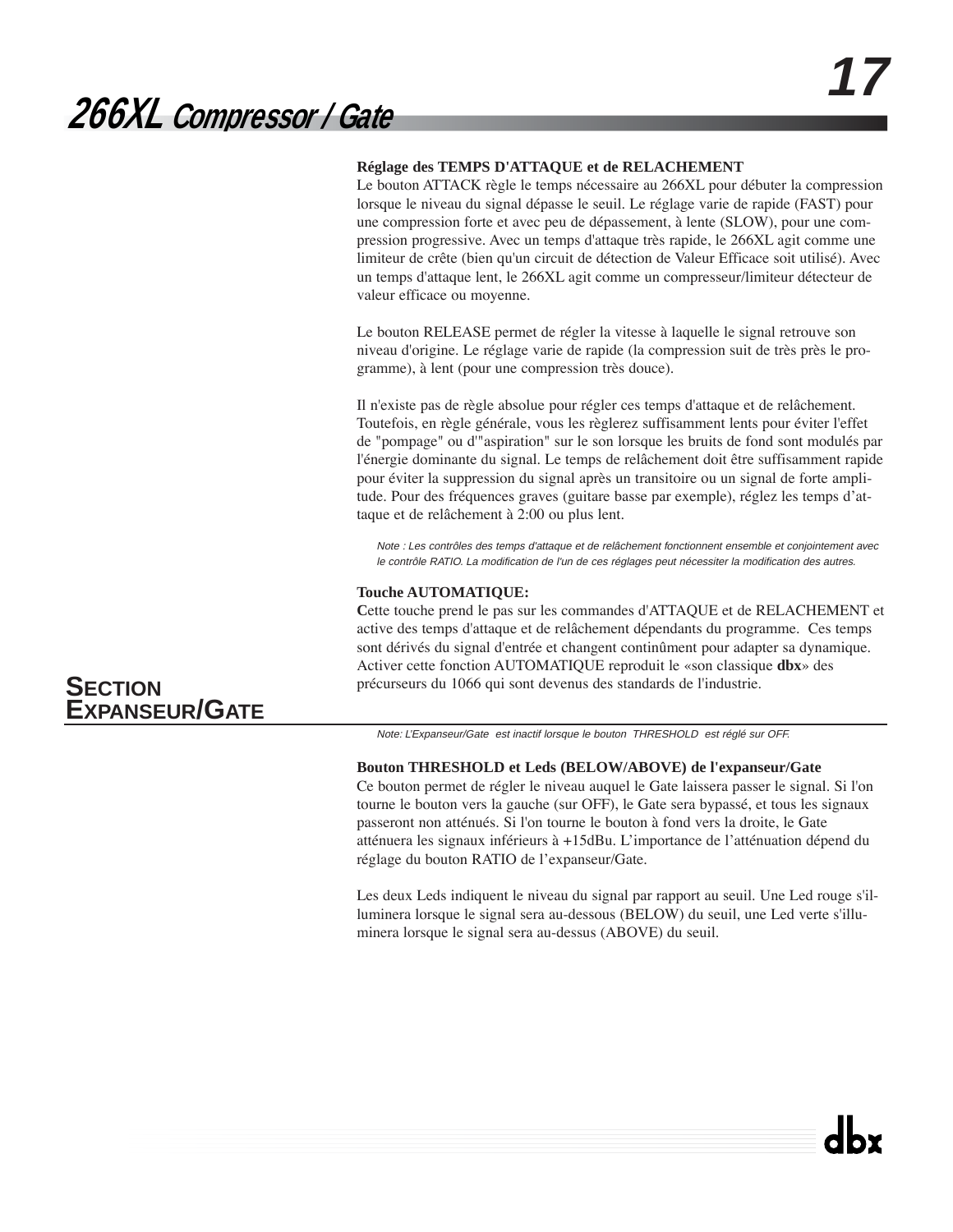**Réglage du taux (RATIO) de l'Expanseur/Gate** Il détermine l'atténuation à appliquer au signal lorsque son niveau est au-dessous du seuil, d'une expansion douce (pour les programmes mixés, les voix, etc.) à un Gate abrupt (pour la percussion). Des taux assez bas (avec un seuil haut) conviennent mieux pour une expansion, tandis que des taux élevés (MAX) conviennent mieux pour le Gating. Si un réglage produit un effet de "pompage", réajustez le taux et le seuil.

Note : Les temps d'attaque et de relâchement de l'Expanseur/Gate sont dépendants du programme - très rapide pour du programme à contenu transitoire (percussion, par exemple) et plus lent pour du programme avec des attaques lentes (voix, par exemple).

Note: Un Gate rapide sur des signaux basses fréquences risque de provoquer un son haché. Pour éliminer ce problème, il suffit de régler le bouton RATIO. Un réglage adéquat du seuil minimisera également ces type d'effets.



### **ENTRÉES JACK (voies 1 et 2)**

Utilisez un jack 6.35 ou XLR pour connecter ces entrées à votre source. Cette entrée accepte des signaux symétriques ou asymétriques. L'impédance d'entrée est >40kΩ.

### **SORTIES JACK (Voies 1 et 2)**

La sortie est sur jack 6.35 ou XLR. Le niveau de sortie maximum du signal est >+20dBu. A +4dBu, l'impédance de sortie est 100Ω en symétrique et 50Ω en asymétrique. A -10dBV, l'impédance de sortie est 1kΩ en symétrique et 500Ω en asymétrique.

**Touche OPERATING LEVEL** Cette touche sélectionne le niveau de fonctionnement nominal, soit -10dBV (touche enfoncée) ou +4dBu (touche relâchée).

### **Jack d'insert SIDE CHAIN**

Cette embase jack permet un accès direct à l'entrée du détecteur du 266XL. La bague constitue le départ, et délivre une version atténuée du signal d'entrée avec une impédance de 2kΩ. La pointe du jack constitue le retour, il reçoit le signal provenant d'un appareil de traitement et le dirige vers le circuit détecteur pour réaliser une compression/gate sélective en fréquence. Vous pouvez aussi attaquer l'entrée Side Chain directement en utilisant un jack mono. L'impédance d'entrée est supérieure à 10kΩ.

Note : Lorsqu'un câble est branché sur ce jack, il coupe automatiquement la connexion provenant de l'entrée.

### **Face arrière**

*266XL Compressor / Gate*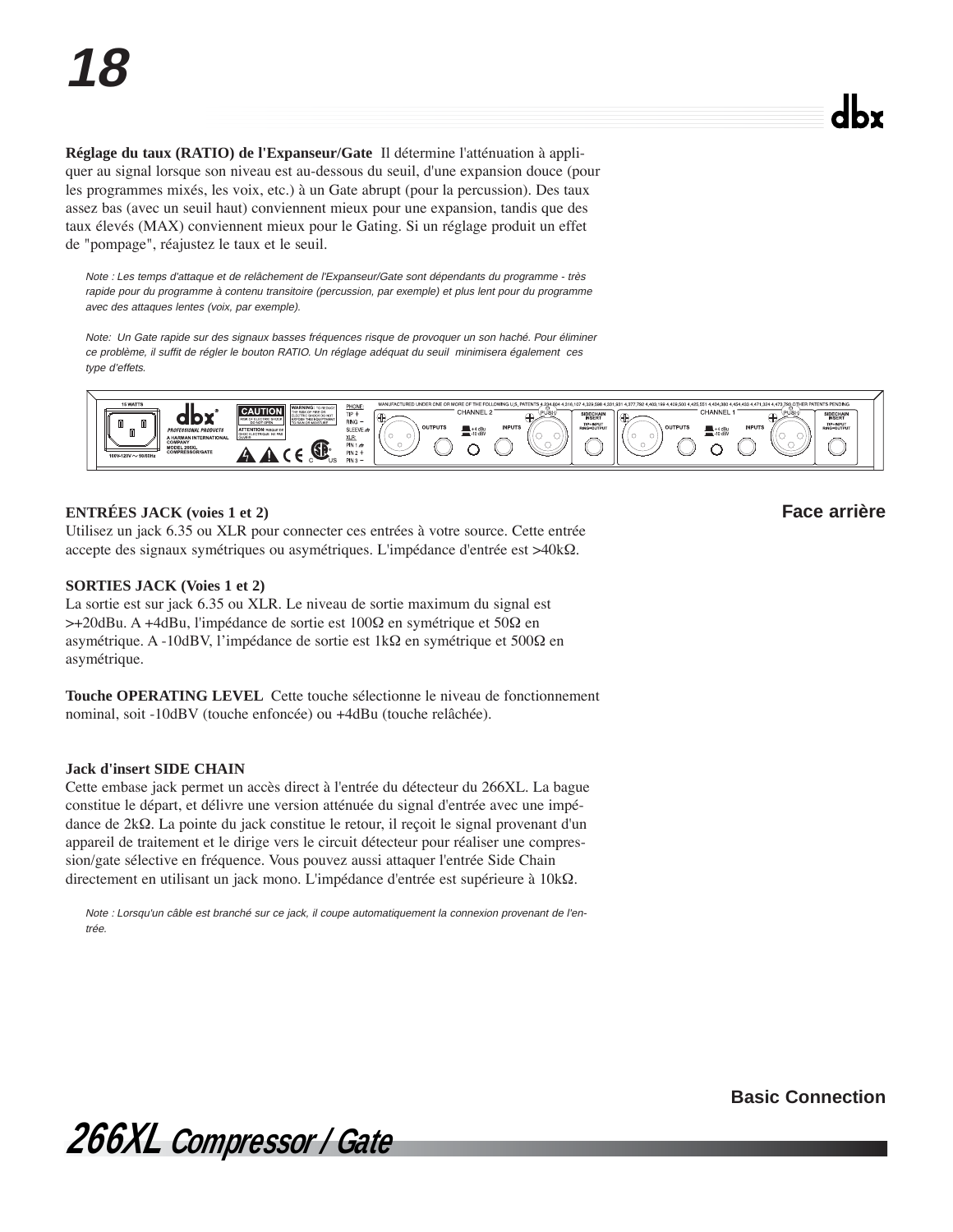### **Connecteur d'alimentation :**

L'alimentation (fournie avec votre appareil) doit être connectée à cet endroit et reliée au secteur. Notez que le 266XL ne possède pas d'interrupteur. Il est recommandé de laisser le 266XL allumé en permanence. Sa consommation est faible. Si vous ne devez pas utiliser le 266XL durant une longue période, vous pourrez le débrancher.

ATTENTION : Vérifiez que l'alimentation correspond bien à la tension indiquée. Un mauvais branchement résulterait en un dommage important non couvert par la garantie.



ATTENTION : N'otez jamais le capot. Aucune pièce accessible à l'intérieur.

## **CONNEXION DU 266XL A VOTRE SYSTEME**

Le 266XL peut être utilisé avec tout équipement de niveau ligne comme par exemple des consoles de mixage, des instruments de musique électroniques, des patchs, des processeurs de signal.

Pour toutes connexions, suivez les étapes suivantes :

#### **Eteignez tous les équipements avant d'effectuer une connexion.**

#### **Montez éventuellement le 266XL (1U) dans un rack (option).**

Le 266XL occupe une hauteur 1U et une largeur de rack. Il peut être monté au-dessus ou au-dessous de tout appareil ne dégageant pas de trop forte chaleur. Il ne requiert donc pas de ventilation. La température ambiante ne doit pas excéder 45°C lorsque l'équipement est branché.

#### **Connexions à vos équipements à l'aide de jacks 6.35 ou XLR.**

Les points de connexion typiques sont : les inserts de sous-groupe ou de voie d'entrée d'une console lorsque vous utilisez le 266XL pour un instrument ou des pistes ; les sorties principales de console pour le mixage ; la boucle d'effets d'un préampli d'instrument lorsque vous utilisez le 266XL pour une guitare ou une basse ; les sorties principales d'un pré-mélangeur (pour clavier par exemple) si le signal est envoyé vers la console principale ; entre la sortie d'un DAT et l'entrée d'un magnéto cassette analogique. Lorsque vous utilisez des processeurs en chaîne, le 266XL peut être placé avant ou après les effets ou autres processeurs de dynamique. Nous vous recommandons d'expérimenter différents réglages pour voir lequel apporte les meilleurs résultats.

**Reliez l'alimentation (fournie avec votre appareil) au connecteur situé à l'arrière du 266XL et à votre source secteur pour mettre l'appareil en service.**

### **SUPPORT TECHNIQUE ET APRÈS-VENTE**

Le 266XL est un appareil robuste avec des composants choisis pour leur performance et leur excellente fiabilité. Chaque 266XL est testé et calibré en usine et ne requiert aucun ajustement interne. Nous recommandons de ne retourner l'appareil qu'après lecture du manuel et consultation du service client de votre revendeur.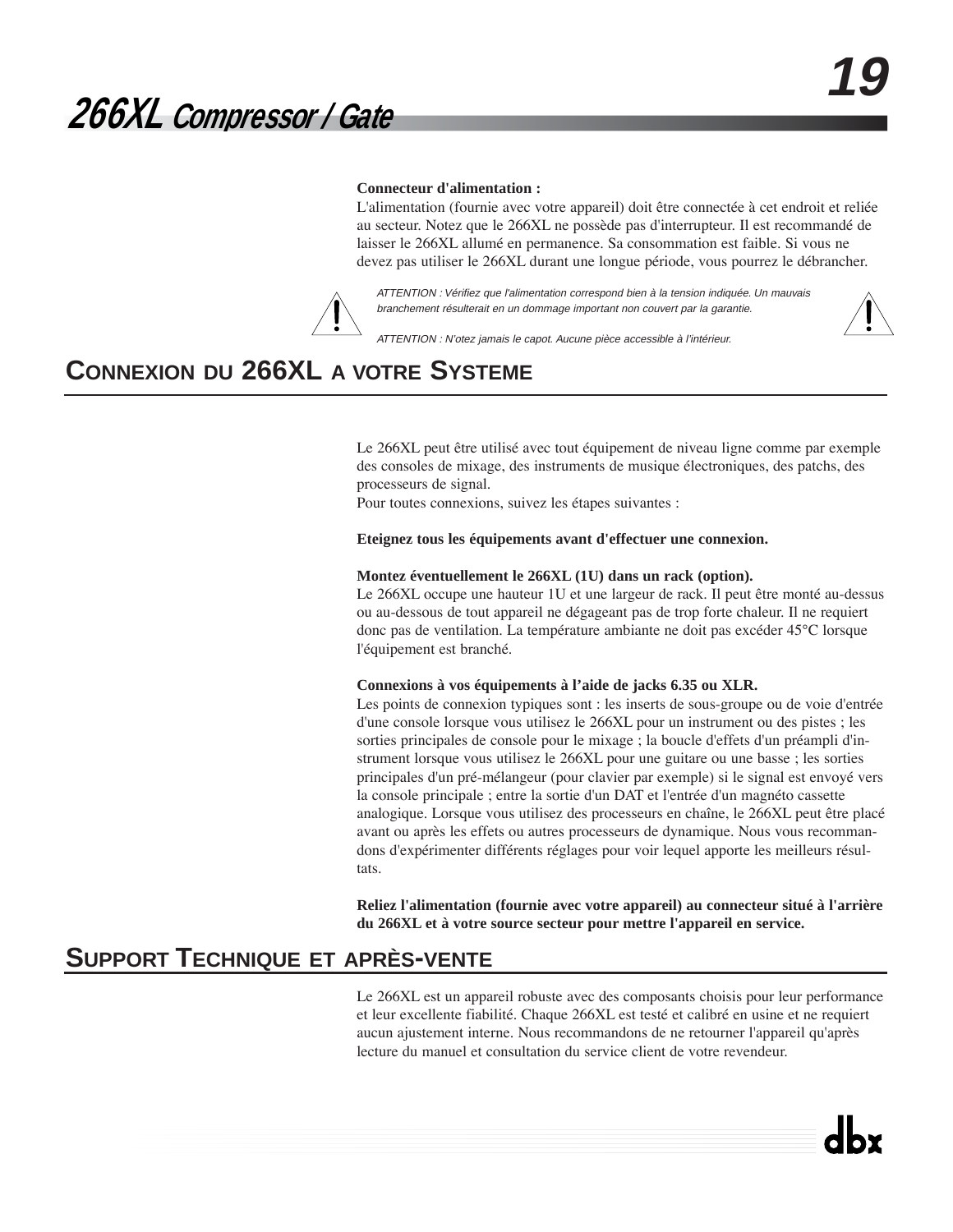Lorsque vous contactez votre distributeur, soyez précis dans la description de votre problème. Communiquez le numéro de série indiqué sur l'étiquette collée sur la face arrière.

Note : Référez-vous aux termes de la garantie qui s'applique à l'utilisateur final. Après expiration de la garantie, un coût raisonnable vous sera facturé pour les pièces, main-d'oeuvre et expédition. Dans tous les cas, vous êtes responsable de l'expédition.

Instructions pour l'expédition : Utilisez si possible l'emballage d'origine. Précisez bien le nom de l'expéditeur et inscrivez en rouge : FRAGILE ! Assurez le colis. Les frais d'expédition doivent être pré-payés.

## **CARTE DE GARANTIE**

Nous vous remercions à l'avance de bien vouloir nous retourner votre carte de garantie.

*266XL Compressor / Gate*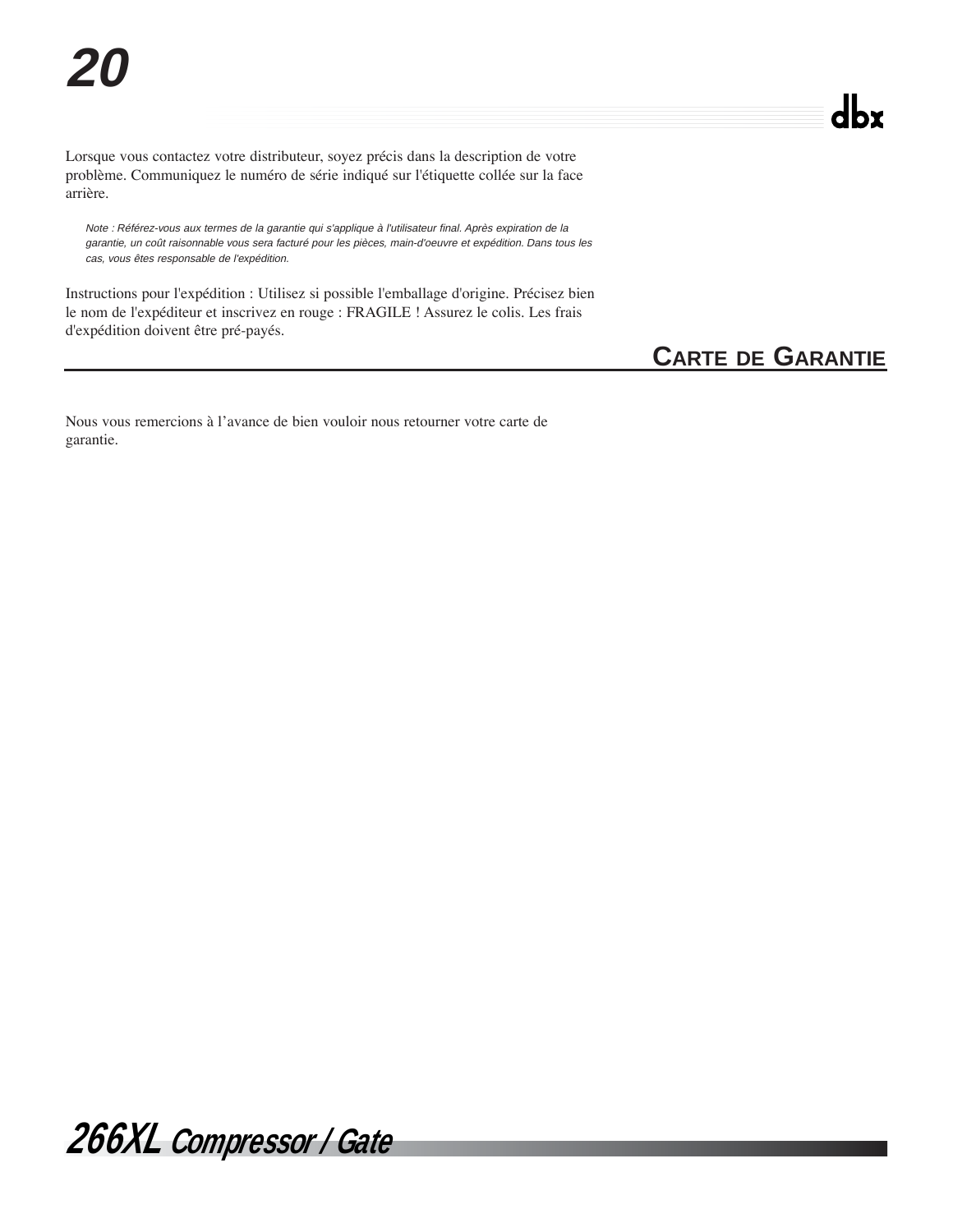# **DEUTSCH**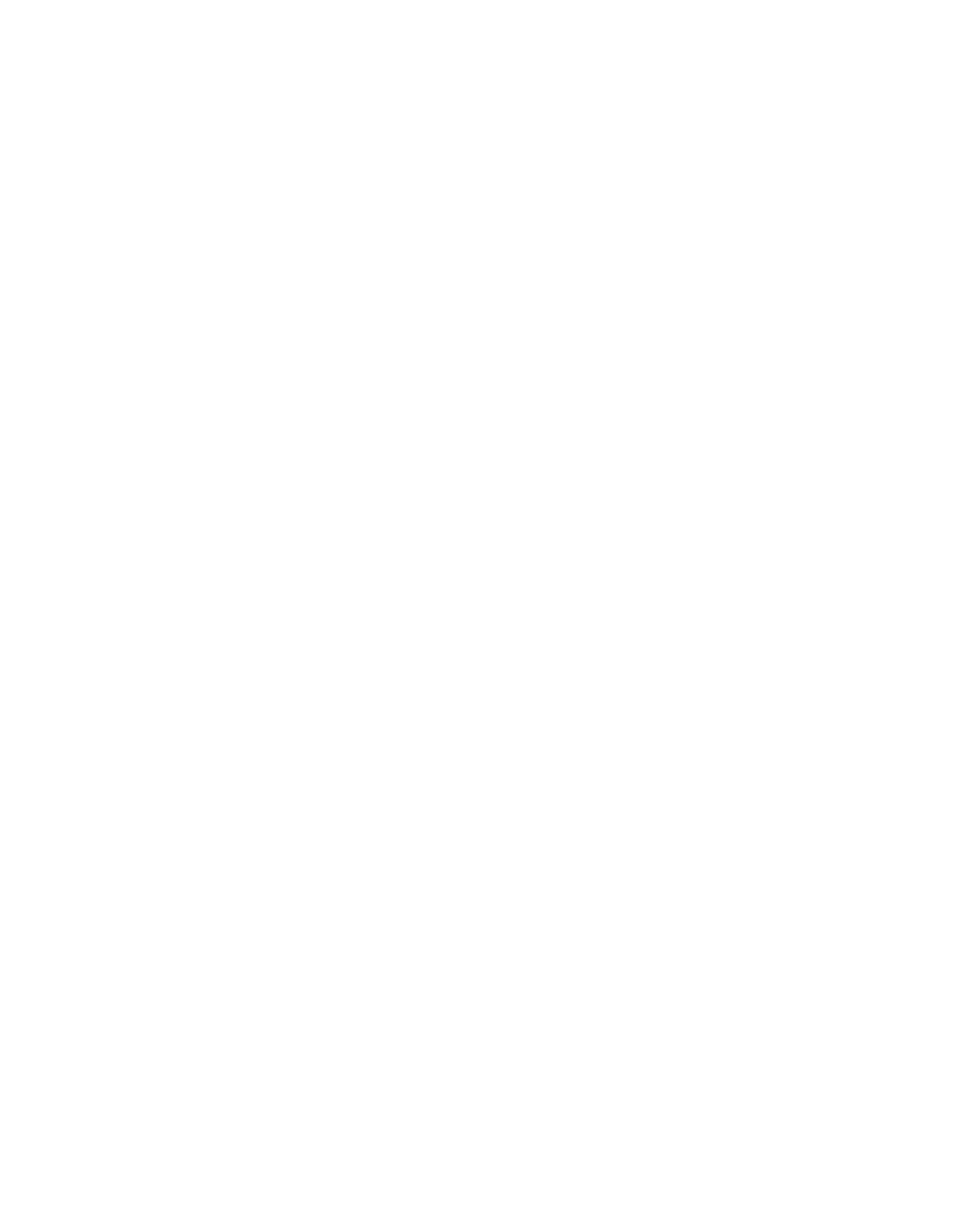## **INHALT**

| ANSCHLIESSEN DES DBX 266XL AN IHRE ANLAGE 29 |
|----------------------------------------------|
|                                              |
|                                              |
|                                              |
|                                              |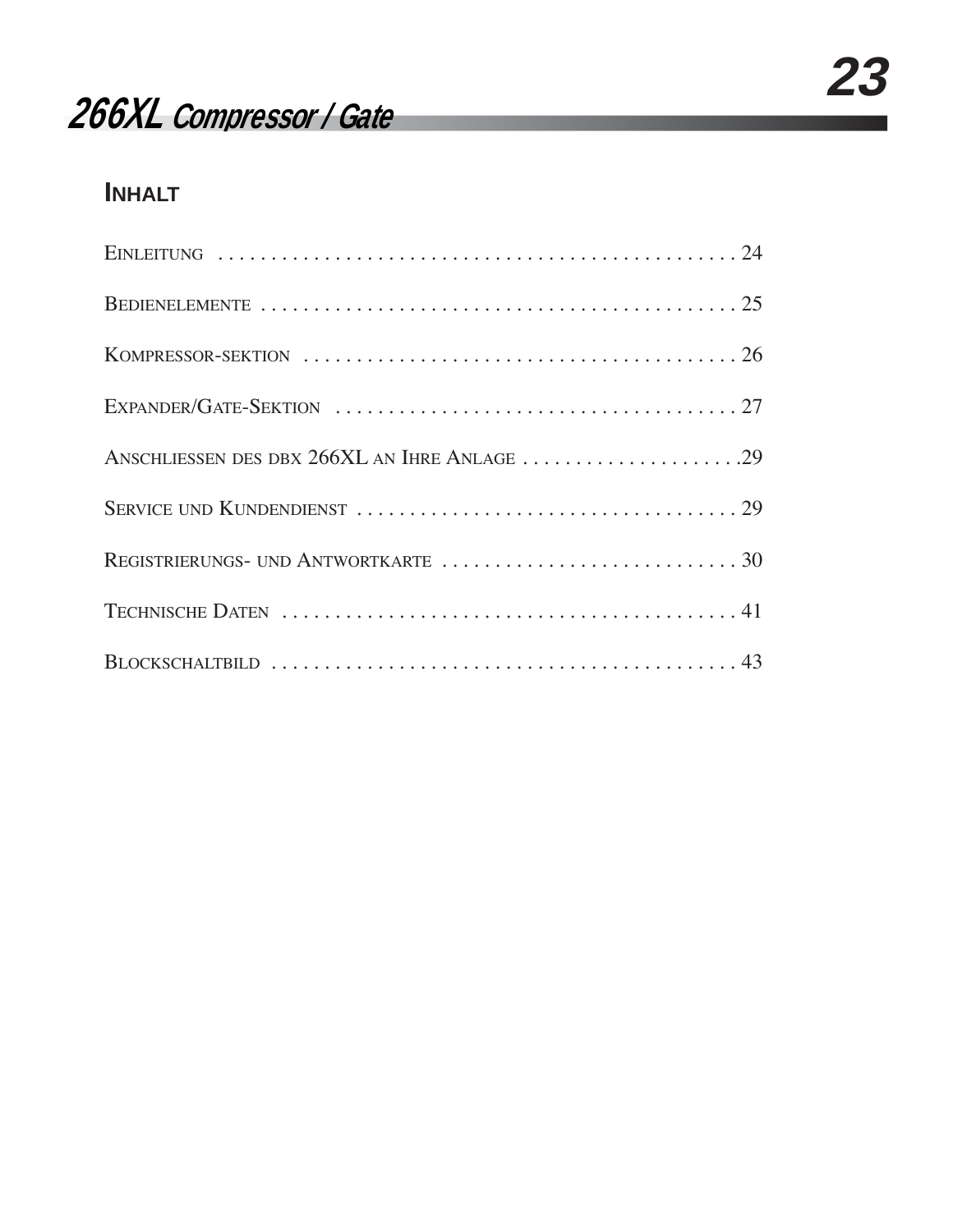Wir danken Ihnen, dass Sie sich für den Kompressor mit Gate 266XL von dbx entschieden haben. Der dbx 266XL bietet die bekannte dbx Tonqualität und Leistung auf der Bühne, im Studio und für all jene Anwender, die einen hochwertigen, leicht und schnell zu bedienenden Kompressor, Noisegate und Abwärts-Expander benötigen. Bitte nehmen Sie sich etwas Zeit, die Bedienungsanleitung durchzulesen. Wir wünschen Ihnen viele erfolgreiche Produktionen mit Ihrem dbx 266XL.

Der Kompressor des dbx 266XL bietet genau die richtigen Möglichkeiten zur wirksamen Dynamikeinengung und -regelung, Auffrischung flauer, müder Sounds oder Verlängerung des Sustains von Instrumenten. Selbstverständlich verfügt der dbx 266XL über die klassische Kompressorfunktion des berühmeten dbx 160. Dazu brauchen Sie bloss Attack und Release jeweils auf Mitte (12 Uhr) zu stellen. Aber das ist längst nicht alles. Die AutoDynamic™-Schaltung von dbx bewirkt eine Skalierung der programmabhängigen Attack- und Release-Regelung, die eine Bearbeitungsbandbreite von allmählichem Leveling bis hin zu aggressiver Spietzenwertbegrenzung ermöglicht.

Übliche Kompressor-Anwendungen

- Auffetten von Bassdrum und Snare
- Sustainverlängerung für Gitarre und Synthesizer-Streichersounds
- Ausgleich von Pegelschwankungen bei Gesang
- Hervorheben eines Signals aus einer Mischung
- Schutz vor Übersteuerungen bei Beschallungsanlagen
- Überspielungen von Digital auf Analog

Das Gate des dbx 266XL bietet alle Möglichkeiten vom Ausblenden störenden Rauschens oder anderer Hintergrundgeräusche über das Straffen von Drumsounds bis zur Veränderung der typischen Hüllkurve eines Instruments. Das Gate des dbx 266XL arbeitet als Kombination aus Gate und Expander und ist daher wesentlich flexibler als herkömmliche geschaltete Gates. Während sich geschaltete Gates im allgemeinen nur für wenige Anwendungen (z.B. zum Gaten von Schlaginstrumenten) eignen, arbeitet das Gate des dbx 266XL bei niedrigen Ratio-Einstellungen als sanfter Abwärts-Expander (für Vocals, Gitarre, Mischungen usw.), bei hohen Ratio-Einstellungen jedoch als "hart" schaltendes Gate.

Übliche Gate-Anwendungen

- Gaten trockener perkussiver Signale (z.B. Snare, Bassdrum)
- Gaten länger nachklingender Signale (z.B. Becken, Piano)
- Ausblenden von Brummgeräuschen bei Live-Instrumenten oder Bandspuren
- Abwärts-Expansion zur Verminderung des Rauschens bei weich einsetzenden Signalen (z.B. Gesang, Holzbläser)

Auf den folgenden Seiten finden Sie Vorschläge für Einstellungen, die für die üblichen Kompressor- und Gate-Anwendungen ausreichen. Sie können die Tonqualität jedoch noch viel stärker verändern. Experimentieren Sie ruhig mit den Reglern; beginnen Sie mit den von uns vorgeschlagenen Einstellungen, probieren Sie völlig andere aus und machen Sie auch vor unorthodoxen Kombinationen aus Kompression und Gating nicht halt. Manches wird vielleicht seltsam klingen, vielleicht finden Sie aber auf diesem Weg die ideale Einstellung für Ihre Anwendung.

*266XL Compressor / Gate*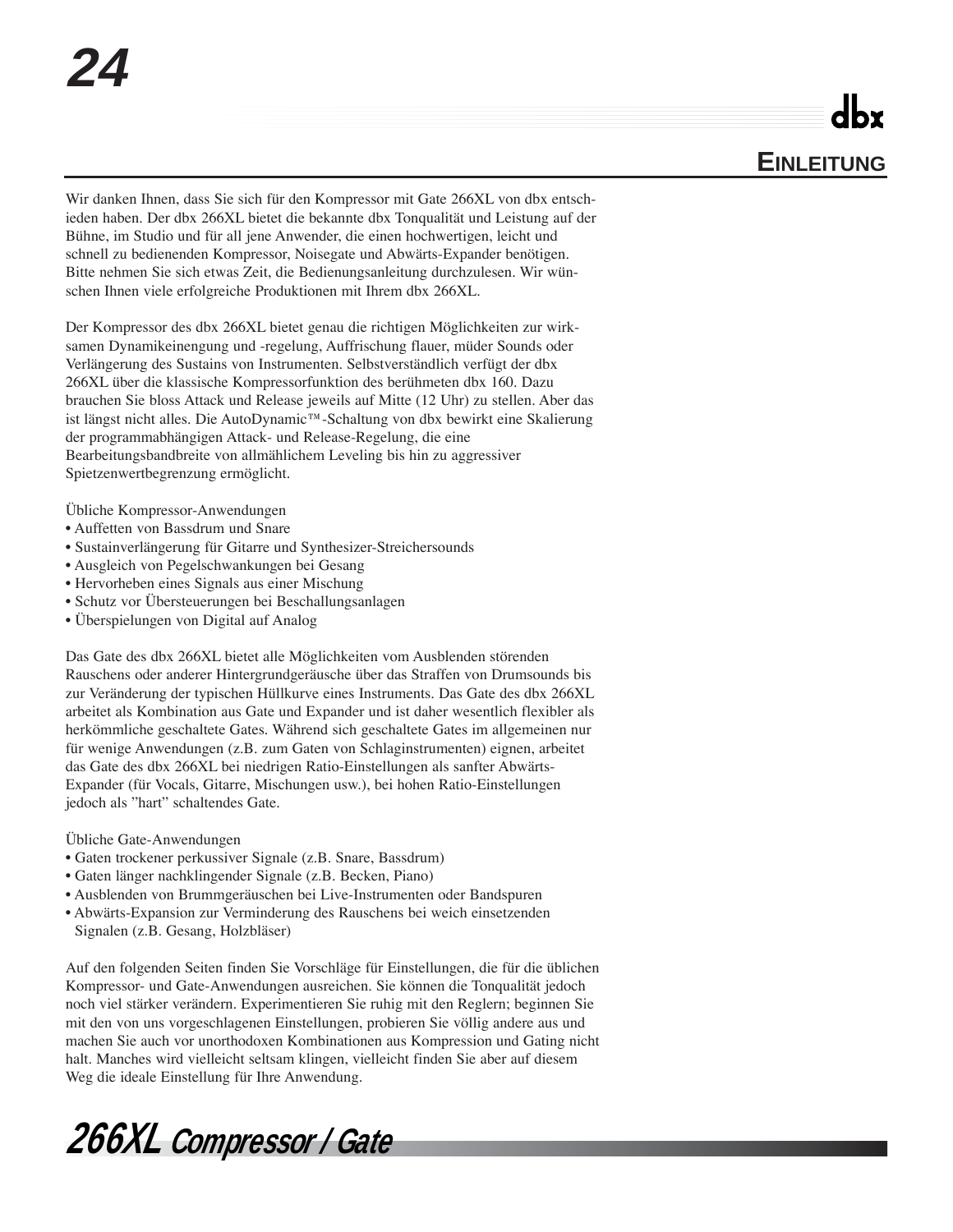### **BEDIENELEMENTE**



### **Frontplatte**

### STEREO COUPLE-Taste

Diese Taste schaltet zwischen Stereo- und echtem Zweikanalbetrieb um. Zum Umschalten auf Stereobetrieb drücken Sie die Taste hinein. Kanal 1 arbeitet dann als "Master" und Kanal 2 als "Slave", wobei sämtliche Bedienelemente und Anzeigen für Kanal 2 (ausser der GAIN REDUCTION-Anzeige) wirkungslos sind.

Ist die STEREO COUPLE-Taste heraussen, arbeitet der dbx 266XL wie zwei separate Monogeräte, jedes mit eigenen, unabhängigen Bedienelementen.

Wenn die STEREO COUPLE-Taste leuchtet, arbeitet das Gerät im Stereobetrieb.

### BYPASS-Taste

Durch Drücken der BYPASS-Taste können Sie die Bedienelemente an der Frontplatte und damit auch sämtliche Bearbeitungsschaltungen und Verstärkerstufen wegschalten. Das Eingangssignal liegt dann völlig unverändert am Ausgang an. Mit der BYPASS-Taste können Sie das bearbeitete Signal rasch und einfach mit dem direkten Signal vergleichen. Beachten Sie bitte, dass im Stereobetrieb (STEREO COUPLE-Taste gedrückt) die BYPASS-Taste für Kanal 1 auf beide Kanäle wirkt.

Im Bypass-Taste leuchtet die Kontroll oberhalb der Taste.

### GAIN REDUCTION (dB)-Anzeige

Diese LED-Zeile zeigt die Abschwächung des Eingangssignals durch den Kompressor bzw. das Expander/Gate in dB an. Wenn sowohl der Kompressor als auch das Expander/Gate in Betrieb sind, wird die Abschwächung der jeweils stärker wirkenden Funktion - des Kompressors oder Expander/Gates - angezeigt.

### OUTPUT GAIN-Regler (dB)

Dieser Regler stellt die Gesamtverstärkung des dbx 266XL von -20dB bis +20dB ein. Damit können Sie die Dämpfung des effektiven Signalpegels durch die Dynamikbearbeitung ausgleichen.Stellen Sie den gewünschten Kompressionsgrad ein und stellen Sie danach den OUTPUT GAIN-Regler auf den Wert ein, den die GAIN REDUCTION-LEDs anzeigen. Wenn die GAIN REDUCTION-Anzeigen z.B. 10dB anzeigen, stellen Sie OUTPUT GAIN auf +10dB, um die 10dB Dämpfung des Mittelwertpegels am Ausgang auszugleichen.

Anmerkung: Die Kompressor- und Expander/Gate-Regler des dbx 266XL sind interaktiv und können die Verstärkung beeinflussen. Achten Sie daher besonders auf die Wiedergabepegel.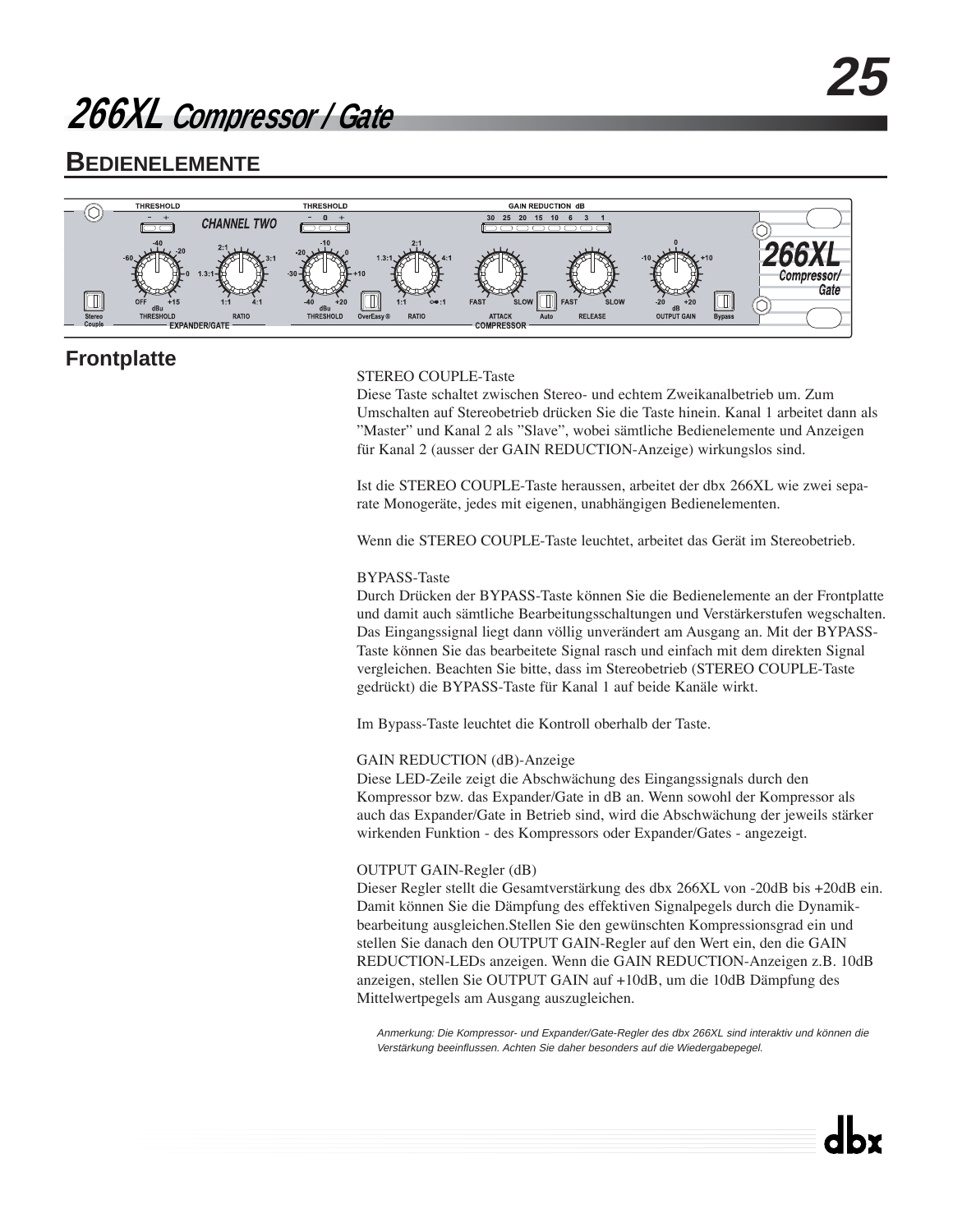## **KOMPRESSOR-SEKTION**

Anmerkung: Wenn Sie COMPRESSOR RATIO auf 1:1 stellen, ist der Kompressor unabhängig von der Stellung des COMPRESSOR THRESHOLD-Reglers und des Anzeigezustands der THRESHOLD-LEDs abgeschaltet. Wenn THRESHOLD auf +20 dB steht, werden nur extrem hohe Signalspitzen komprimiert.

### OVEREASY®-Taste

Durch Drücken dieser Taste können Sie auf OverEasy®-Characteristick umschalten. Wenn sich der Signalpegel im OverEasy®-Bereich befindet, leuchtet die gelbe THRESHOLD-LED (0) auf. Befindet sich die Taste heraussen, arbeitet der dbx 266XL als Hard Knee-Kompressor und die gelbe LED bleibt dunkel.

COMPRESSOR THRESHOLD-Regler und -LEDs (-/0/+)

Stellt die Einsatzschwelle des Kompressors zwischen - 40dB und+20dB ein. Im Hard-Knee-Modus entspricht die Einsatzschwelle jenem Punkt, oberhalb dessen der Ausgangspegel nicht mehr im Verhältnis 1:1 dem Eingangspegel entspricht.

Im OverEasy-Modus entspricht die Einsatzschwelle der Mitte des OverEasy-Schwellenbereichs, wodurch sich ein sanfter Übergang zur Kompression ergibt.

Die drei THRESHOLD-LEDs zeigen das Verhältnis zwischen Eingangssignalpegel und Kompressor-Einsatzschwelle an. Liegt der Signalpegel unterhalb der Einsatzschwelle, leuchtet die grüne LED (-), bei Signalpegeln oberhalb der Einsatzschwelle die rote LED (+), und wenn sich bei gedrückter OVEREASY-Taste der Signalpegel im OverEasy-Bereich befindet, die gelbe LED.

Die OverEasy-Funktion des dbx 266XL ermöglicht dank des allmählichen Kompressionseinsatzes eine sehr unauffällige, natürlich klingende Kompression. Im OverEasy-Modus beginnt der Regelverstärker des dbx 266XL bereits bei Pegeln etwas unterhalb der eingestellten Einsatzschwelle allmählich einzusetzen, wobei das mit COMPRESSOR RATIO, ATTACK und RELEASE eingestellte Kompressionsverhalten erst etwas oberhalb der Einsatzschwelle voll erreicht wird. Wenn der Signalpegel über die Einsatzschwelle hinaus ansteigt, wird dabei die Bearbeitung immer stärker, bis die mit den Reglern eingestellten Werte erreicht werden.

Im Hard-Knee-Modus eignet sich der dbx 266XL sowohl für abrupte Kompressionseffekte als auch für harte Signalbegrenzung. Beachten Sie bitte, dass im Hard Knee-Modus die gelbe LED immer dunkel bleibt, da das Signal sofort bei Erreichen der Einsatzschwelle übergangslos komprimiert wird.

Anmerkung: Beim Ein- und Ausschalten des Gerätes leuchten die LEDs kurz auf, auch wenn kein Signal am Eingang anliegt.

### **COMPRESSOR RATIO-Regler:**

Mit diesem Regler können Sie einstellen, wie stark das Eingangssignal komprimiert wird. Durch Drehen im Uhrzeigersinn können Sie das Kompressionsverhältnis von 1:1 (keine Kompression) bis ∞:1 (wo der Kompressor praktisch als Peak Limiter arbeitet, besonders bei schnelleren ATTACK-Einstellungen) erhöhen.

*266XL Compressor / Gate*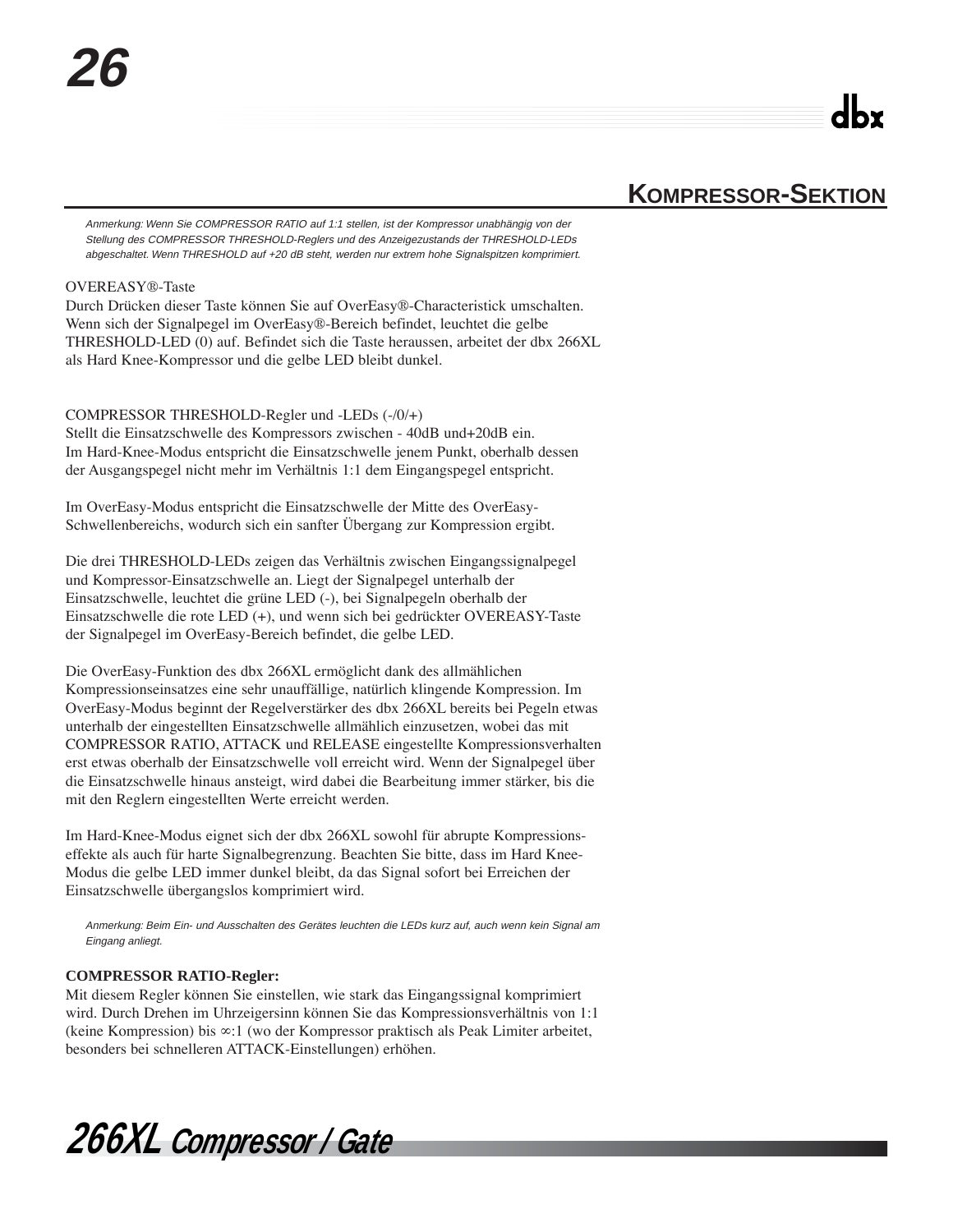Bei Signalpegeln oberhalb des mit THRESHOLD eingestellten Bezugspegels bestimmt die RATIO-Einstellung, um wieviel dB der Eingangssignalpegel ansteigen muss, damit der Ausgangspegel des dbx 266XL um 1dB ansteigt. Bei einer Einstellung von 2:1 steigt bei einem Anstieg des Eingangspegels um 2 dB (oberhalb der Einsatzschwelle) der Ausgangspegel nur um 1 dB an. Bei ∞:1 würde erst ein unendlicher Anstieg des Eingangspegels den Ausgangspegel um 1dB steigen lassen.

### COMPRESSOR ATTACK- und RELEASE-Regler

ATTACK stellt die Zeit zwischen dem Moment, wo der Signalpegel die Einsatzschwelle übersteigt, und dem tatsächlichen Kompressionseinsatz ein. Der Regelumfang reicht von FAST (dichte, auffälligere Kompression mit sehr wenig Überschwingen) bis SLOW (leicht verzögerte, allmähliche Kompression). bei sehr schnellen ATTACK-Einstellungen arbeitet der dbx 266XL trotz RMS-Messung als Peak Limiter. Bei langsameren Einstellungen entspricht die Funktion der eines Kompressor/Limiters mit RMS- oder Mittelwertmessung.

Der RELEASE-Regler stellt die Geschwindigkeit ein, mit der die Kompressorschaltung den Signalpegel auf seinen ursprünglichen Wert zurückregelt. Der Regelumfang reicht von FAST (die Kompression folgt sehr genau der Hüllkurve des Programmaterials) bis SLOW (sehr sanfte Kompression).

Es gibt keine absolut "**richtige**" ATTACK- und RELEASE-Einstellung. Im allgemeinen sollten Sie jedoch beides langsam genug einstellen, um ein "Pumpen" oder "Atmen" bei Modulation des Hintergrundrauschens durch das Nutzsignal zu vermeiden, RELEASE allerdings schnell genug, um eine Unterdrückung des Nutzsignals nach dem Abklingen eines plötzlichen Impulses oder lauten Tons zu verhindern. Für tieffrequente Signale (z.B. Bassgitarre) stellen Sie RELEASE und ATTACK auf "2 Uhr" oder noch langsamer.

Anmerkung: Der ATTACK- und RELEASE-Regler beeinflussen einander und den RATIO-Regler. Wenn Sie einen Regler verstellen, müssen Sie möglicherweise auch einen der anderen Regler neu einstellen.

### AUTO-Taste

Schaltet den ATTACK- und den RELEASE-Regler weg und aktiviert voreingestellte programmabhängige Ansprech- und Rücklaufzeiten. Die Zeitkonstanten werden in diesem Fall aus dem Eingangssignal ermittelt und ändern sich ständig je nach dessen Dynamik. Wenn Sie die AUTO-Taste drücken, erhalten Sie den "klassischen dbx-Sound" der Vorgänger des dbx 1066, die heute den Industrie-Standard darstellen.

## **EXPANDER/GATE-SEKTION**

Anmerkung: Wenn der EXPANDER/GATE THRESHOLD-Regler auf OFF steht, ist die Expander/Gate-Funktion abgeschaltet.

### EPANDER/GATE THRESHOLD-Regler und -LEDs (-/+)

Stellt den Pegel ein, bei dem das Gate öffnet und das Signal vom Eingang zum Ausgang durchschaltet. Wenn Sie den Regler ganz nach links (OFF) drehen, wird das Signal nicht abgeschwächt - das Gate wird praktisch umgangen. Am rechten Anschlag werden alle Eingangssignale unterhalb +15dBu abgeschwächt. Das Ausmass der Abschwächung können Sie mit dem EPANDER/GATE RATIO-Regler einstellen. Die beiden EXPANDER/GATE-LEDs zeigen das Verhältnis des Eingangspegels zur eingestellten Einsatzschwelle an. Liegt der Signalpegel unterhalb der Einsatz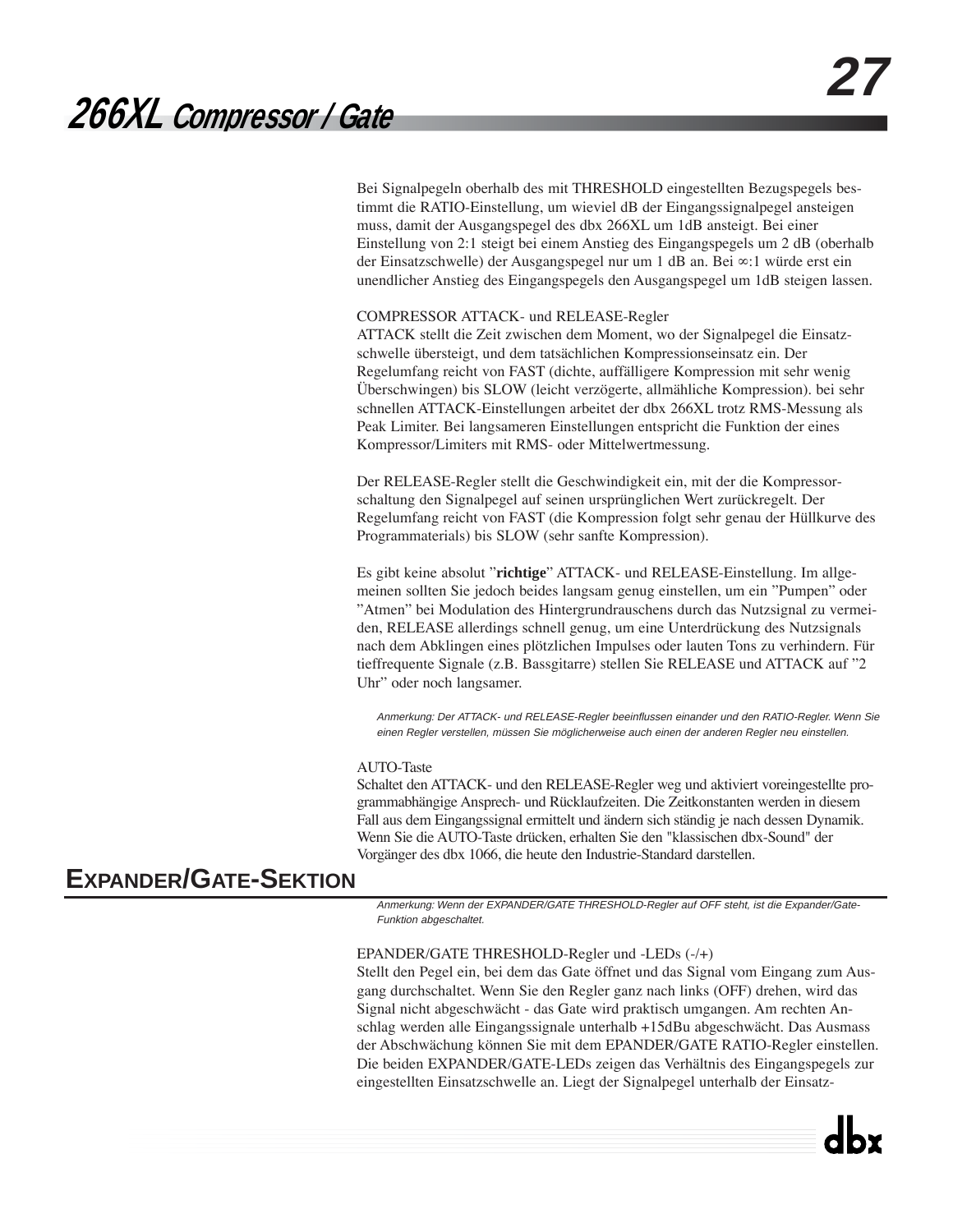Die beiden EXPANDER/GATE-LEDs zeigen das Verhältnis des Eingangspegels zur eingestellten Einsatzschwelle an. Liegt der Signalpegel unterhalb der Einsatzschwelle, leuchtet die rote LED, liegt der Signalpegel über der Einsatzschwelle, die grüne LED.

### **EXPANDER/GATE RATIO-Regler:**

Mit diesem Regler bestimmen Sie, wie stark das Eingangssignal unterhalb der Einsatzschwelle abgeschwächt wird, von sanfter Abwärts-Expansion (für Mischungen, Gesang usw.) bis zu abrupten Gating-Effekten (für Schlagzeug). Für Abwärts-Expansion stellen Sie RATIO am besten eher niedrig (und EXPANDER/GATE THRESHOLD eher höher), für Gating den RATIO-Regler höher ein (weiter nach rechts). Wenn störendes Pumpen auftritt, stellen Sie EPANDER/GATE RATIO oder THRESHOLD neu ein.

Anmerkung: Ansprech- und Rücklaufzeit des Expander/Gates sind programmabhängig - sehr kurz für impulsförmige Signale (z.B. Schlagzeug) und länger für weich einsetzende Signale (z.B. Gesang).

Anmerkung: Schnelles Gaten lang ausgehaltener tiefer Signale kann zu "Schnattern" führen. Verstellen Sie in diesem Fall den RATIO-Regler. Ungewolltes Öffnen und "Schnattern" des Gates können Sie zusätzlich durch sorgfältiges Einstellen des THRESHOLD-Reglers minimieren.



### **INPUT Eingangsbuchsen (CHANNEL 1 und CHANNEL 2):**

An die INPUT-Buchsen können Sie mittels 6,3-mm-Klinkensteckern sowohl symmetrische als auch asymmetrische Signalquellen anschliessen. Der Nenneingangspegel beträgt +4dBu, die Eingangsimpedanz >40kΩ.

### **OUTPUT Ausgangsbuchsen (CHANNEL 1 und CHANNEL 2):**

Die OUTPUT-Buchsen sind für symmetrische und asymmetrische 6,3-mm-Klinkenstecker geeignet. Der Nennausgangspegel beträgt +4dBu, der maximale Ausgangspegel >+20dBu. In der Einstellung +4dBu beträgt die Ausgangsimpedanz bei symmetrischem Abschluss 100Ω, bei asymmetrischem Abschluss 50Ω. Bei -10dBV beträgt die Ausgangsimpedanz 1kΩ (symmetrisch) bzw.500Ω (asymmetrisch).

### **OPERATING LEVEL-Taste**

Schaltet den Nennpegel zwischen -10dBV und +4dBu um. Zum Umschalten auf -10dBV Nennpegel drücken Sie die Taste hinein. Zum Umschalten auf +4dBu drücken Sie die Taste nochmals. Beachten Sie bitte, dass die Taste leicht versenkt angebracht ist. Dies dient zum Schutz vor unbeabsichtigter Betätigung und damit vor Beschädigung anderer Geräte durch plötzliche Pegelsprünge.

### **SIDECHAIN INSERT-Buchse:**

Diese 6,3-mm-Stereoklinkenbuchse dient als direkter Anschluss an die Messschaltung (Sidechain). Am Ringkontakt als Ausgang liegt das gepufferte Eingangssignal des dbx 266XL mit einer Impedanz von 2kΩ. Der Spitzenkontakt dient als Eingang für externe Geräte zur Ansteuerung der Messschaltung z.B. durch einen Equalizer zur Zischlaufdämpfung oder frequenzselektiven Kompression. An die SIDECHAIN INSERT-Buchse können Sie auch fast jedes andere Gerät mittels 6,3-mm-Monoklinkenstecker direkt anschliessen. Die Eingangsimpedanz beträgt >10kΩ.

*266XL Compressor / Gate*

### **Rückseite**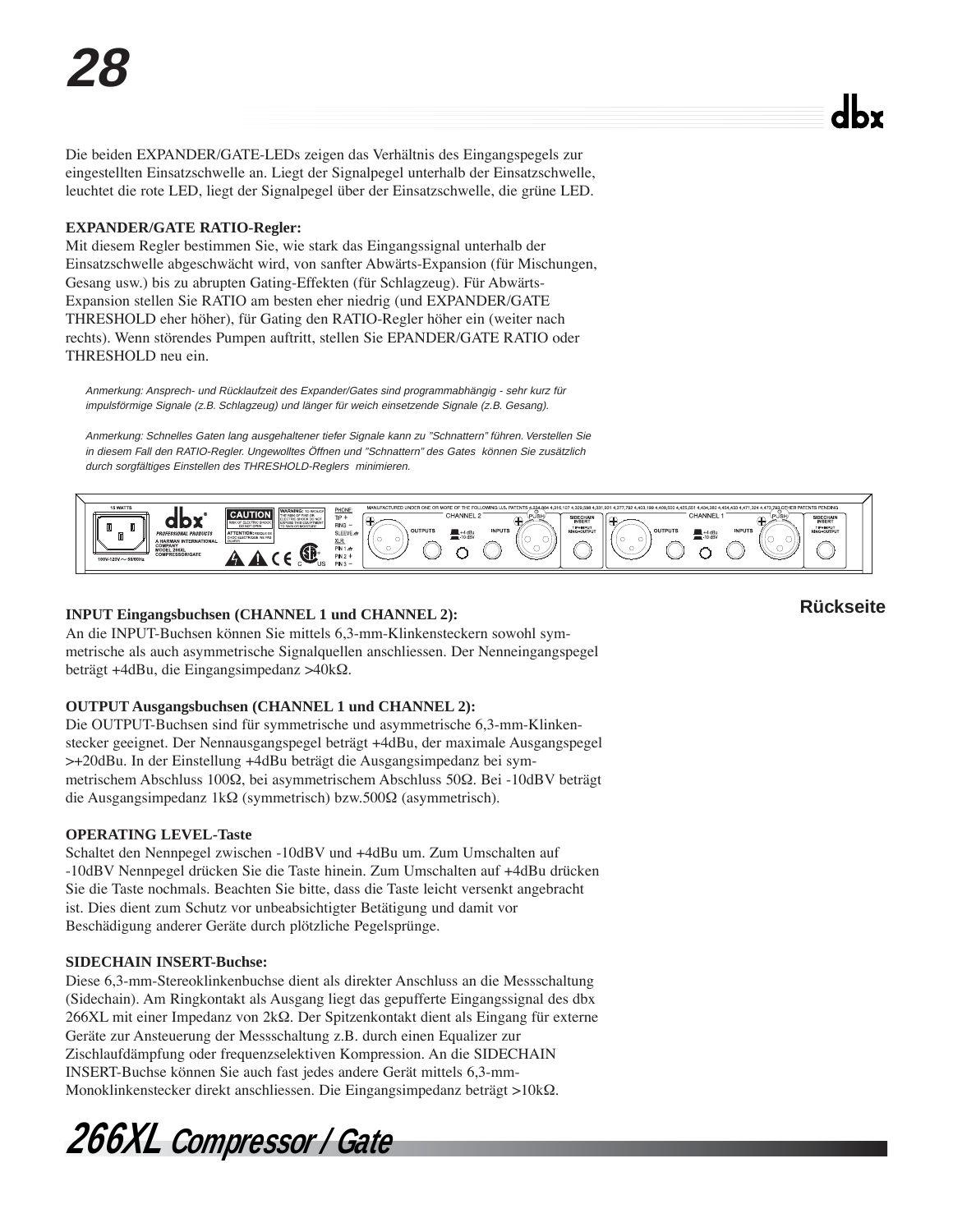### **IEC-Kaltgerätebuchse**

Stecken Sie das mitgelieferte Netzkabel an den dbx 266XL an. Schliessen Sie das andere Ende des Netzkabels an eine Netzsteckdose an. Verlegen Sie Netzkabel nie unmittelbar neben Audiokabeln. Der dbx 266XL besitzt keinen Netzschalter. Da das Gerät nur wenig Strom verbraucht, können Sie es ständig eingeschaltet lassen. Wir empfehlen jedoch, bei längerem Nichtgebrauch das Netzkabel abzuziehen.

ACHTUNG: Kontrollieren Sie, ob die Netzspannung am Einsatzort der unterhalb der Netzbuchse angegebenen Spannung entspricht. Der Anschluss an eine falsche Netzspannung kann zu schweren Schäden am Gerät führen, für die keine Garantie geleistet wird.



Achtung: Montieren Sie niemals den Gehäusedeckel ab. Im Gerät befinden sich keine vom Anwender reparierbaren Teile.

## **ANSCHLIESSEN DES DBX 266XL AN IHRE ANLAGE**

Sie können den dbx 266XL zusammen mit jedem Line-Pegel-Gerät wie z.B. Mischpulten, elektronischen Musikinstrumenten, Patchbays und Signalprozessoren einsetzen.

Bei der Verkabelung gehen Sie bitte immer wie folgt vor:

**Schalten Sie immer alle Geräte aus, bevor Sie eine Kabelverbindung herstellen.**

### **Montieren Sie den dbx 266XL in einem 19"-Rack (optional).**

Der dbx 266XL ist 19" breit und benötigt 1 HE im Rack. Sie können das Gerät oberhalb oder unterhalb von anderen Geräten montieren, die keine übermässige Wärme abgeben, da der dbx 266XL keine spezielle Lüftung benötigt. Bei eingeschalteten Geräten darf die Umgebungstemperatur 45ºC nicht übersteigen.

**Stellen Sie die gewünschten Kabelverbindungen mittels 6,3-mm-Klinkensteckern her**.

Typische Anschlusspunkte: Einschleifpunkt eines Kanals oder einer Subgruppe am Mischpult zum Bearbeiten einzelner Instrumente oder Spuren; Hauptausgänge des Mischpults beim Abmischen; Effektein- und -ausgang der Vorstufe eines Gitarrenoder Bassverstärkers; Hauptausgänge eines Submixers (z.B. für Keyboards) und Kanaleingänge des Hauptmischpults; Ausgänge eines DAT-Recorders und Eingänge eines Analog-Cassettendecks. In einer Bearbeitungskette können Sie den dbx 266XL vor oder nach Effekt- oder Dynamikprozessoren einschleifen. Probieren Sie mehrere Möglichkeiten aus, um die für Ihre Anwendung optimale festzustellen.

**Schliessen Sie das mitgelieferte Netzkabel an das Gerät und an eine Netzsteckdose an. Das Gerät ist damit automatisch eingeschaltet.**

### **SERVICE UND KUNDENDIENST**

Der dbx 266XL ist ein volltransistorisiertes Gerät. Jedes Gerät wird im Werk auf Qualität und Funktion geprüft und abgeglichen, so dass normalerweise während der gesamten Lebensdauer des Gerätes keinerlei interne Einstellarbeiten mehr erforderlich sind. Im Servicefall lesen Sie bitte zuerst in der Bedienungsanleitung nach und wenden Sie sich erst dann an Ihren dbx-Händler.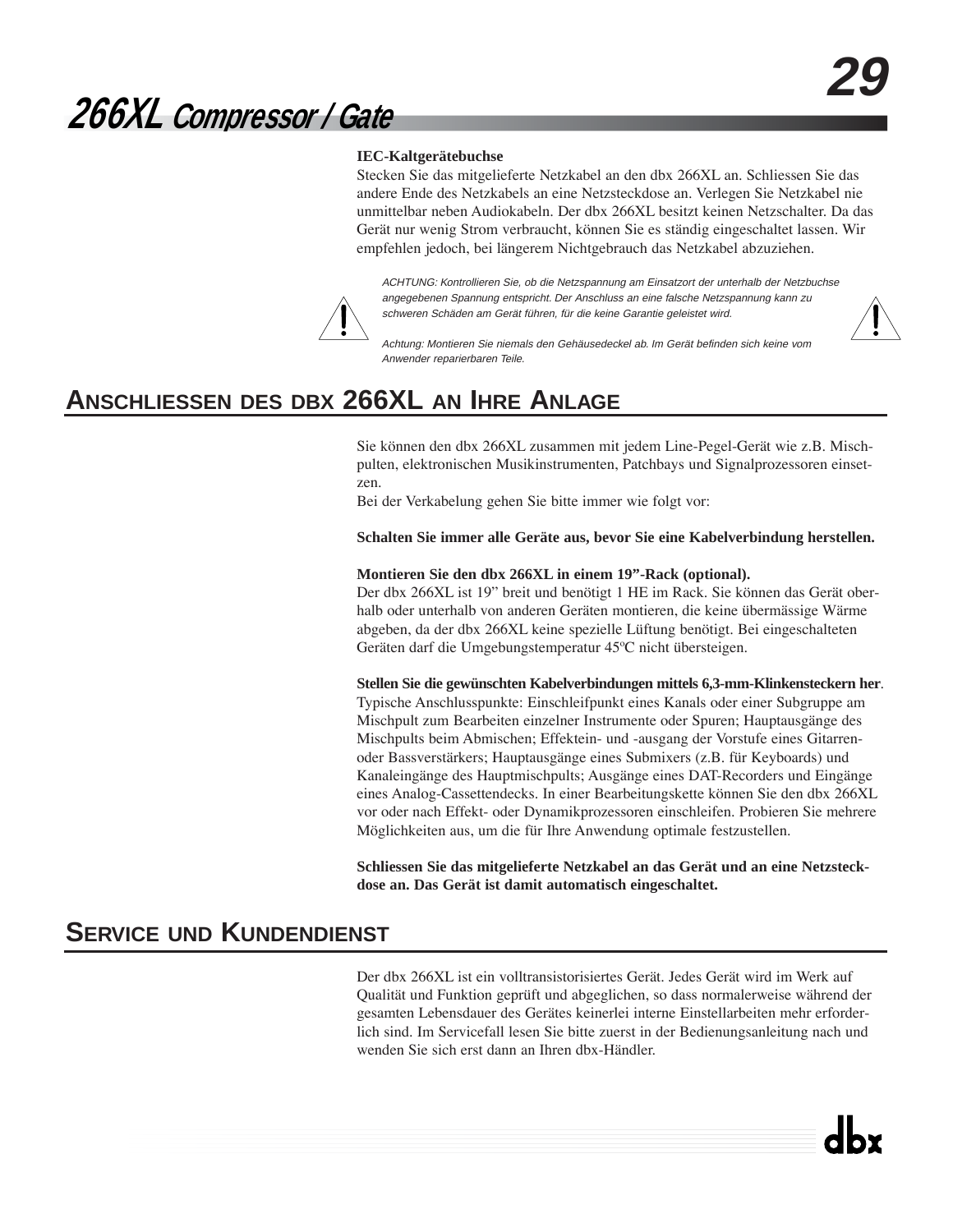Für den Fall, dass Ihr Händler Ihr Gerät zur Reparatur an das Werk einsenden muss, heben Sie bitte den Originalkarton auf. Wenn Sie das nicht möchten, entsorgen Sie das Verpackungsmaterial nach den in Ihrem Land gültigen Entsorgungsvorschriften.

Falls Sie weitere Fragen haben, wenden Sie sich bitte an Ihre dbx-Vertretung. Deren Adresse, Telefon- und Faxnummer finden Sie auf der Rückseite der Bedienungsanleitung.

## **REGISTRIERUNGS- UND ANTWORTKARTE**

Wir freuen uns über Ihre Anregungen und Kommentare. Wenn Sie einige Zeit mit dem dbx 266XL gearbeitet haben, füllen Sie bitte die Registrierungskarte aus und senden Sie sie an uns zurück.

*266XL Compressor / Gate*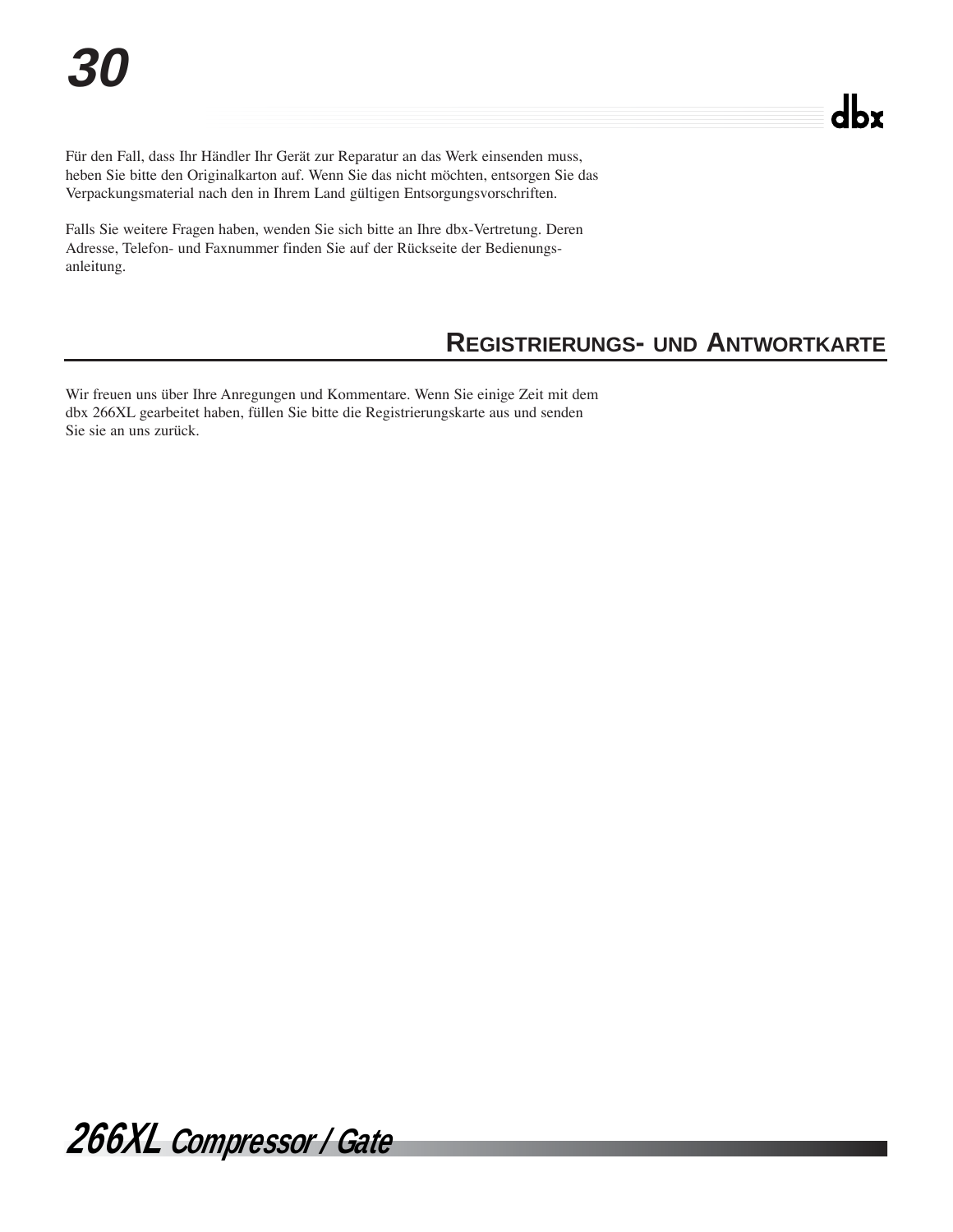# **ESPAÑOL**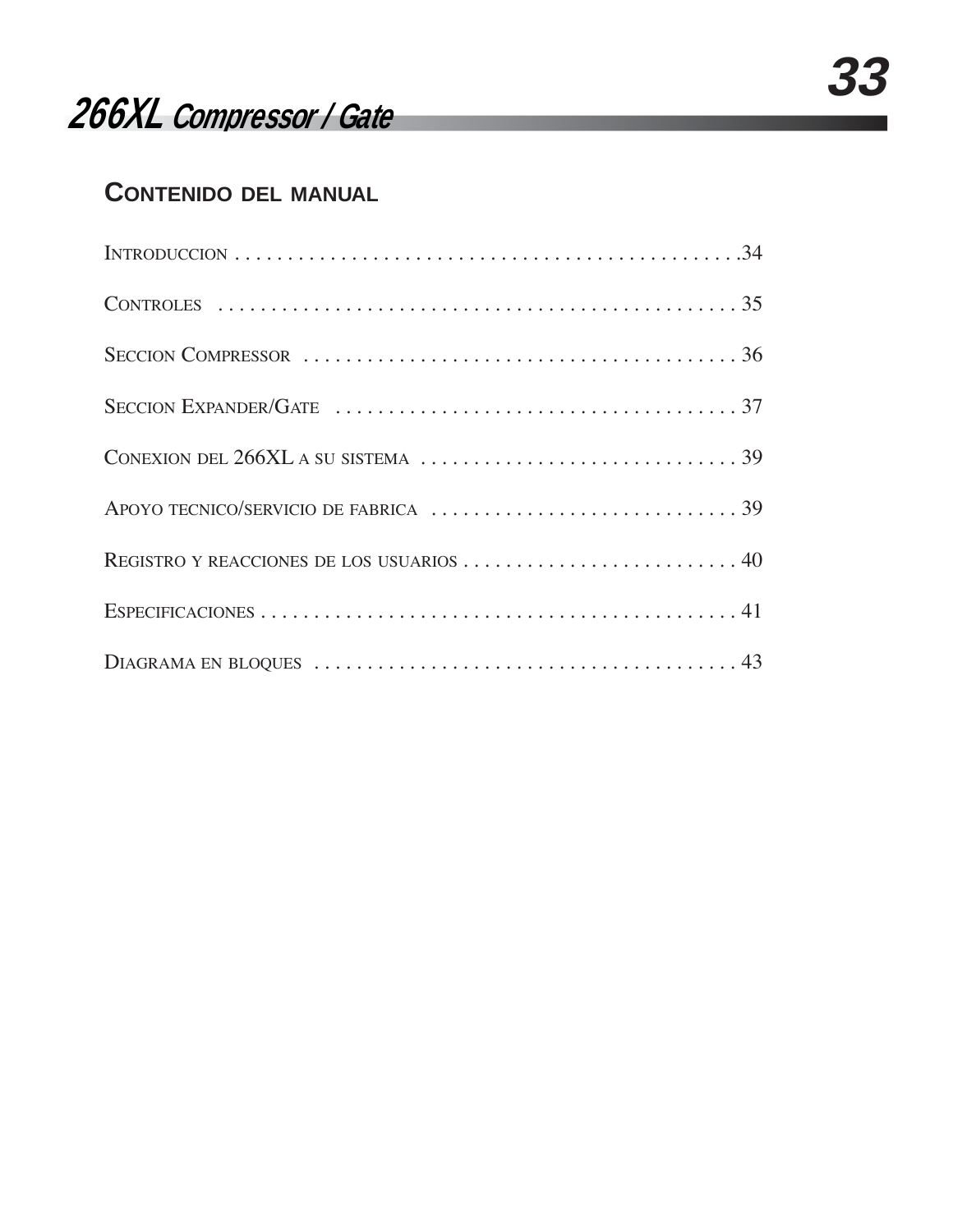Enhorabuena por haber elegido el Compresor/Compuerta 266XL de dbx. El 266XL proporciona el tradicional sonido de calidad y el rendimiento que ofrece dbx para el músico profesional, el DJ, el operador en el estudio o todo aquél que quiere adquirir un compresor/compuerta convivial para poder obtener alta calidad de compresión, activación de compuerta y expansión hacia abajo en forma rápida y fácil. Recomendamos que se tome unos momentos para leer todo el manual, ya que contiene información que podrá ayudarle a utililzar su unidad con el mayor provecho.

El compresor 266XL cuenta con las características apropiadas para poder reducir y controlar en forma eficaz la gama dinámica de su audio y añadir intensidad a sonidos blandos y sueltos o dar más persistencia a los instrumentos. El 266XL comienza con la clásica compresión dbx, hecha famosa por nuestra línea 160 de compresores. Ponga los controles de ataque y liberación a las 12:00 para obtener la misma respuesta que esas unidades. Pero hay algo más aún. Hemos graduado los controles de ataque y liberación dependientes del programa con la circuitería dbx AutoDynamic™ , de modo que la gama completa de controles del 266XL produce sonorizaciones que van de nivelación lenta a una limitación agresiva de crestas.

### **Aplicaciones comunes del compresor:**

- Dar cuerpo a un bombo o a un tambor pequeño
- Añadir persistencia a sonidos de cuerda de guitarra o sintetizador
- Pulir una actuación vocal
- Hacer sobresalir una señal de una mezcla
- Impedir una sobrecarga del sistema sonoro
- Transferencias de digital a análogo

La compuerta del 266XL está condicionada para satisfacer todas sus necesidades en la materia, ya sea que quiera hacer desaparecer ruidos no deseados u otros sonidos de fondo, ajustar sonidos de tambor o cambiar la envolvente característica de un instrumento. La compuerta del 266XL proporciona más flexibilidad que las tradicionales compuertas de conmutación electrónica, porque funciona como una combinación compuerta/expansor. En general las compuertas de conmuntación electrónica son sólo adecuadas para un número limitado de usos (p.ej. conmutación electrónica de la percusión), pero la compuerta del 266XL actúa como un expansor moderado hacia abajo con ajustes de relación bajos (adecuados para vocalización, guitarra, programa mixto, etc.) y puede funcionar eficazmente como una compuerta de conmutación cuando se utiliza en ajustes de relación altos.

#### **Aplicaciones comunes de compuertas:**

- Gating para sonidos de percusión secos (p.ej. tambor pequeño, bombo)
- Gating para sonidos que tienen una amortiguación más larga (p.ej. platillo, piano)
- Gating para zumbido o ruido confuso de instrumentos en directo o pistas grabadas. • Expansión hacia abajo para reducir el ruido por debajo de sonidos fluidos (p.ej.
- voces, instrumentos de madera).

Refiérase a las páginas siguientes para realizar sus ajustes iniciales. Estos ajustes han de bastar para la compresión y el gating tgradicionales. Sin embargo, el 266XL puede hacer muchos cambios más en relación con la calidad del sonido. Recomendamos que experimente con los controles del 266XL. Utilice nuestros ajustes indicados y trabaje con ellos, luego ensaye ajustes totalmente diferentes y pruebe combinaciones poco ortodoxas en los controles del compresor y de la compuerta. Podrá sentirse muy sorprendido por lo que escuche, pero lo mejor de todo es que puede crear la calidad perfecta de sonido para sus propias necesidades.

*266XL Compressor / Gate*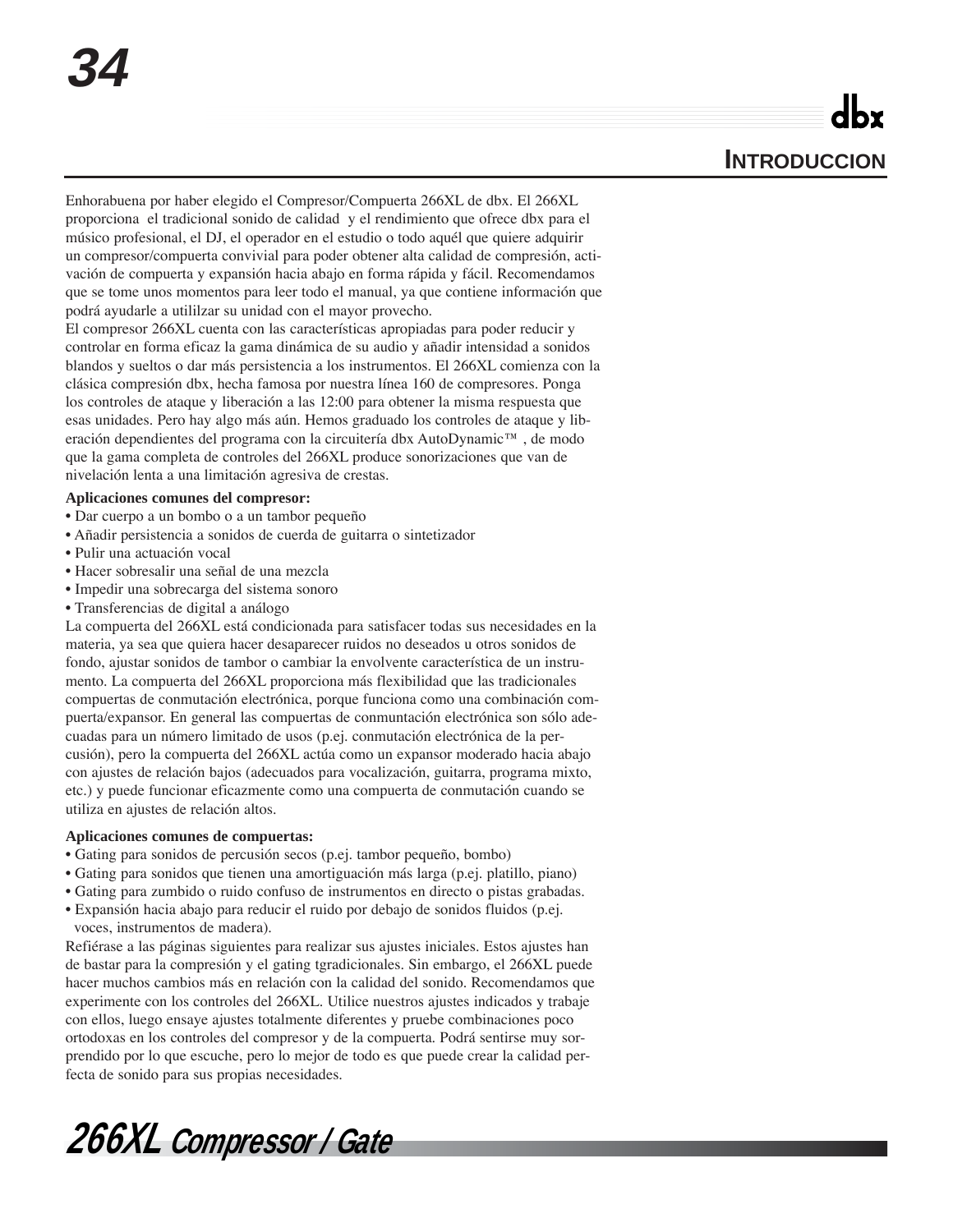## **CONTROLES**



### **Panel frontal**

### **Conmutador STEREO COUPLE**

Este conmutador de acoplamiento eséreo pone en funcionamiento el 266XL para operación estéreo o mono dual. Presionar el conmutador STEREO COUPLE para obtener operación en estéreo cuando el Canal 1 se transforma en combinador maestro para ambos canales. Todos los controles, conmutadores y LEDs del Canal 2 quedarán inactivados (salvo el medidor GAIN REDUCTION del Canal 2, puesto que éste es el esclavo.

Cuando el conmutador STEREO COUPLE está afuera, la unidad funciona como dos compresores/compuertas mono separados, cada uno con sus propios controles independientes.

El LED STEREO COUPLE conmutador que el 266XL está conectado rojo en acoplamiento estéreo.

### **Conmutador y BYPASS**

Presione este conmutador para derivar los controles del panel frontal, cancelando las funciones de compresión y de compuerta y de las graduaciones de amplificación del 266XL. La señal de entrada sigue presente en la salida del 266XL, pero no está alterada por los controles del mismo. La función BYPASS es muy útil para hacer comparaciones entre señales procesadas y no procesadas. Observe que con la operación estéreo (cuando el conmutador STEREO COUPLE está oprimido) el conmutador BYPASS del Canal 1 controla ambos canales.

El conmutador de BYPASS se enciende cuando está activada rojo la función BYPASS.

### **Medidor GAIN REDUCTION (dB)**

Este medidor de reducción de ganancia indica la cantidad de la señal de entrada atenuadapor el compresor o el expansor/compuerta del 266XL. Cuando están activos tanto el compresor como el expansor/compuerta el medidor presenta la cantidad máxima de reducción de ganancia para la función que sea mayor - compresor o expansor/compuerta.

### **Control OUTPUT GAIN (dB)**

Este control de ganancia de salida gradúa la ganancia general del 266XL de -20dB a +20dB. Este control OUTPUT GAIN es muy útil para compensar la disminución de nivel RMS, que es el resultado de los efectos de procesamiento dinámico del 266XL. Después de haber ajustado los controles del 266XL para la cantidad de compresión deseada, ponga en funcionamiento el OUTPUT GAIN para añadir la misma cantidad de ganancia que se indica en los medidores GAIN REDUCTION. Por ejemplo, si la cantidad promedio de reducción de ganancia que se indica en los medidores es 10 dB, entonces si se gradúa el control OUTPUT GAIN en +10dB, esto compensará el nivel promedio de 10dB de reducción en la salida.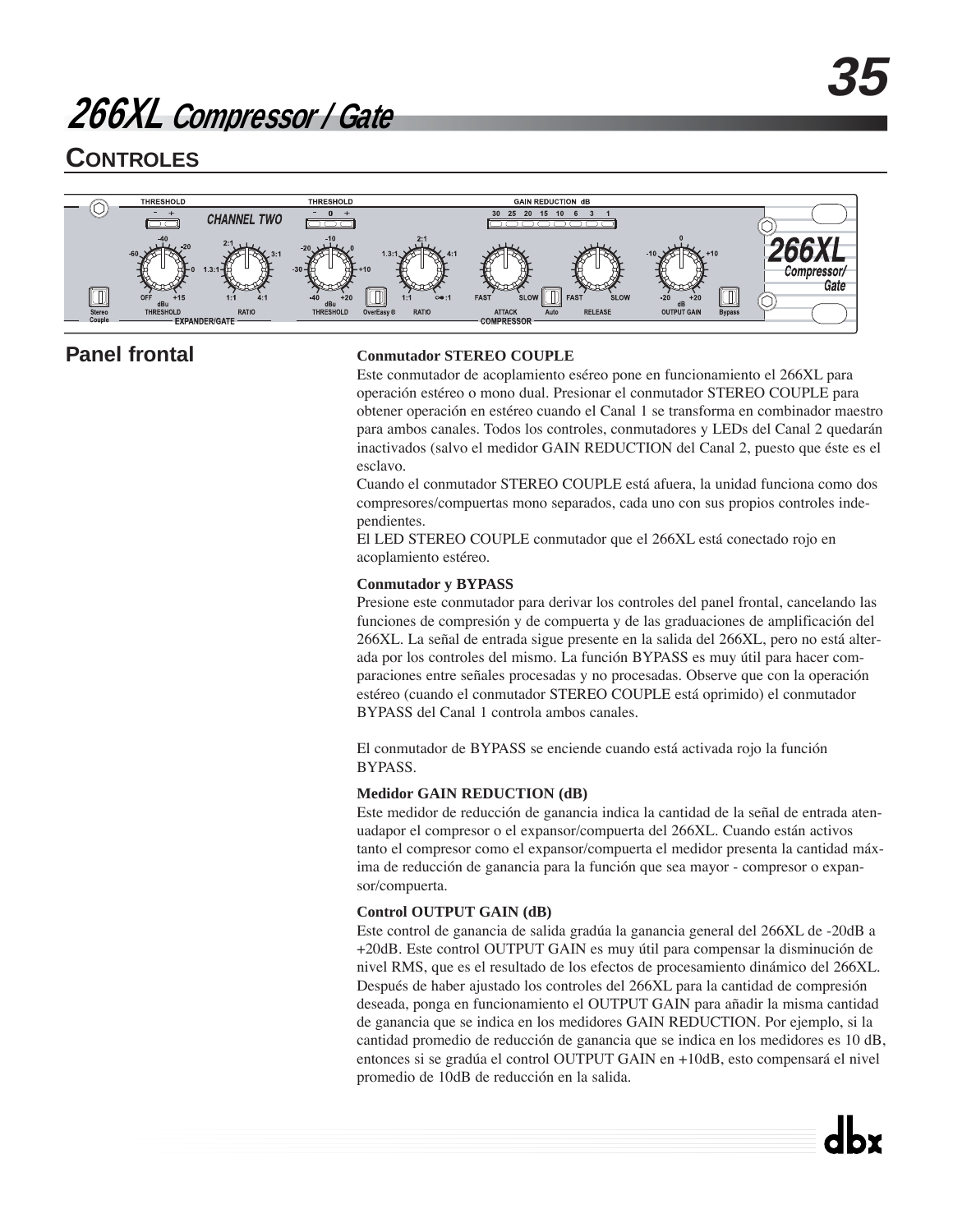### **SECCION COMPRESSOR**

Nota: Si se gradúa la relación del compresor en 1:1 se desconecta el compresor, independientemente de la graduación del control THRESHOLD del compresor y del estado del LED -/0/+. Si se pone el control THRESHOLD del compresor en +20dB se impide que todas las crestas, salvo las de nivel más alto, sean comprimidas.

### **Conmutador OVEREASY®**

Pulse este conmutador para seleccionar la característica de compresión OverEasy ®. El LED amarillo THRESHOLD se ilumina cuando la señal está en la región OverEasy. Cuando el conmutador está desconectado, el 266XL funciona como compresor de codo y el LED amarillo no se ilumina.

### **Control COMPRESSOR THRESHOLD y LEDs -/0/+:**

Ajuste este control para fijar el umbral de compresión entre -40dB y +20dB. En el modo de codo, el umbral de compresión queda definido como el punto por encima del cual el nivel de salida ya no cambia en una base 1:1 con cambios en el nivel de entrada.

En el modo OverEasy el umbral de compresión queda definido como el centro de la región umbral OverEasy, es decir, "a medio camino" hacia la compresión.

Los tres LEDs THRESHOLD indican la relación del nivel de la señal de entrada al umbral de compresión. El LED verde se ilumina cuando la señal está por debajo del umbral y el LED rojo se ilumina cuando la señal está por encima del umbral y el LED amarillo se ilumina cuando el conmutador OVEREASY está desconectado y la señal de entrada está en la gama OVEREASY.

La compresión OverEasy del 266XL permite obtener una compresión muy fluida y de sonido natural sin artefactos, debido al cambio gradual de la compresión en torno al umbral. Con la compresión OverEasy la señales de entrada empiezan a activar gradualmente la circuitería interna de cambio de ganancia a medida que se van acercando al nivel de referencia THRESHOLD. No son procesados completamente por los controles RATIO, ATTACK y RELEASE hasta que no hayan pasado ligeramente por encima del nivel de referencia THRESHOLD. Cuando el nivel de señal pasa el nivel THRESH-OLD el procesamiento aumenta hasta que queda completamente procesado en la magnitud determinada por las graduaciones de los controles.

En el modo de codo el 266XL puede proporcionar efectos abruptos de compresión y también aplicaciones de limitación dura. Observe que cuando está en el modo de codo, el LED amarillo no se iluminará cuando la señal de entrada pasa a través del umbral. O bien la señal está siendo comprimida (por encima del umbral) o no está siendo comprimida (por debajo del umbral).

Nota: Aunque se aplique ninguna señal de entrada, es normal que los LEDs empiecen a centellear cuando se aplica o se quita potencia.

### **Control COMPRESSOR RATIO:**

Ajuste este control para determinar la cantidad de compresión aplicada a la señal de entrada. La rotación de este control en el sentido de las agujas del reloj aumenta la

*266XL Compressor / Gate*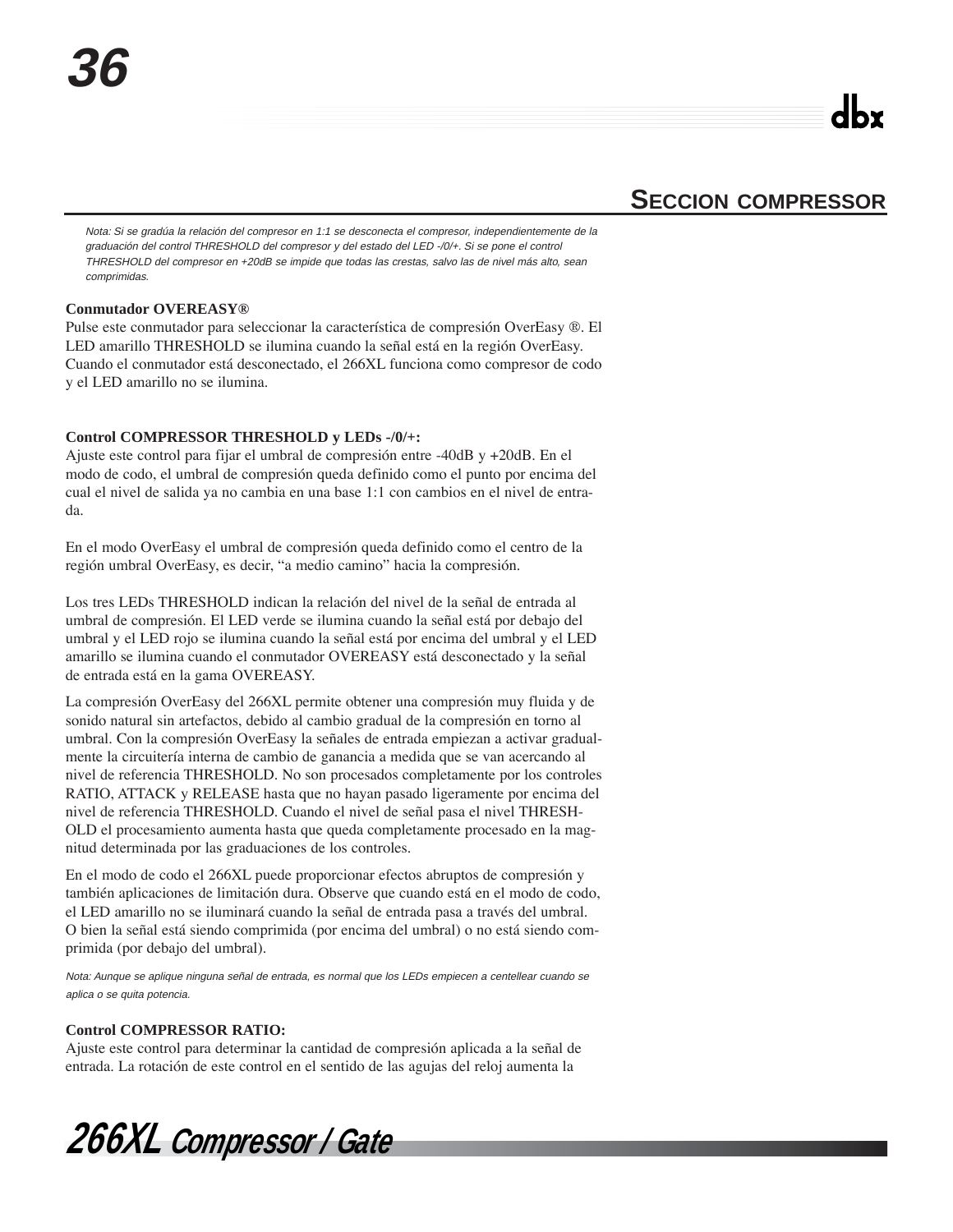relación de compresión de 1:1 (sin compresión) hasta ∞:1 (cuando el compresor puede ser considerado como un limitador de crestas, especialmente con graduaciones más rápidas de ATTACK).

Cuando una señal está por encima del nivel de referencia THRESHOLD, la graduación de RATIO determina el número de decibelios en los que la señal de entrada debe aumentar el nivel para producir un aumento de 1 dB en el nivel de señal en la salida del 266XL. Un ajuste de 2:1 indica una relación entrada/salida en que un aumento de 2dB en señal (por encima del umbral) producirá un aumento de 1 dB en la señal de salida. Un ajuste de ∞:1 indica que se necesitaría un aumento infinito en el nivel de entrada para aumentar el nivel de salida en 1 dB.

### **Controles COMPRESSOR ATTACK y RELEASE:**

El control ATTACK fija la cantidad de tiempo necesaria para que el 266XL empiece a comprimir una señal una vez que el detector haya percibido una señal sobre el umbral. La gama ATTACK va de FAST (rápido) (para un efecto de compresión más denso y notable con muy poca sobretensión) a SLOW (lento) (para una compresión más retardada y gradual). Una graduación ATTACK muy rápida llevará al 266XL a actuar como un limitador de crestas, aun cuando se utilice la circuitería de detección RMS. Graduaciones más lentas de ATTACK llevan al 266XL a actuar como un compresor/limitador tipo RMS o detector de promedios.

El control RELEASE determina cuán rápidamente el circuito de compresión hace retornar la señal de entrada a su nivel original. La velocidad de RELEASE va de FAST (rápido) (en que la compresión sigue muy de cerca a la envolvente del material del programa) hasta SLOW (lento) (para una compresión muy fluida).

No hay ninguna forma absolutamente correcta de graduar los controles ATTACK y RELEASE. Sin embargo, en general, hay que graduarlos lo más lento posible para evitar sonidos de bombeo o respiración, causados cuando los sonidos de fondo están modulados audiblemente por la energía dominante de la señal, pero al mismo tiempo la liberación debe ser lo suficientemente rápida para evitar una supresión de la señal deseada después de que se haya amortiguado una nota súbita transitoria o fuerte. Para tonos de frecuencia baja, (p.ej. guitarra baja) poner RELEASE y ATTACK en 2:0 o más lento.

Nota: los controles ATTACK y RELEASE funcionan juntos y en conjunto con el control RATIO. Se se cambia uno de los controles será quizás necesario cambiar también otro ajuste.

### **SECCION EXPANDER/GATE**

### **Conmutador AUTO:**

Este conmutador suplanta a ambos controles de ATTACK y RELEASE y capacita tiempos de ataque y liberación dependientes del programa fijados de antemano. Estos tiempos se derivan de la señal de entrada y cambian continuamente para equipararse con su dinámica. Con la capacitación de esta función AUTO se duplica el "clásico sonido dbx" de los antecesores del 1066, que se han transformado en normas de la industria.

Nota: el Expansor/Compuerta está desconectado cuando su THRESHOLD está puesto en OFF.

### **Control EXPANDER/GATE THRESHOLD y LEDs (-/+):**

Cuando se ajusta este control se fija el nivel en que la compuerta se abrirá y permitirá a la señal de entrada pasar hasta la salida. Si se hace girar el botón de mando en contra del sentido de las agujas del reloj (hasta OFF), se le permite a la compuerta hacer pasar todas las señales sin atenuación, haciendo una derivación eficaz de la compuerta. Si se hace girar el botón de mando en el sentido de mando en el sentido de las agujas de las agujas de la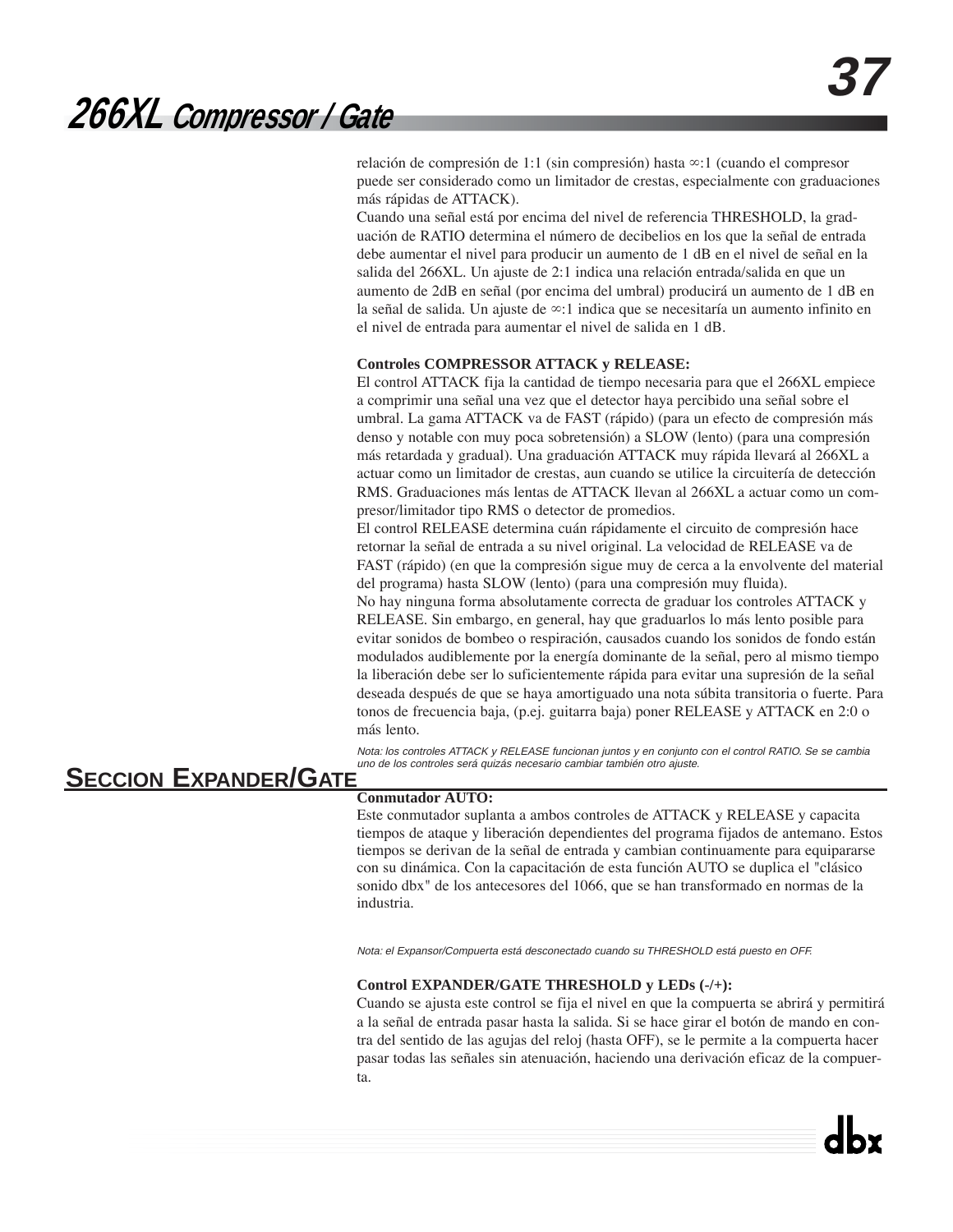Si se hace girar el botón de mando en el sentido de las agujas del reloj, la compuerta atenúa las señales de entrada por debajo de +15dbu. La intensidad de la atenuación depende de la graduación del control EXPANDER/GATE RATIO. Los dos LEDs - y + indican la relación del nivel de la señal de entrada al ajuste del

umbral. El LED rojo "-" se ilumina cuando la señal está por debajo del umbral, El LED verde "+" se ilumina cuando la señal está por encima del umbral.

### **Control EXPANDER/GATE RATIO**

Este control determina la cantidad de atenuación aplicada a la señal de entrada una vez que se encuentre por debajo del umbral, y va de una expansión suave hacia abajo (apropiada para un programa mixto, canto, etc) a un efecto duro de gating (que puede ser útil para la percusión). Graduaciones bastante bajas del control RATIO y más altas del control EXPANDER/GATE THRESHOLD funcionan muy bien para una expansión hacia abajo, mientras que ajustes más altos de RATIO (hacer girar en sentido de las agujas del reloj hasta MAX) funcionan muy bien para el gating. Si un ajuste produce un efecto no deseado de bombeo, hay que reajustar los controles RATIO o THRESHOLD.

Nota: las tasas de ataque y liberación del expansor/compuerta dependen del programa. Son muy rápidas para material transitorio (p.ej. percusión) y más lentas para material con ataque lento (p.ej. canto).

Nota: un accionamiento rápido de compuerta con señales de baja frecuencia sostenidas puede dar como resultado una vibración ruidosa o "chattering". Para eliminar esta vibración ruidosa, ajuste simplemente el control RATIO. La graduación apropiada de THRESHOLD va a llevar también a un mínimo la activación falsa y la vibración ruidosa o "chattering".



### **Jacks de entrada INPUT (Canal 1 y 2)**

Utilice clavijas jack de 6,3 mm para conectar estas entradas a su fuente. Los jacks de entrada del 266XL aceptan señales equilibradas o desequilibradas. La impedancia de entrada es >40kΩ.

### **Jacks de salidaOUTPUT (Canal 1 y 2)**

Los jacks de salida aceptan clavijas jack equilibradas o desequilibradas de 6,3 mm. El nivel nominal de señal de salida es +4dBu y el nivel de salida máximo es >+21dBu. En el ajuste +4dBu la impedancia equilibrada de salida es 100Ω y la impedancia desequilibrada de salida es de 50Ω. Con una graduación de -10dBV la impedancia equilibrada de salida es 1kΩ y la impedancia desequilibrada de salida es 500Ω.

### **Conmutador OPERATING LEVEL**

Este conmutador selecciona entre un nivel de operación nominal de -10dBV a +4dBu. Cuando el conmutador está en la posición IN, se ha seleccionado un nivel de operación de -10dBV. Cuando está en la posición OUT se ha seleccionado un nivel de operación de +4dBu. Obeserve que el conmutador está ligeramente empotrado. Esto es para proporcionar protección contra una activación accidental, lo que puede causar daño a otros componentes del sistema, debido a un cambio súbito en ganancia.

### **Jack SIDECHAIN INSERT**

Este conector acepta clavijas jack estéreo de 6,3 mm y proporciona una conexión con la vía detectora del 266XL. El anillo actúa como salida, conectada con la entrada por intermédio de un circúito tampón, con una impedancia de 2kΩ. La punta actúa como retorno para alimentar la circuitería detectora del 266XL, con equipos tales como un ecualizador para atenuar sonidos sibilantes o una activación de compuerta/compresión sensible a la frecuencia. También se puede activar la entrada Sidechain del 266XL con la salida de la mayoría de los equipos, utilizandio una clavija jack mono de 6,3 mm. La impedancia de entrada es mayor que 10kΩ.

*266XL Compressor / Gate*

### **Panel posterior**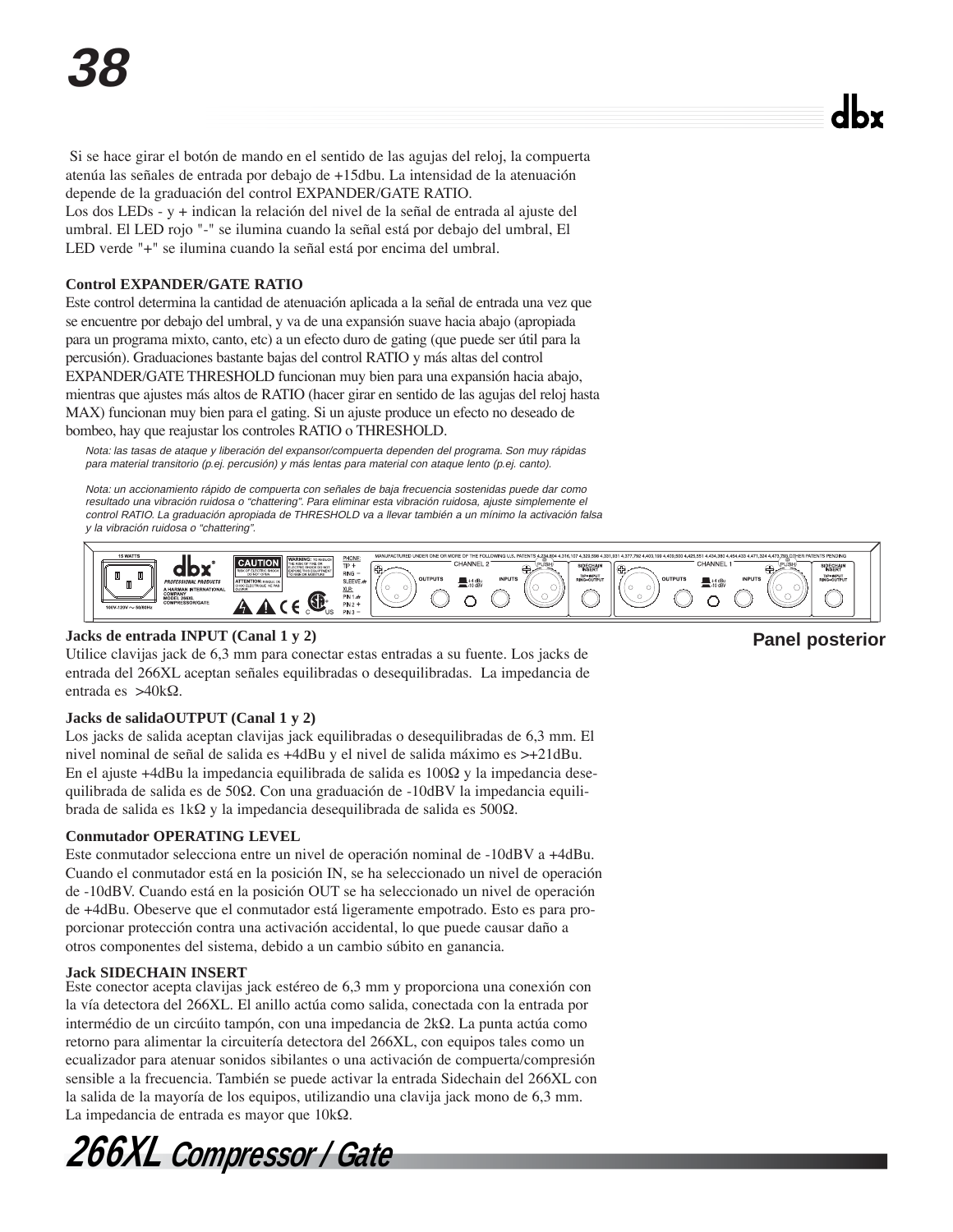### **Tomacorriente CA tipo IEC**

Conecte el cordón de alimentación CA (suministrado) en el 266XL. Conecte el otro extremo a una toma mural estándard. Ponga cuidado en que los cables de alimentación estén alejados de las líneas audio. Observe que el 266XL no tiene un conmutador de potencia. Se recomienda que el 266XL esté en "On" todo el tiempo. El consumo de corriente es bajo. Si se tiene la intensión de no utilizar el 266XL durante un período largo, desconéctelo.



ATENCION: Verifique que la tensión de línea suya sea la misma que el nivel de tensión indicado en el tomacorriente CA. La conexión a una fuente de alimentación inapropiada puede dar como resultado daños considerables que no están cubiertos por la garantía.



ADVERTENCIA: No quite nunca la cubierta. En el interior del aparato no hay piezas que para el usuario son de fácil mantenimiento técnico.

## **CONEXION DEL 266XL A SU SISTEMA**

El 266XL puede ser utilizado con cualquier dispositivo de nivel de línea. Por ejemplo, con pupitres mezcladores, instrumentos musicales electrónicos, patchbays y procesadores de señales. Para todas las conexiones siga los pasos siguientes:

**Desconecte todo el equipo antes de hacer cualquier conexión.**

### **Monte el 266XL en un espacio de bastidor 1U (opcional)**

El 266XL requiere 1 espacio de bastidor (altura) y 1 espacio de bastidor (ancho). Puede ser montado encima o debajo de cualquier cosa que no genere calor excesivo, puesto que no reuqiere de ventilación especial. La temperatura ambiente no debe exceder 45°C cuando el equipo está con corriente.

### **Haga las conexiones por medio de clavijas jack de 6,3 mm según sus propias necesidades:**

Puntos típicos de interconexión pueden ser: un canal de mezclador o insedrts de subgrupos cuando se utiliza el 266XL para instrumentos o pistas individuales; las salidas principales del mezclador cuando se mezcla; un circuito de efectos de un preamplificador de instrumento cuando se utiliza el 266XL para guitarra o bajo; las salidas principales de un submezclador (p.ej. un mezclador de teclado) cuando la señal se envía al mezclador principal; entre una salida DAT y una entrada de casete análoga. Cuando se utiliza una cadena de procesadores el 266XL puede ser colocado antes o detrás de los efectos o los procesadores de dinámicoa Le recomendamos que utilice su sentido común y que experimente con distintas configuraciones para ver cual de ellas le da los mejores resultados para sus necesidades.

**Conecte el cordón de alimentación CA (suministrado con la unidad) al conector POWER en el panel posterior del 266XL y a una fuente de alimentación CA apropiada para conectar la unidad en ON.** 

### **APOYO TECNICO Y SERVICIO DE FABRICA**

El 266XL es un producto completamente transistorizado con componentes elegidos por su alto rendimiento y excelente fiablidad. Cada 266XL es ensayado y calibrado en la fábrica y no requiere ningún ajuste interno. Recomendamos que su 266XL sea enviado a la fábrica sólo después de haber consultado el Manual y el Servicio de Clientes de dbx.

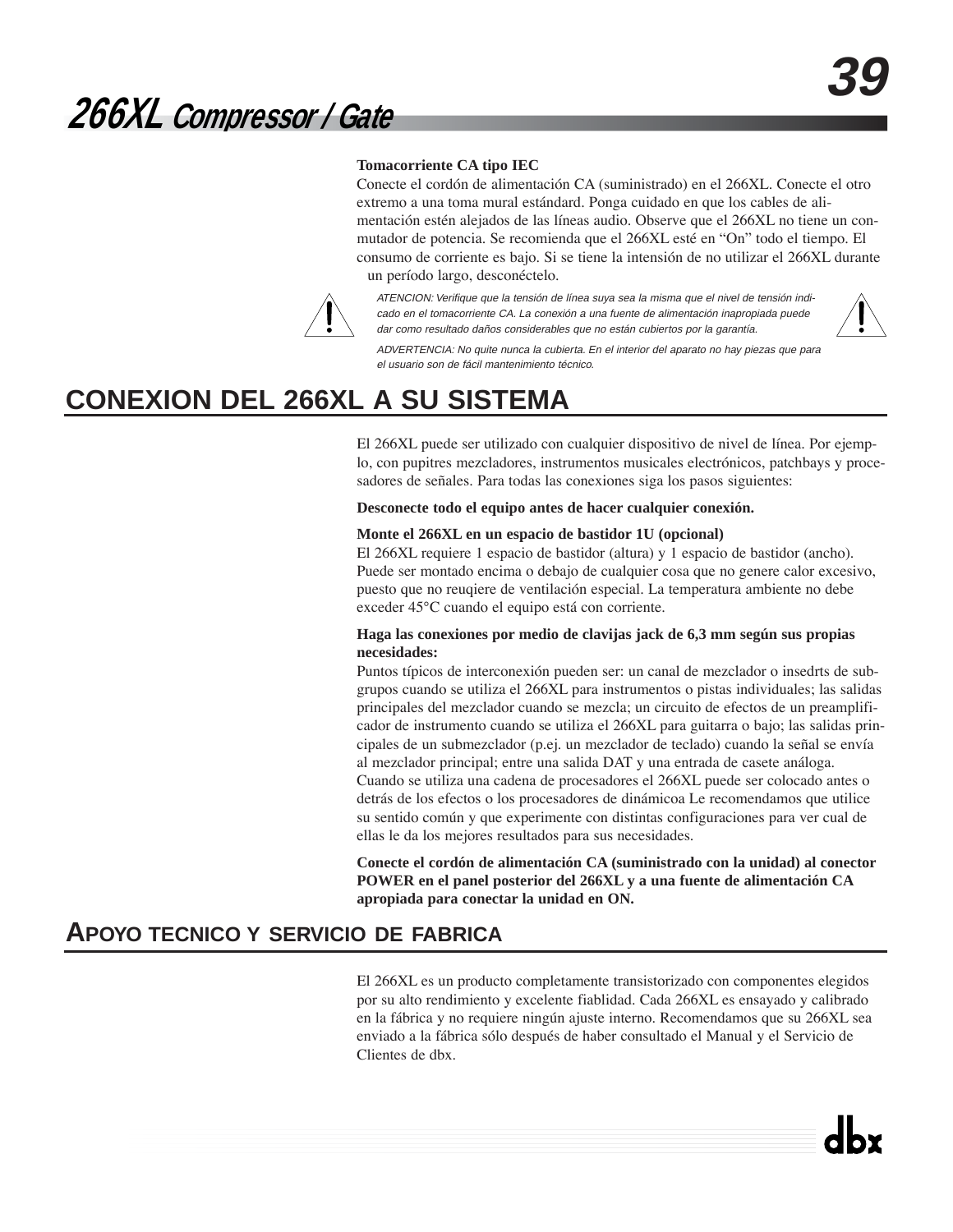Nuestro número de teléfono, de fax y nuestra dirección figuran en el dorso de este manual.

Cuando se ponga en contacto con el Servicio de clientes de dbx, sírvase estar preparado para describir con exactitud el problema. Conozca el número de serie de su aparato. Este figura en una pegatina adherida al panel lateral del mismo.

Nota: Se ruega consultar las condiciones de la garantía limitada de dos años que se extiende al primer usuario. Después del vencimiento de la garantía, se cobrará un costo razonable por piezas , trabajo y embalado si usted decide utilizar el Servicio técnico de la fábrica. En todos los casos es usted reponsable por los costos de envío a la fábrica. dbx pagará los costos de envío al remitente si el aparato está bajo garantía.

Instrucciones de envío: utilice el material de embalaje original si todavía está disponble. Coloque en el paquete el nombre del expedidor y las siguientes palabras en rojo: DELICATE INSTRUMENT, FRAGILE! - INSTRUMENTO DELICADO, FRAGIL. Asegure el paquete en forma adecuada. Envíe con porte pagado y no pagadero al destino. No envíe por servicio de paquete postal.

### **TARJETA DE REGISTRO Y REACCIONES DE LOS USUARIOS**

Agradeceríamos conocer sus reacciones. Después de haber tenido la oportunidad de usar su nuevo 266XL, tenga a bien completar la tarjeta de registro y devolverla.

*266XL Compressor / Gate*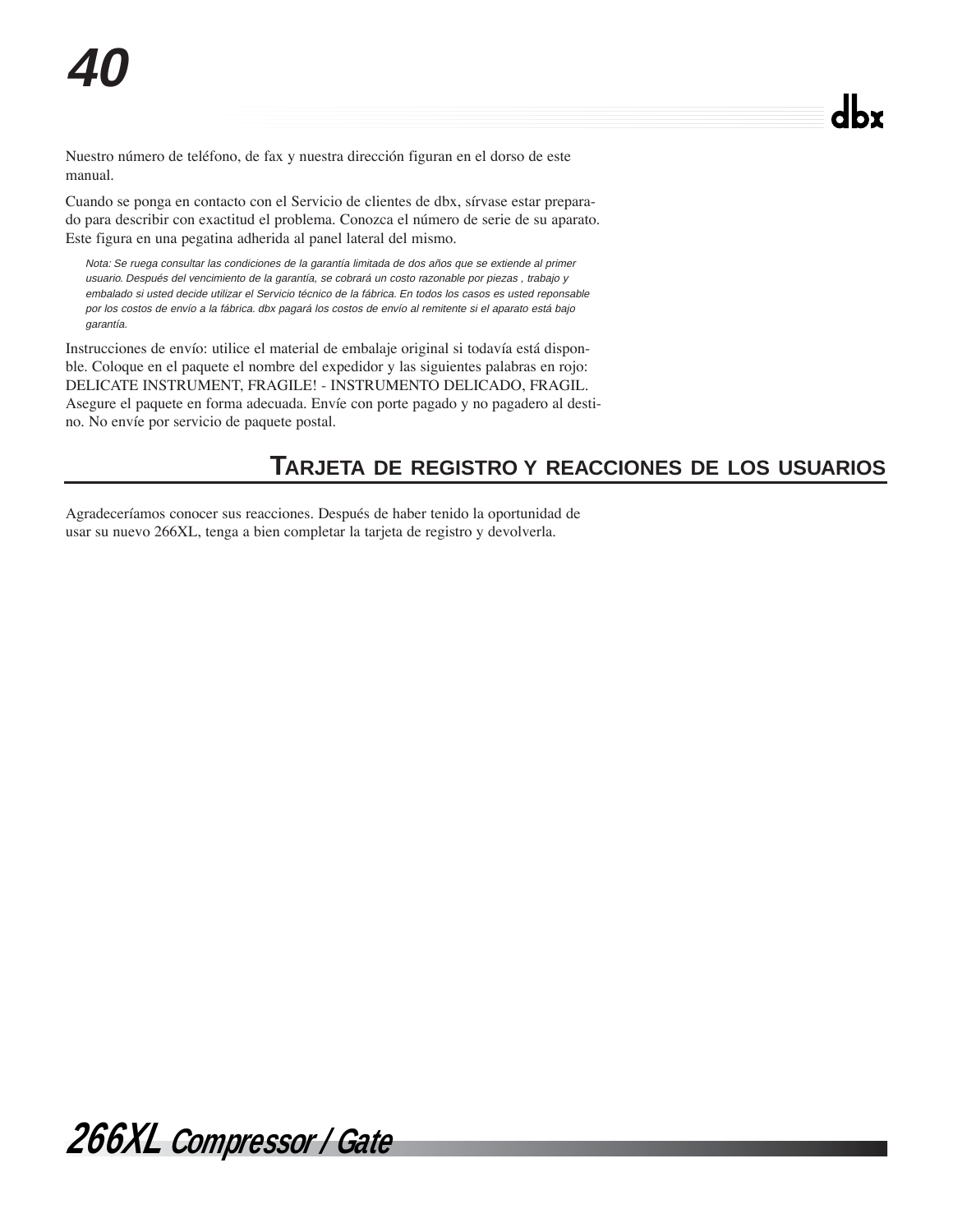## **SPECIFICATIONS / SPECIFICATIONS / TECHNISCHE DATEN / ESPECIFICACIONES**

Note / Note / Anm. / Nota: 0dBu = 0.775VRMS Specifications are subject to change. / Les spécifications peuvent être modifiées. / Technische Änderungen vorbehalten. / Las especificaciones están sometidas a cambio. Frequency Response / Réponse en fréquence / Frequenzgang / Respuesta de frecuencia<br>Flat<br>20Hz - 20kHz, +0, -0.5dB Flat 20Hz - 20KHz, +0, -0.5dB<br>
Randwidth 0.35Hz - 90KHz, +0, -0.5dB<br>
8andwidth 0.35Hz - 90KHz +0, -3dB 0.35Hz - 90kHz, +0, -3dB Input (Balanced or Unbalanced) / Entrée (symétrique ou asymétrique) / Eingang (symmetrisch/asymmetrisch / Entrada (equilibrada o desequilibrada)<br>  $\frac{1000}{2}$ Impedance  $>40kΩ$ <br>Max Level  $+22dBu$ Max Level<br>Output (Impedance Balanced) / Sortie (Impédance symétrique) / Ausgang (impedanzsymmetriert) / Salida (impedancia equilibrada) Impedance +4dBu: Balanced: 100Ω Unbalanced: 50Ω -10dBV: Balanced: 1kΩ Unbalanced: 500Ω  $\text{Max Level} \rightarrow +21\text{dBu}, \rightarrow +18\text{dBm} \text{ (into } 600\Omega)$ Sidechain Insert / Insert Sidechain / Sidechain-Anschluss / Sidechain Insert<br>Input Impedance >10kΩ<br>Output Impedance 2kΩ Input Impedance Output Impedance<br>
Max Input Level +22dBu<br>
+22dBu<br>
+22dBu Max Input Level +22dBu Max Output Level Distortion + Noise <0.2%; any amount of compression at 1kHz Klirrfaktor + Rauschen (<0,2% bei jedem Kompressionsgrad bei 1 kHz<br>
Distorsion + Bruit (+1 kHz compression à 1 kHz compression à 1 kHz compression à 1 kHz Distorsion + Bruit <0.2%; tout taux de compression à 1kHz <0,2%; cualquier cantidad de compresión a 1kHz Intermodulation Distortion <0.2% SMPTE<br>Distorsion Intermodulation <0,2% SMPTE Distorsion Intermodulation<br>
Intermodulationsverzerrungen<br>
<0,2% (SMPTE)<br>
<0,2% (SMPTE) Intermodulationsverzerrungen <0,2% (SMPTE) Distorsión de intermodulación Noise <-93dB, unweighted (22kHz measurement bandwidth) Bruit <-93dB, non pondéré (22kHz) Rauschen <-93dB, unbewertet (22kHz Messbandbreite)) Ruido <-93dB, no ponderado (ancho de banda de misura: 22kHz ) Dynamic Range **business and COV** >114dB, unweighted Dynamique >114dB, non pondéré Dynamikbereich >114dB, unbewertet >114dB, no ponderado Interchannel Crosstalk <-95dB, 20Hz to 20kHz<br>Diaphonie <-95dB, 20Hz à 20kHz <-95dB, 20Hz à 20kHz<br><-95dB, 20Hz bis 20kHz Übersprechen zwischen Kanälen <-95dB, 20Hz bis 20kHz Diafonía entre los canales Common Mode Rejection<br>
Réjection de Mode Commun<br>
>40dB, typique >55dB @ 1kHz Réjection de Mode Commun >40dB, typique >55dB @ 1kHz<br>Gleichtaktunterdrückung >40dB, typisch >55dB bei 1kHz Rechazo de modo común  $>40dB$ , típico >55dB a 1kHz Stereo Coupling True RMS Power Summing™<br>
Couplage Stéréo Couplage Couplage Stéréo Couplage Stéréo **Suite Sommation en énergie**<br>
Stereokopplung **Stereokopplung**<br>
Stereokopplung True RMS Power Summing™ Acoplamiento estéreo True RMS Power Summing™ THRESHOLD<br>Compressor OverEasy® or hard-knee; -40 to +20dBu<br>-60 to +10dBu Expander/Gate RATIO<br>Compressor 1:1 to Infinity:1<br>1:1 to 4:1 Expander/Gate ATTACK Time Compressor Scalable Program-Dependent AutoDynamic™ Expander/Gate RELEASE Time Compressor Compressor Scalable Program-Dependent AutoDynamic™<br>Expander/Gate Compressor Scalable Program-Dependent Program-Dependent Operating Voltage Tension Netzspannung Tensión de servicio 100VAC -120VAC 50/60Hz; 230VAC 50/60Hz Power Consumption 15 Watts Consommation Leistungsaufnahme Consumo de energía 15W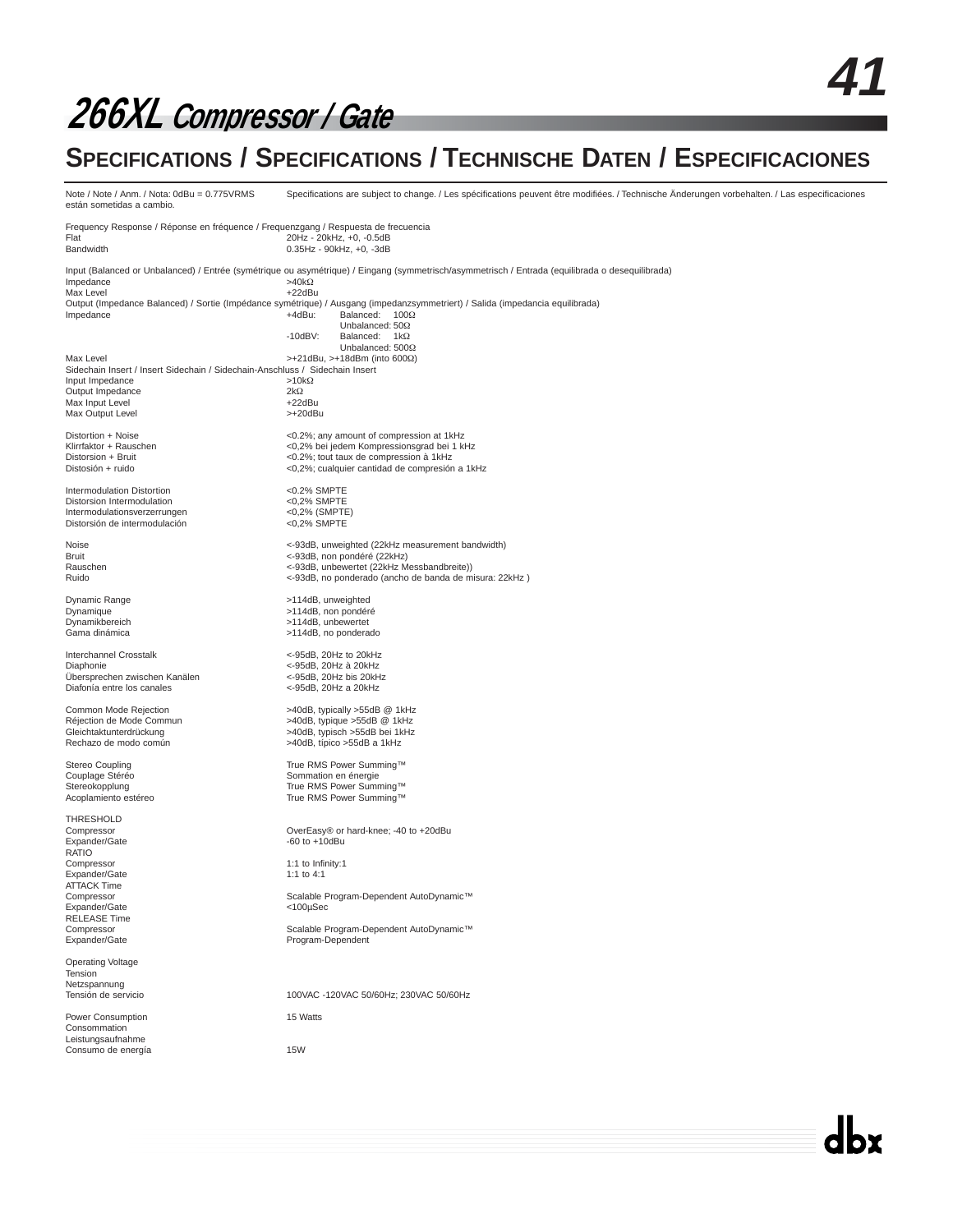Operating Temperature 32°F to 113°F Température de fonctionnement 0°C à 45°C Betriebstemperatur 0°C bis 45°C Temperatura de funcionamiento 0°C a 45°C

Dimensions (H x D x W) 1.75" x 5.75" x 19" Dimensions (H x P x L)<br>Abmessungen (H x T x B)<br>Dimensiones alto x prof x ancho) 45 x 146 x 485 mm

Weight Met Weight: 4.84 lbs; Shipping Weight: 6.6 lbs<br>
Poids Net : 2,99 kg<br>
Gewicht: 2,19 kg netto: 2,99 kg Poids brut<br>
Peso<br>
Peso<br>
Peso<br>
Peso<br>
Peso<br>
Peso<br>
Peso<br>
Peso<br>
Peso<br>
Peso<br>
Peso<br>
Peso<br>
Peso<br>
Peso<br>
Peso<br>
Peso<br>
Peso<br> Poids Poids Net : 2,19 kg; Poids brut : 2,99 kg Gewicht: 2,19 kg netto; 2,99 kg brutto Peso peso neto: 2,19 kg; peso bruto: 2,99 kg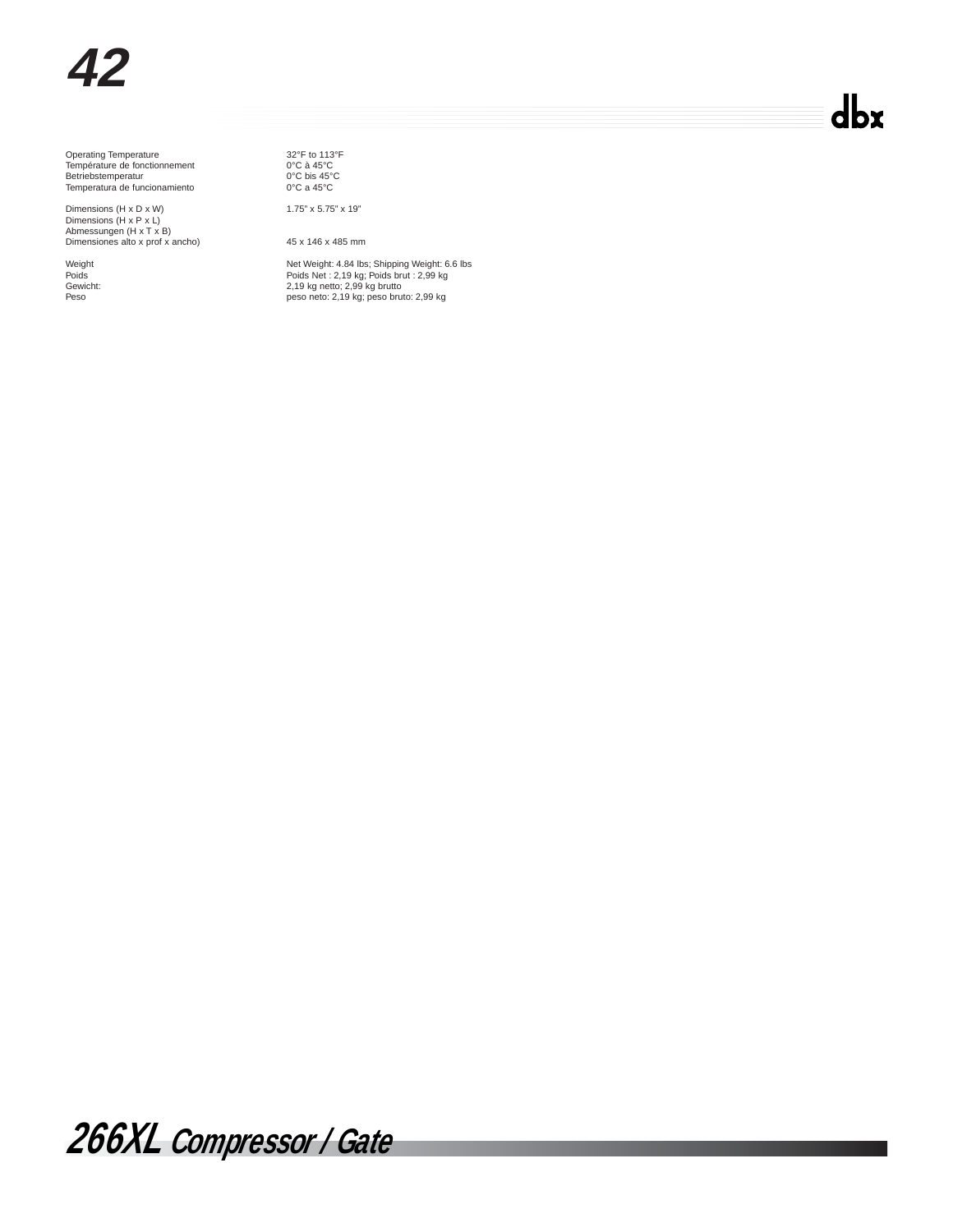

dbx